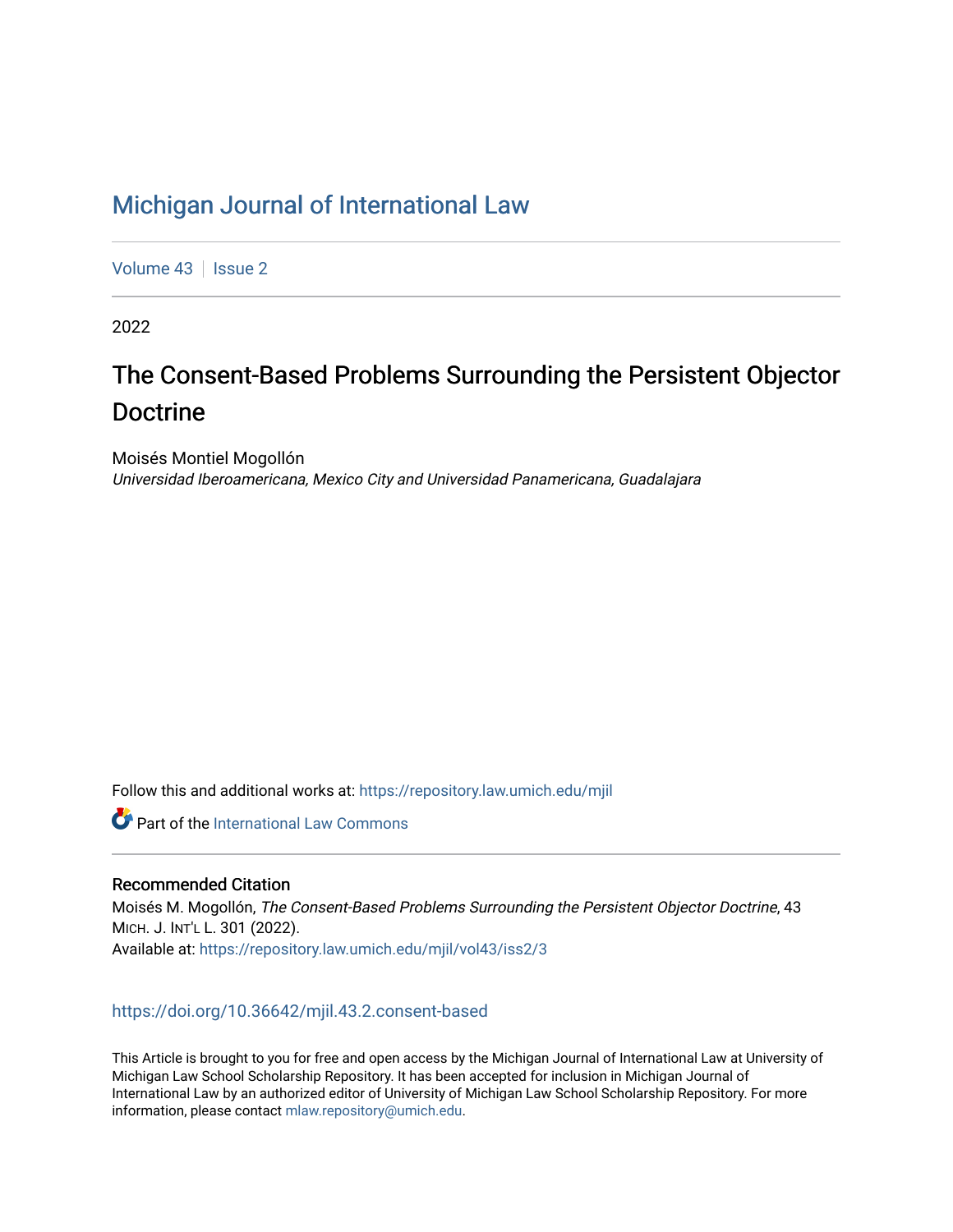## **THE CONSENT-BASED PROBLEMS SURROUNDING THE PERSISTENT OBJECTOR DOCTRINE**

## *Moisés Montiel Mogollón*\*

## **INTRODUCTION**

The persistent objector doctrine holds that a state may exempt itself from being bound by a rule of customary international law by "unambiguously and persistently"<sup>1</sup> protesting the normative character or applicability of the rule when the norm is in its formative stage. Moreover, the doctrine assumes that any state that does not make clear its objection to the rule in a timely fashion will be held to have acquiesced<sup>2</sup> and will have no subsequent right to opt out of the application of the rule.<sup>3</sup> This, in turn, destines states that did not take part in the formation process of rules of customary international law to be bound by them anyway.<sup>4</sup>

Scholars and the international judiciary alike have welcomed the persistent objector doctrine without much opposition,<sup>5</sup> to the point that there is

Adjunct Professor of Treaty Law and International Law (Universidad Iberoamericana, Mexico City) and Adjunct Professor of International Humanitarian Law and International Human Rights Law (Universidad Panamericana, Guadalajara). Managing Partner at Lotus Soluciones Legales (Mexico City). LL.M. in International Law, The Fletcher School of Law and Diplomacy. B.LL. Universidad Central de Venezuela. The author would like to thank Michael J. Glennon and Adalberto Urbina for their invaluable input and comments, as well as the MJIL Editorial Team for a laudable initiative in opening up the journal to a more diverse range of authors, they truly have understood the value of diversity in voices and perspectives, unlike the doctrine here discussed. Views and mistakes are the author's own.

<sup>1.</sup> HENRY WALDOCK, GENERAL COURSE ON PUBLIC INTERNATIONAL LAW 49 (1962).

<sup>2</sup>*. See* Int'l Law Comm'n., Draft Conclusions on Identification of Customary Int'l L. with Commentaries, U.N. DOC. A/73/10, at 152–53 (2018). [Hereinafter ILC Draft Conclusions].

<sup>3</sup>*. See* WALDOCK, *supra* note 1*.*

<sup>4.</sup> This occurs regardless of whether the states in question did not exist at the time the custom was formed or because they were unaware or uninterested in the formation of the specific customary rule. While neither the International Law Commission ("ILC") nor the International Court of Justice ("ICJ") have enunciated this explicitly, it is the forcible consequence of the temporal restriction attached to the doctrine.

<sup>5</sup>*. See* Patrick Dumberry, *Incoherent and Ineffective: The Concept of Persistent Objector Revisited*, 59 INT'L & COMPAR. L.Q. 779, 779–802 (2010); Adam Steinfeld, *Nuclear Objections: The Persistent Objector and the Legality of the Use of Nuclear Weapons*, 62 BROOK L. REV. 1635 (1996); Eric David, *L'Objecteur Persistant, Une Règle Persistante?*, *in* DROIT INTERNATIONAL HUMANITAIRE COUTUMIER: ENJEUX ET DÉFIS CONTEMPORAINS 89 (Paul Tavernier & Jean-Marie Henckaerts eds., 2008).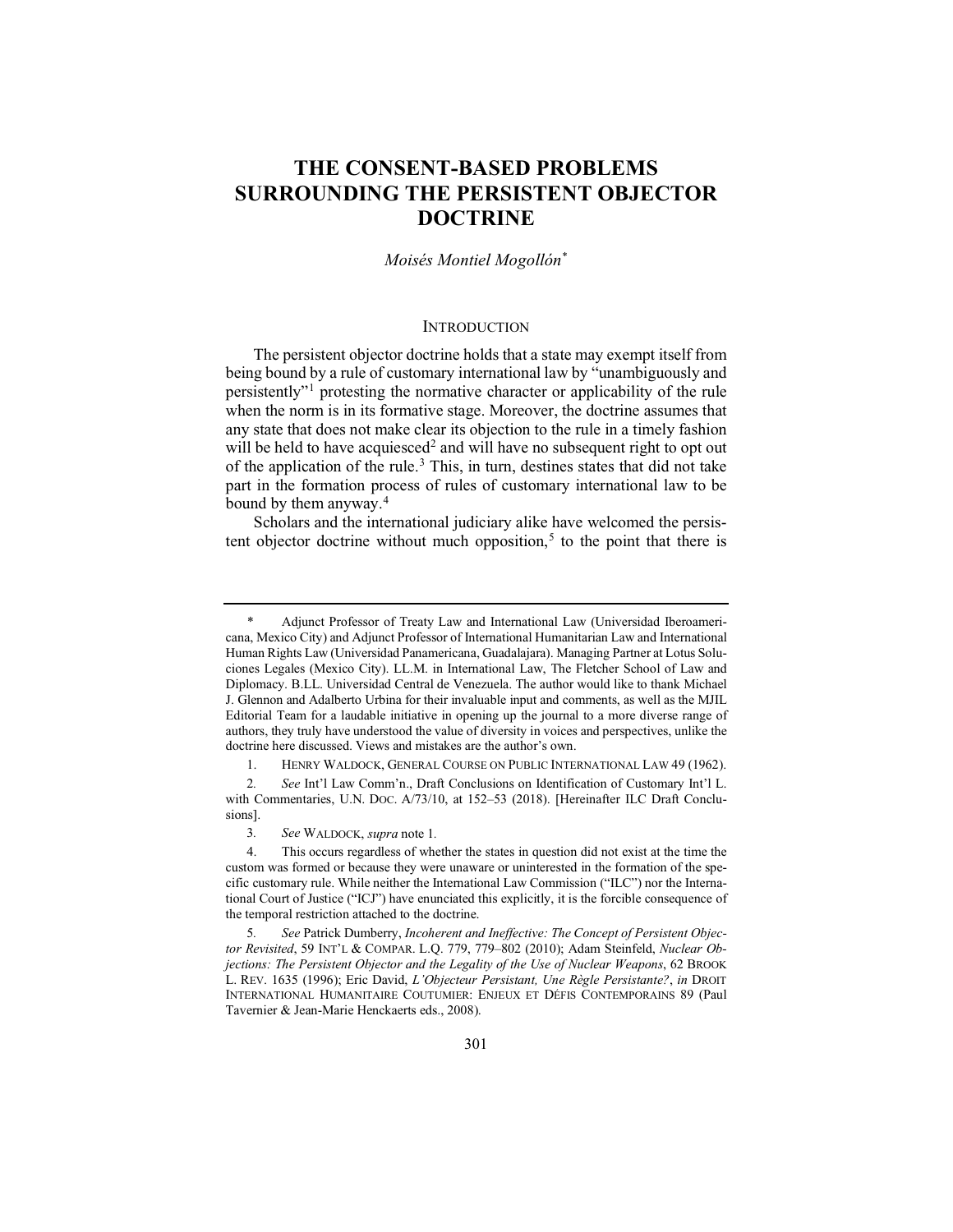widespread agreement that the doctrine is binding customary law.<sup>6</sup> If the persistent objector doctrine is indeed law, the question arises: Is it compatible with the consent-based system of international law? Since states are the lawmakers in the international system and are all equally sovereign, any rule that seeks to impose limitations on their law-making capabilities should be examined in detail and treated with certain skepticism when its origin appears to be judicial and academic, rather than found in the practice of states. This article analyzes the legality of the persistent objector doctrine and its compatibility within the wider system of international law.

This article argues that the persistent objector doctrine is in frank contradiction to fundamental aspects of international law, thus rendering it illegal. It also submits that the doctrine lacks substantial practice and *opinio juris* from the international legal community, which calls into question the existence of the rule outside of the normative preferences of scholarly commentary. In doing so, this article focuses on the jurisprudence of the International Court of Justice ("ICJ") as it pertains to the acknowledgement and application of rules of customary international law in the settlement of international disputes.<sup>7</sup> It will take as a starting point the *Fisheries* and *Asylum* cases*,* where the ICJ first promulgated the doctrine, and will then review the seminal scholarship on the doctrine that has shaped much of modern discussion, including that of Ted Stein, Ian MacGibbon, Patrick Kelly and Anthony D'amato, among others. Ultimately, this article substantiates the claim that the commentary of scholars and writers in international law has provided grounding for the doctrine where it previously had none and has driven the conviction of its existence and legality.

Part I of this article focuses on the essential notions concerning the formation of rules of customary international law as the background against which the rest of the paper will develop its arguments. Part II presents the conceptual and historical origins of the persistent objector doctrine. Parts III-VIII address the various complications and contradictions surrounding the doctrine. Specifically, Part III demonstrates that the consent threshold necessary to hold a customary rule as applicable to a state cannot be satisfied by judicial guesswork or academic preference on their own absent clear and unequivocal acceptance by states. In furtherance of this, Part IV analyzes the ICJ's attribution of meaning to silence in accordance with the persistent objector rule which bypasses the need for expressive consent. This part holds that assigning meaning to non-expression fails to adequately represent the

<sup>6.</sup> ILC Draft Conclusions, *supra* note 2, at 153, *see also* JAMES CRAWFORD, BROWNLIE'S PRINCIPLES OF INTERNATIONAL LAW 26 (9th ed.2019); LORI DAMROSCH, LOUIS HENKIN, SEAN D. MURPHY & HANS SMIT, INTERNATIONAL LAW: CASES AND MATERIALS 100–01 (5th ed., 2009); MANUEL DIEZ DE VELASCO, INSTITUCIONES DE DERECHO INTERNACIONAL PÚBLICO 141 (17th ed. 2009), just to name a few all include the doctrine without hesitation, as well as the many others works cited in this piece.

<sup>7.</sup> SHABTAI ROSENNE, THE LAW AND PRACTICE OF THE INTERNATIONAL COURT 10 (1991).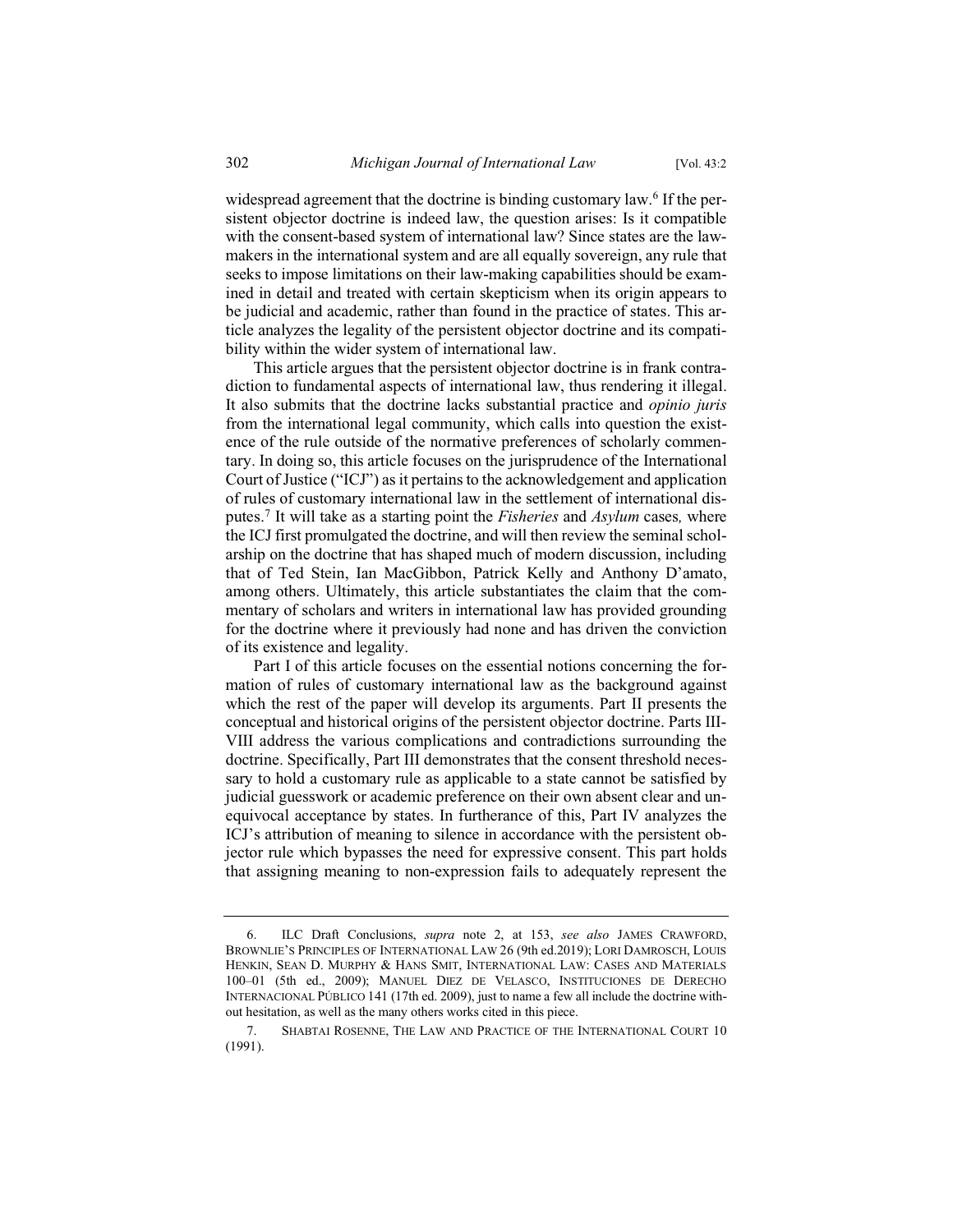will of states and exceeds the mandate entrusted to the ICJ since there is no rule of attribution enabling it to draw such conclusion and it is tasked with resolving controversies in accordance with existing international law. From there, Part V surveys the inability of the ICJ to create rules of international law, positing that any actor other than a state lacks law-making capacity and is therefore not entitled to create obligations or design "rules of recognition."<sup>8</sup> Apart from the problems stemming from rule-making authority (or lack thereof), Part VI suggests that the fact that identification of rules of custom is retrospective makes it impossible to ascertain when a rule has begun to form and the exact point until which states may protest, thus burdening most states disproportionately and assuming they have perfect knowledge of the customary rule formation landscape at all times. Keeping with the issues relating to capacity of states, Part VII concludes that the persistent objector doctrine violates the principle of self-determination and sovereign equality of states, especially in the cases of newly formed states. Finally, Part VIII holds that the alleged rule lacks widespread state practice and *opinio juris*, therefore refuting its character as a rule of customary international law or even as a rule at all.

The foremost reason why this analysis matters is because certainty in the existence of obligations and the ways in which they bind states is a necessary requirement of a rules-based order, particularly when said order is meant to be voluntary and grounded in state sovereignty. The persistent objector doctrine seems to respect sovereignty in that it allows states to opt out of customary rules under strict conditions. In fact, back in 1985, Ted Stein—notable academic and counsel to the US State Department for the *Tehran Hostages*  case before the ICJ—anticipated that subsequent decades would witness states' increasing use of the persistent objector doctrine in order to exempt themselves from new rules of customary international law.<sup>9</sup> However, the rule's shortcomings have effectively prevented it from truly serving that purpose and have reduced the doctrine to little more than a judicial *obiter dicta* used by academics.

## A. *On the Formation of Rules of Customary Law*

Understanding the underlying logic behind the persistent objector doctrine and its contradictions requires understanding the process by which customary international law is created. This section argues that for rules of customary international law to be valid they must be created and accepted in a manner that proves states are engaging in certain conduct because they mean to give it legal character. Custom is, after all, forcibly social because it requires a certain number of states acting in a certain way to satisfy the

<sup>8.</sup> In the Hartian sense, as satisfying all requirements in order for a rule to be considered valid and efficacious. *See* H. L. A. HART, THE CONCEPT OF THE LAW (1961).

<sup>9.</sup> Ted Stein, *The Approach of the Different Drummer: The Principle of the Persistent Objector in International Law*, 26 HARV. INT'L L.J. 457, 463 (1985).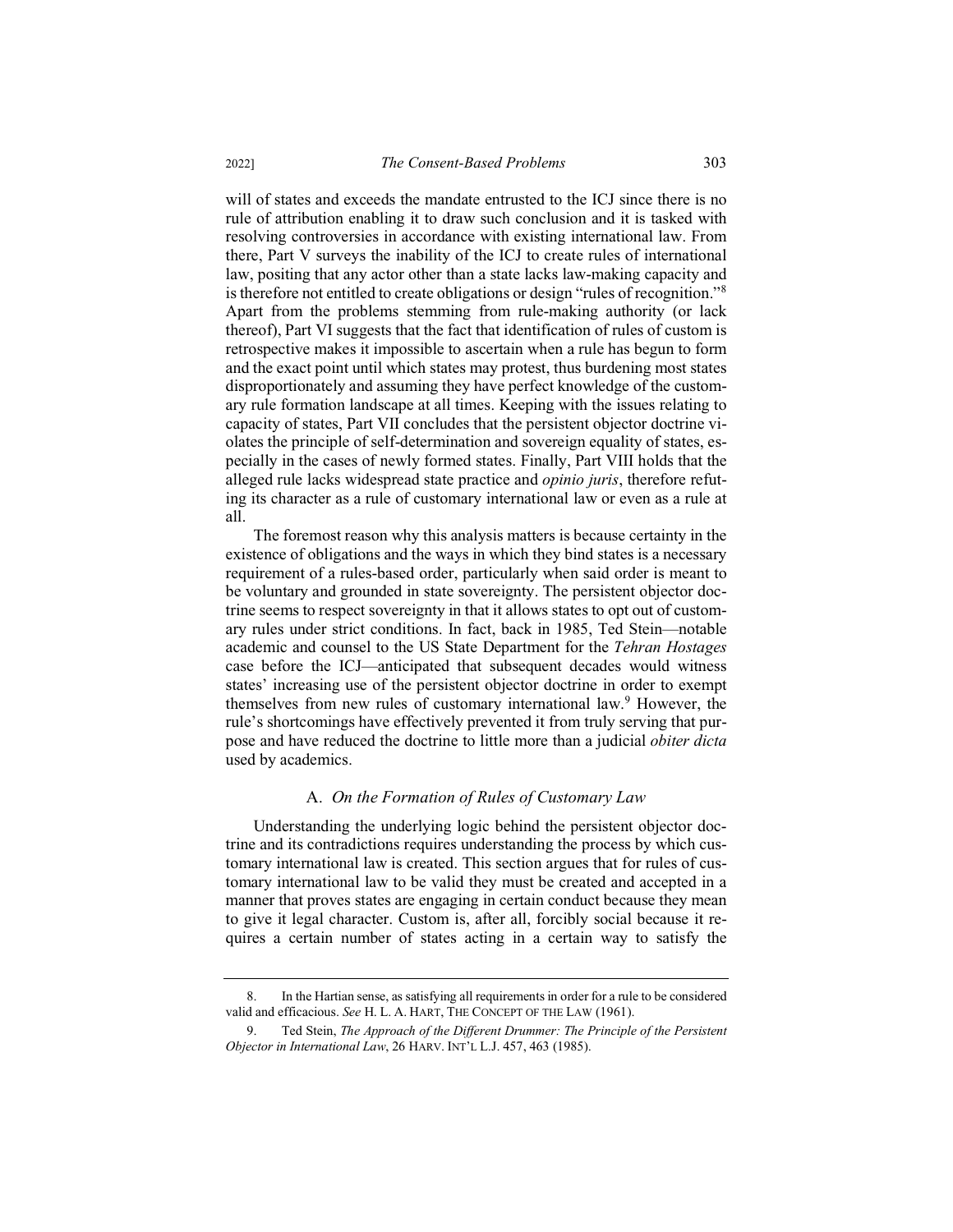objective normative threshold. Joel Trachtman—who has studied the interaction of custom and treaties both in private and public international law—observes that customary international law is in a continuous process of formation until it starts to disintegrate.<sup>10</sup> The reason for this phenomenon is that states continually shape it, and it is their participation that *makes* the law. It is the states' repetition and conviction of lawfulness that makes customary international law binding.<sup>11</sup> Oliver Wendell Holmes pointed out "the life of the law has not been logic; it has been experience."<sup>12</sup> This rings even more true for custom. Even in the most ancient forms of human social organization, custom has played a central role in defining mutually accepted rights and obligations.<sup>13</sup>

Custom, as a more organic manifestation of international legal rules,<sup>14</sup> has the particularity that it requires the participation—or at least the acceptance—of the potentially bound states in order for them to be bound by the rule. This requirement can be ascertained from the text of article  $38(1)(b)$ of the Statute of the ICJ, which grants the status of international law to "international custom, as evidence of a general practice accepted as law."<sup>15</sup> In this enunciation, the requirement of state acceptance is spelled out, albeit in a somewhat inconclusive manner due to the non-definitional character of the text. It does not seek to define custom, but rather spells out how it forms. Lászlo Blutman—member of the Hungarian Doctoral Council and a reference on European accounts of sources' theory—argues that the article "only sets forth two connecting circumstances: general practice and its acceptance as law), which occur along with custom without giving particulars of how custom can be evidence of them."<sup>16</sup> The concept provided by the American Law Institute in its Third Restatement is perhaps clearer in representing the dynamics of the formation of customary international law; it explains that "customary international law results from a general and consistent practice of states followed by them from a sense of legal obligation."<sup>17</sup> The Restatement

<sup>10.</sup> Joel P. Trachtman, *Persistent Objectors, Cooperation, and the Utility of Customary International Law*, 21 DUKE J. COMP. & INT'L L. 221, 221–33 (2010) (responding to Curtis A. Bradley & G. Mitu Gulati, *Withdrawing from International Custom*, 120 YALE L.J. 202, 205 (2010)).

<sup>11.</sup> Statute of the International Court of Justice, art. 38(1)(b), June 26, 1945, 59 Stat. 1055.

<sup>12.</sup> OLIVER WENDELL HOLMES, THE COMMON LAW 1 (1881).

<sup>13.</sup> HUGH THIRLWAY, THE SOURCES OF INTERNATIONAL LAW 56 (2014).

<sup>14.</sup> As opposed to treaties and general principles of law as primary sources of international law, which are often less flexible given that the formal procedures for determining their existence require a higher degree of formality. *See* Int'l Law Comm'n, *Rep. on the Work of Its Sixty-Third Session*, U.N. DOC. A/66/10, at 279–84 (2011).

<sup>15.</sup> Statute of the International Court of Justice, *supra* note 11, art. 38.

<sup>16.</sup> Lászlo Blutman, *Conceptual Confusion and Methodological Deficiencies: Some Ways that Theories on Customary International Law Fail*, 25 EUR. J. INT'L L. 529, 532 (2014).

<sup>17.</sup> RESTATEMENT (THIRD) OF FOREIGN RELATIONS LAW OF THE UNITED STATES §102(2) (Am. L. Inst. 1987).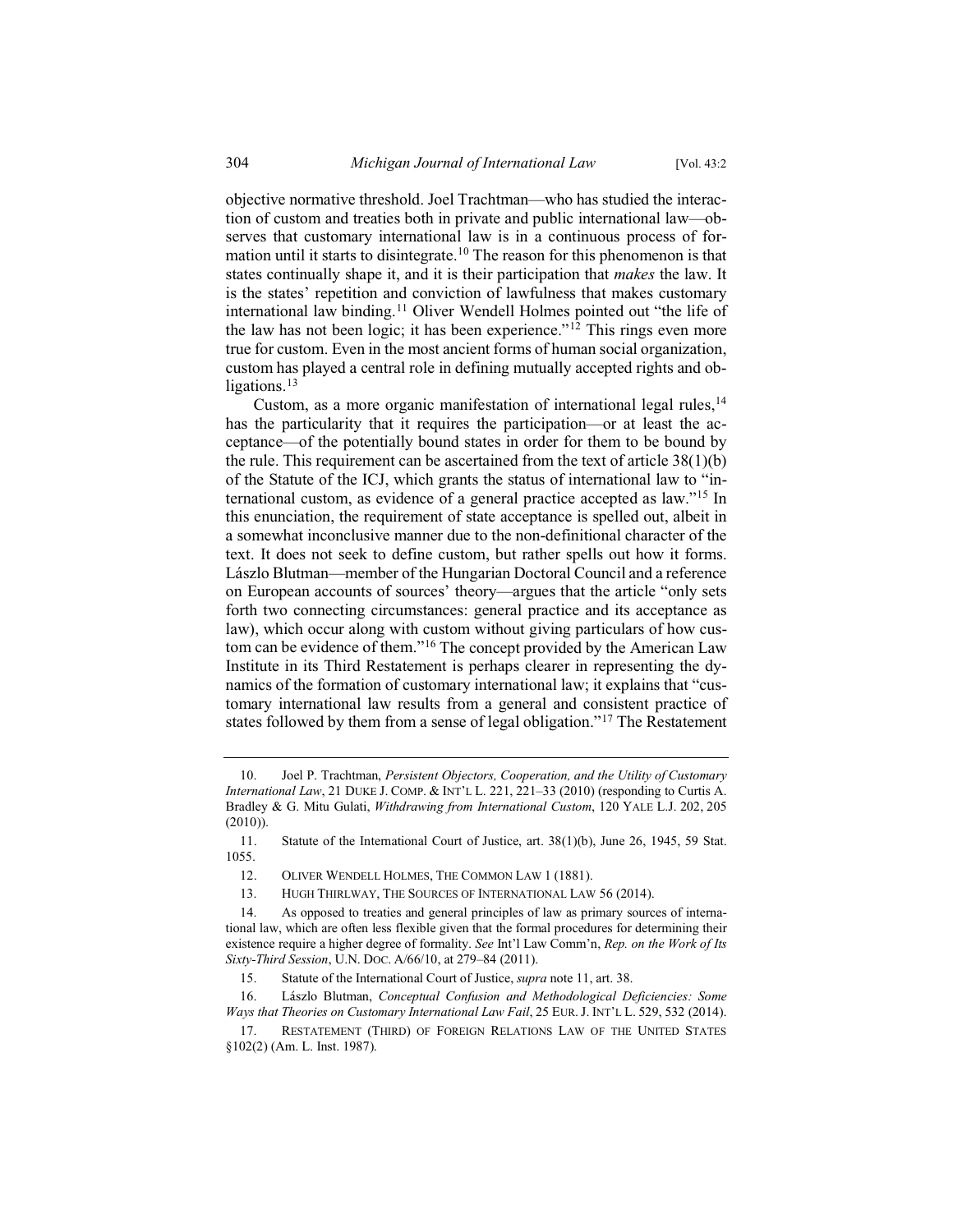describes customary international law as the result of the process through which a general and consistent practice converges with the acceptance by a "general" amount of states of the obligatory character of that action or practice.<sup>18</sup>

The two key elements of any analysis<sup>19</sup> on the formation of rules of customary international law, which are both pertinent to the consideration of the persistent objector doctrine, are those of generality (or critical mass of states engaged in the practice) and the expression of *opinio juris* by those states as evidence of their acceptance of the rule. With regards to generality, Michael Glennon—Professor of Law at the Fletcher School and former Advisor to the U.S. Senate Foreign Relations Committee—observes that "under traditional doctrine, a practice need not be universally followed to qualify as custom; it need merely be generally and consistently practiced by a representative group of states capable of participating in the practice."<sup>20</sup> This conception of practice lays out the traditional requirements as understood by mainstream doctrine<sup>21</sup> and points toward a widespread understanding of customary international law, in which universal conduct is not necessary. Instead, a majority of states, or a representative<sup>22</sup> number of them, are sufficient. As will be shown in Parts III and V, given the characterization of the international legal system as consent-based, $2<sup>3</sup>$  several key problems arise when a rule is deemed to exist without the explicit agreement of the allegedly bound party.

Similar problems arise when determining *opinio juris* as a constitutive part of a rule of custom. One problem is the methodological inconsistencies, or lack of a clear and generally accepted method, for extracting the "conviction of lawfulness" or "sense of obligation" among states.<sup>24</sup> The lack of a generally accepted method has led to disagreement among judges, commentators, scholars, and national decision-makers concerning which actions

<sup>18</sup>*. Id*.

<sup>19.</sup> ILC Draft Conclusions, *supra* note 2, at 154.

<sup>20.</sup> MICHAEL J. GLENNON, LIMITS OF LAW, PREROGATIVES OF POWER: INTERVENTIONISM AFTER KOSOVO 54 (2001).

<sup>21.</sup> Also dubbed the "rulebook conception" of custom by Monica Hakimi. *See* Monica Hakimi, *Making Sense of Customary International Law*, 118 MICH. L. REV. 1487 (2020).

<sup>22.</sup> This phrase is ambiguous in that it has been interpreted to mean numerically representative (a general number of states, as read in article 38 of the ICJ Statute) or representative on account of including specially affected states. *See infra* note 216 and accompanying text; *see also* North Sea Continental Shelf (F.R.G. v. Den.; F.R.G. v. Neth.), 1969 I.C.J. 3 (Jan. 20); Statute of the International Court of Justice, *supra* note 11, art. 38.

<sup>23.</sup> As opposed to domestic systems in which the state has *imperium* or *auctoritas* over its nationals. In domestic systems such relationships are better characterized by the notion of submission by the citizen to the authority of the state. The most concrete instance of the characterization of the international community as a theoretically horizontal social body is enshrined in the principle of sovereign equality of states.

<sup>24.</sup> For a more detailed analysis of the "*sive necessitates*" requisite see Nicholas Tsagourias, *Necessity and the Use of Force: A Special Regime*, 41 NETH. Y.B. INT'L L. 11 (2011).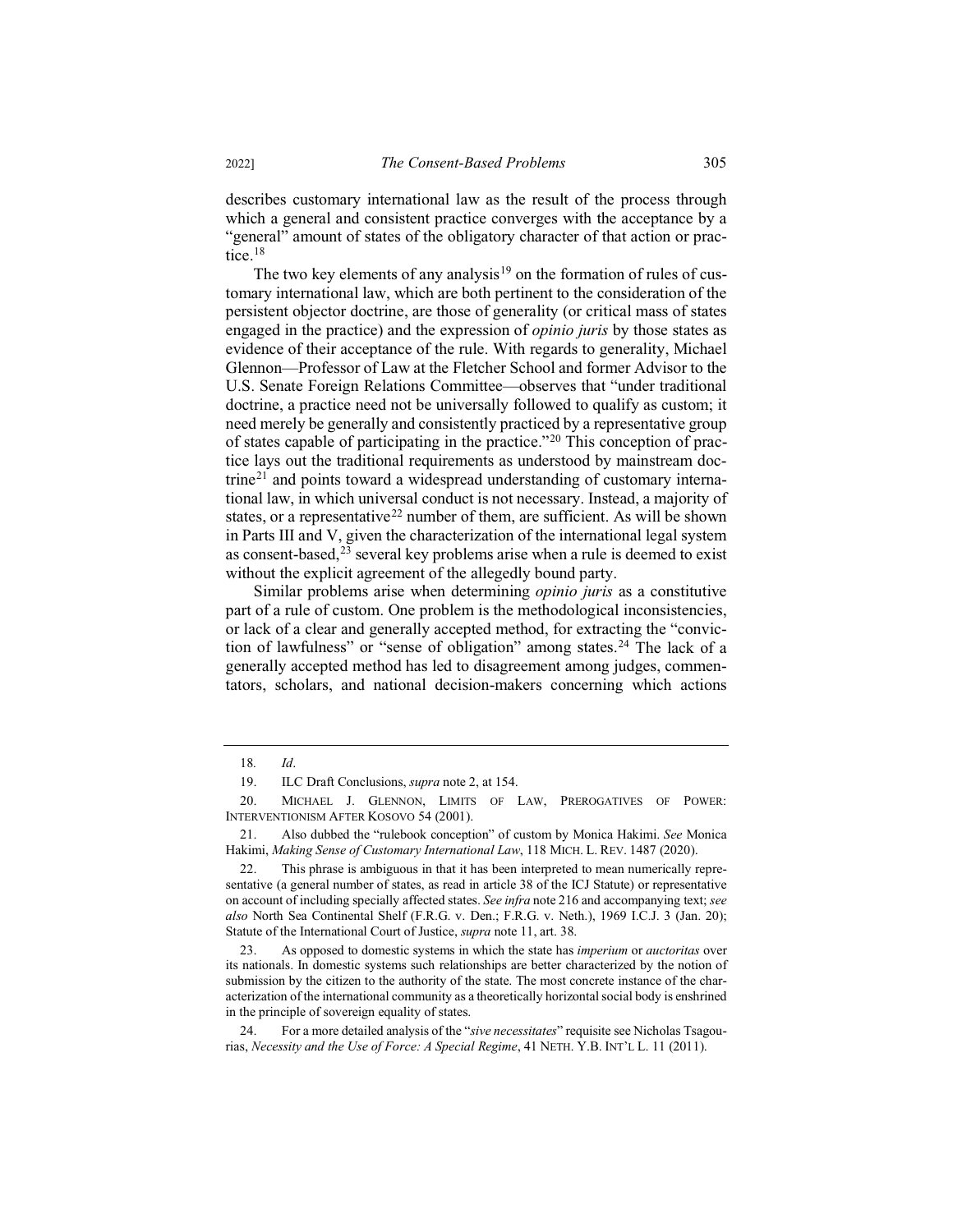satisfactorily express *opinio juris*. <sup>25</sup> This problem will be central in the subsequent analysis of the persistent objector doctrine, as issues of capacity, awareness, willingness, consent, and sovereign equality all cause tensions between doctrine and the horizontal and consent-based nature of the international legal order.

The consideration of any modern notion of customary international law will immediately reveal that its requisites of state practice and *opinio juris* are two-fold and forcefully concurrent.<sup>26</sup> The idea that particular conduct must be backed by a subjective conviction of the conduct's obligatory character to distinguish it from acts of simple habitude or comity can be traced as far back as 1899 in François Gény's—French jurist and seminal author of the French Scientific School of Law—*Méthode D'interprétation Et Sources En Droit Privé Positif*. Gény posited that the repetition of an act in and of itself would be indistinguishable from "what we call the mores of the people"<sup>27</sup> unless the normative conviction motivating the action or omission could be ascertained.<sup>28</sup> Lassa Oppenheim–German Jurist and lasting referent of Exclusive Legal Positivism–suggests *opinio juris* requires the action or practice to be undertaken with the conviction that it is "according to international law, obligatory or right."<sup>29</sup> This precision is important because the fact that a state engages in a practice because it regards it as legally required indicates the state's consent to be bound by the emerging rule.<sup>30</sup> In fact, there can only be

<sup>25</sup>*. See generally*, Ross Schreiber, *Ascertaining* Opinio Juris *of States Concerning Norms Involving the Prevention of International Terrorism: A Focus on the U.N. Process*, 16 BOS. UNIV. INT'L L.J. 309 (1998); *see also* ILC Draft Conclusions, *supra* note 2; Moisés Montiel, *Fantastical Opinio Juris and How to Find it*, OPINIO JURIS BLOG (June 23, 2021), http://opiniojuris.org/2021/06/23/fantastical-opinio-juris-and-how-to-find-it/.

<sup>26.</sup> North Sea Continental Shelf, 1969 I.C.J, ¶ 77; ILC Draft Conclusions, *supra* note 2, at 124–25.

<sup>27.</sup> FRANÇOIS GÉNY, MÉTHODE D'INTERPRÉTATION ET SOURCES EN DROIT PRIVÉ POSITIF: CRITICAL ESSAY 110 (1954).

<sup>28.</sup> Similar considerations are raised by the International Court of Justice in its *Nuclear Weapons* Advisory Opinion, suggesting that the mere fact of engaging in concerted and repeated action does not immediately amount to custom unless evidence can be shown that such actions are carried out as a product of a belief of legal requirement. *See* Legality of the Threat or Use of Nuclear Weapons, Advisory Opinion 1996 I.C.J. 226 (July 8). To this end, authors such as Michael Glennon posit a third requirement for the formation of customary international law: causal nexus. This requirement is intended to explain that conduct is undertaken *because* it is thought to be obligatory. Thus the *opinio juris* would amount to the consideration by states of the legal characterization of a certain practice and the nexus would provide the link from the objective aspect to the psychological one. *See* Michael J. Glennon, *The Road Ahead: Gaps, Leaks and Drips*, 89 INT'L LEGAL STUD. 362 (2013).

<sup>29.</sup> LASSA OPPENHEIM, INTERNATIONAL LAW: A TREATISE § 26 (8th ed. 1955). Additionally, on the concept of *opinio juris*, see Patrick Kelly, *The Twilight of Customary International Law*, 40 VA. J. INT'L L.449 (2000).

<sup>30</sup>*. See generally* Military and Paramilitary Activities in and Against Nicaragua (Nicar. v. U.S.), Judgment, 1986 I.C.J. 14, ¶ 184 (June 27) (providing examples of the inductive method of identification of custom used by the Court); *see also* Stefan Talmon, *Determining Customary*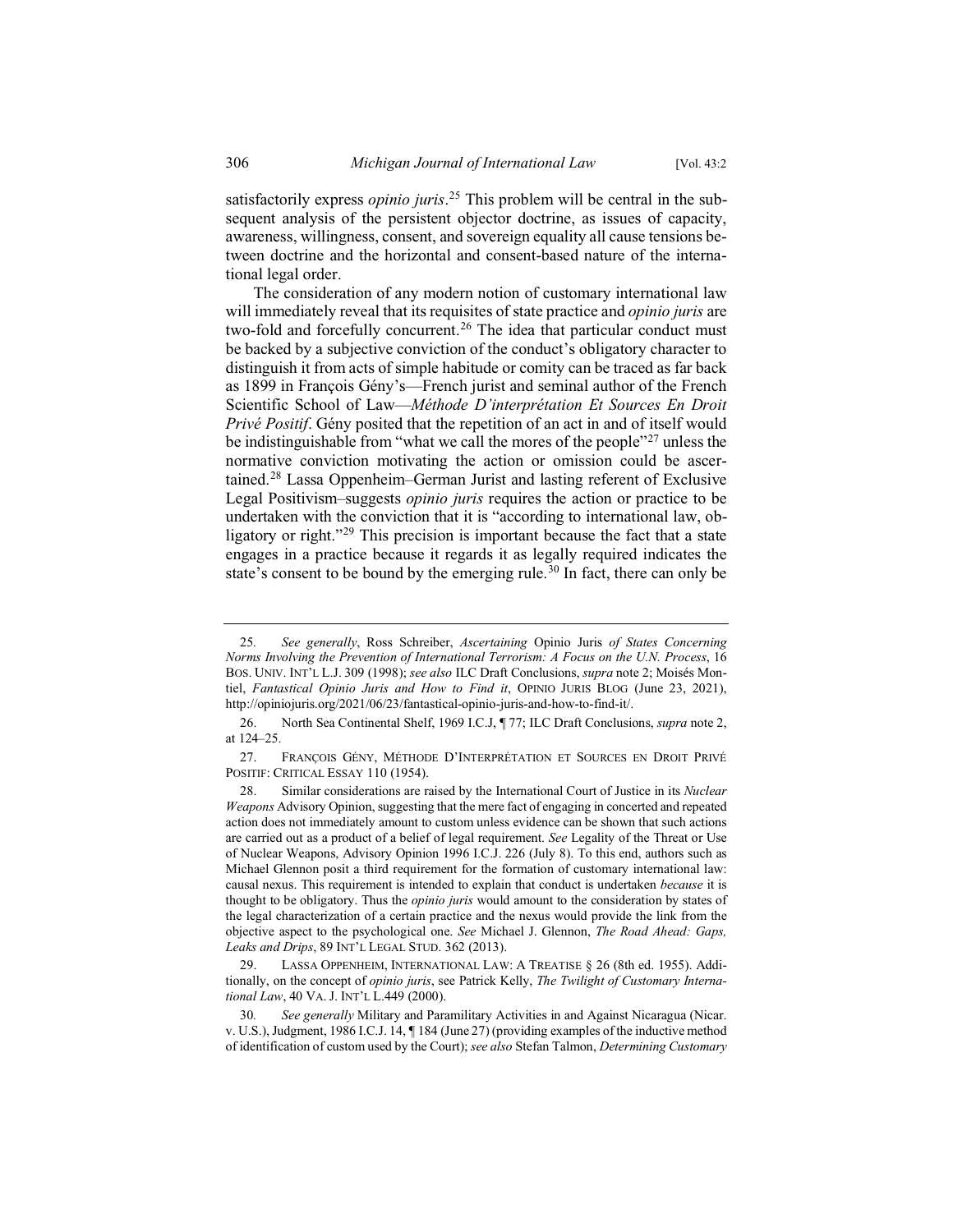expressive value to the reiteration of conduct if it is reflective of both the belief of lawfulness and the causal relationship between the practice and the certainty of its entity as a rule.<sup>31</sup> By this reasoning, every time a state engages in a practice regarded as a rule of custom it theoretically reaffirms its consent to be bound by the rule. These considerations are important because without the concurrence of both practice and *opinio juris* it would be impossible to separate a true rule of customary international law from a mere courtesy or a prescriptive judgment on whether something should be held as lawful or obligatory.

Uncomplicated as this might sound, much of the judicial practice and scholarly commentary shows that there is no "one size fits all" solution or criteria to determine when a state is bound by a rule of customary international law or if the norm even exists at all.<sup>32</sup> It is often the case that the lawmaking process associated with customary international law has a certain propensity to be sequestered to promote normative or prescriptive agendas without regard to the actual procedure that needs to be followed, as it often occurs with foreign policy doctrines that end up purportedly becoming general rules.<sup>33</sup> This custom, inferred from the normative preferences of a few without regard to the general requirement of consent of all parties subject to a purported rule, "lacks the authority of the international community."<sup>34</sup> Arguably, these problems stem not from customary international law as practiced since its recognition as a formal source of international law and its later enshrinement in the statues of the Permanent Court of International Justice ("PCIJ") and the ICJ, but from the considerable dissensions<sup>35</sup> or

32. An excellent practical example of this is February 2021's Security Council Arria Formula meeting on whether article 51 of the UN Charter encompasses self-defense against nonstate actors operating from the territory of a third non-consenting state. *See* Letter from the Permanent Representative of Mexico to the United Nations to the Secretary-General and the President of the Security Council (Mar. 8, 2021), see also, for example, cases in the jurisprudence of the ICJ, cases like: Delimitation of the Maritime Boundary in the Gulf of Maine Area, (Can. v. U.S.), Judgment, 1984 I.C.J. 246 (Oct. 12).

33. For example, the Estrada, Tobar, or Betancourt Doctrines all allegedly being customary rules applicable to recognition of governments. For a more recent instance of this in the form of the discussion surrounding the customary extension of article 51 of the UN Charter by means of the unwilling/unable doctrine within the UN Security Council and the larger UN system, see Naz Modirzadeh & Pablo Arrocha Olabuenaga, *A Conversation between Pablo Arrocha Olabuenaga and Naz Khatoon Modirzadeh on the Origins, Objectives, and Context of the 24 February 2021 'Arria-formula' Meeting Convened by Mexico*, 8 J. ON USE FORCE & INT'L L. 291, 291–342.

34. Kelly, *supra* note 29, at 456.

35. This Part will not address concerns of political imperialism and judicial hegemony, which are apparent upon analysis of the normative agendas of states and institutions. These

*International Law: The ICJ's Methodology Between Induction, Deduction and Assertion.* 26 EUR.JINT'L L. 417 (2015).

<sup>31</sup>*. See* ANTHONY D'AMATO, THE CONCEPT OF CUSTOM IN INTERNATIONAL LAW 74– 75 (1971); Blutman, *supra* note 16, at 537. On the subject the nature of *opinio juris* as source or "ratification" of rules of custom see BRIAN LEPARD, CUSTOMARY INTERNATIONAL LAW: A NEW THEORY WITH PRACTICAL APPLICATIONS 8–15 (Cambridge University Press. 2010).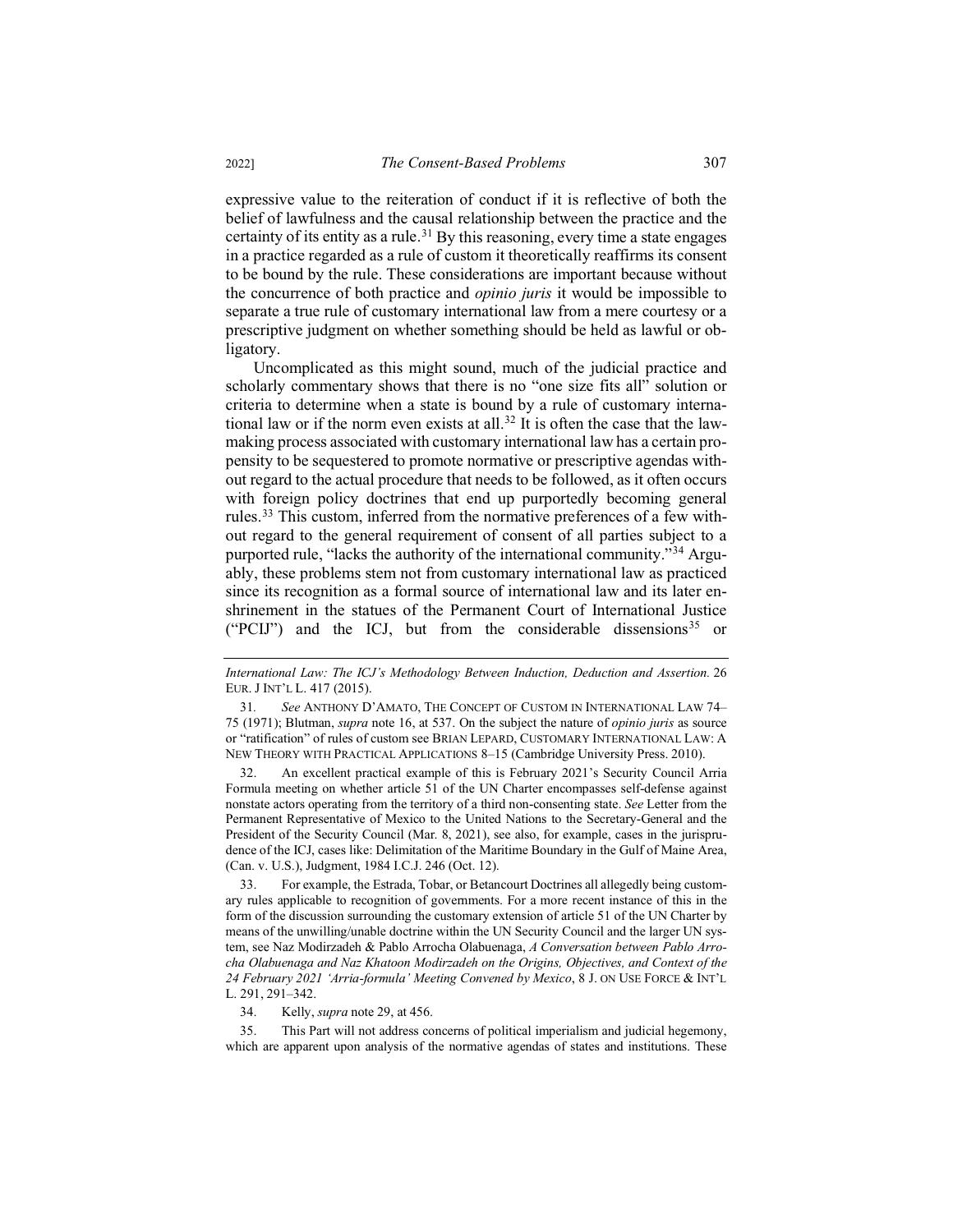inconsistencies in the reading and interpretation of the positive formulation of the norm contained in article 38(b) of the Statute of the ICJ.<sup>36</sup>

## I. ASPECTS OF THE PERSISTENT OBJECTOR DOCTRINE

The most popular formulation of the persistent objector doctrine, which in turn summarizes most of its features, is offered by Ted Stein, he posits that "a state that has persistently objected to a rule is not bound by it, so long as the objection was made manifest during the process of the rule's emergence."<sup>37</sup> From this definition five main operational requirements of the persistent objector doctrine may be extracted:

- (1) The would-be rule is in its formative period. Such a rule should be evidenced by the increasing presence of concurrent practice and *opinio juris*. The articulation of the legality of the conduct could be yet to be recognized directly by states or, alternatively, supported by multilateral treaties and declarations in international *fora* such as the United Nations ("UN") General Assembly,  $38$  which aid or bolster the formative process.  $39$
- (2) The purported norm is not yet recognized as valid law. This requirement is of the utmost importance to a correct understanding of the persistent objector rule since this temporal aspect will signal the period over which a state should and must protest the rule, and additionally the doctrine will only avail a state that

points will be reviewed in Part V (rulemaking by the ICJ) and VII (the impact of the doctrine on equality *vis à vis* newly-formed states) of this work.

<sup>36.</sup> For a (not so) brief account of the magnitude and depth of issues that the question of identification of customary rules present, see the Fourth and Fifth Report of the ILC's Special Rapporteur Sir Michael Woods where comments by states are responded to concerning the identification of customary international law. Sir Michael Woods (Special Rapporteur to the Int'l Law Comm'n), *Fourth Rep. on Identification of Customary International Law*, U.N. Doc A/CN.4/695 (Mar. 8, 2016); Sir Michael Woods (Special Rapporteur to the Int'l Law Comm'n), *Fifth Rep. on Identification of Customary International Law*, U.N. Doc. A/CN.4/717 (Mar. 14, 2018); *see also* Int'l Law Comm'n, *Rep. on the Work of Its Seventieth Session*, U.N. Doc. A/71/10, ¶¶ 50–63 (2018).

<sup>37.</sup> Stein, *supra* note 9, at 458.

<sup>38.</sup> D'AMATO, *supra* note 31, at 74–75.

<sup>39.</sup> Eduardo Jiménez de Arechaga, *Custom*, *in* CHANGE AND STABILITY IN INTERNATIONAL LAW-MAKING 4–8 (Antonio Cassese & Joseph H.H. Weiler eds., 1988). As will be noted later on, this second approach to customary lawmaking, premised on the possibility of custom without practice raises substantive issues, especially concerning the adequate moment for protest. It would end up negating the appropriate temporal instance for the exercise of the right to protest. Furthermore, the United Nations General Assembly has no law-making capacity and can provide at best an indicium of emerging consensus regarding the character of a rule of custom.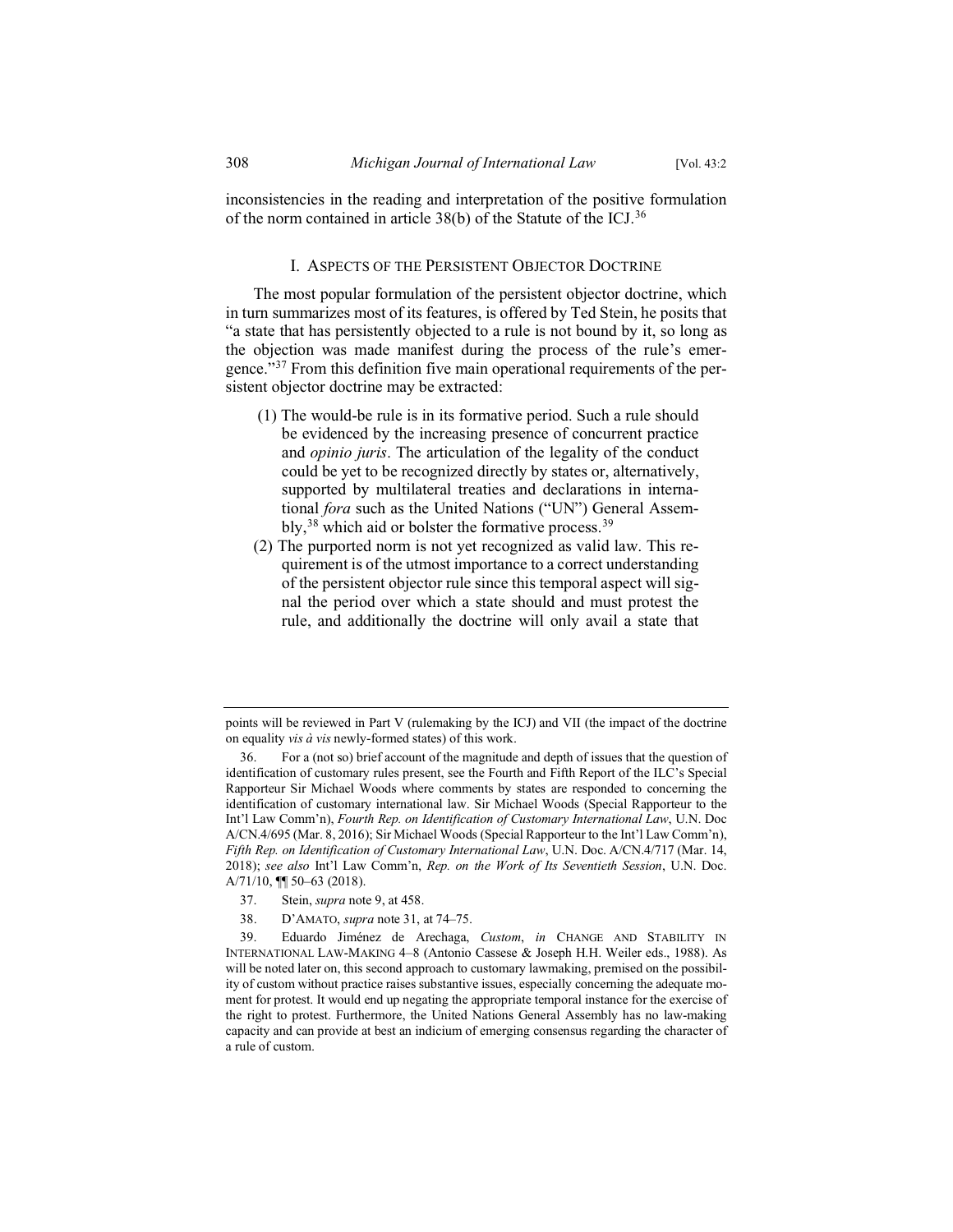"opposes the rule in the early days of the rule's existence (or formation)."<sup>40</sup>

- (3) A majority, or at the very least, a substantial amount of states should participate in the formation of the rule. Otherwise, the debate on the first point would not be necessary at all.
- (4) An appropriate mechanism for protesting the emergence or applicability of the rule. A private protest within the government structure at the domestic level fails to satisfy the "persistent and unambiguous" requisite set out by the doctrine.<sup>41</sup> However, this requirement of publicity raises the question of the appropriate venue to voice the objection both in general custom and regional/special custom.
- (5) The existence of bilateral will to consider a state exempt from a particular rule if the state in question objects, or an authoritative judicial body capable of making such a determination.

The doctrine, in theory, should be a good mechanism to ensure the certainty and stability of the international legal order, allowing certainty concerning which states are bound by which rules and which aren't, as well as providing a clear and accepted opt-out mechanism for states not wishing to be bound by certain rules. However, it is riddled with many complications arising from the rule itself and from the working dynamics of contemporary international law as a system of coordination between sovereign states. The standard to judge whether states are aware of a certain rule of custom is not uniform across different areas of international law. For example, article 9 of the Vienna Convention on Contracts for the International Sale of Goods ("CISG") establishes that parties are not only bound by the usages they have agreed to, but also bound by those others "of which the parties knew or ought to have known and which in international trade [are] widely known to, and regularly observed by, parties to contracts of the type involved in the particular trade concerned."<sup>42</sup> Incidentally, this provision hints at the so-called mandatory view of custom, which will be expanded upon below, that serves as the foundation of the persistent objector doctrine insofar as it holds that states are bound by all rules of custom they have not opted out of based on the assumed knowledge of all customary rules.

Notably, provisions similar to the one contained in the CISG, which are intrinsically linked with the persistent objector doctrine, can hardly be found in other treaties or in enunciations of customary law across other fields of international law. If the rule is, as its proponents advocate, a firm part of international law, then it should be relatively easy to find more conventional

<sup>40.</sup> Jonathan Charney, *The Persistent Objector Rule and the Development of Customary International Law*, 56 BRIT. Y.B. INT'L L. 1, 3 (1985).

<sup>41</sup>*. See* Stein, *supra* note 9; ILC Draft Conclusions, *supra* note 2.

<sup>42.</sup> United Nations Convention on Contracts for the International Sale of Goods, Apr. 11, 1980, 3 U.N.T.S. 1489.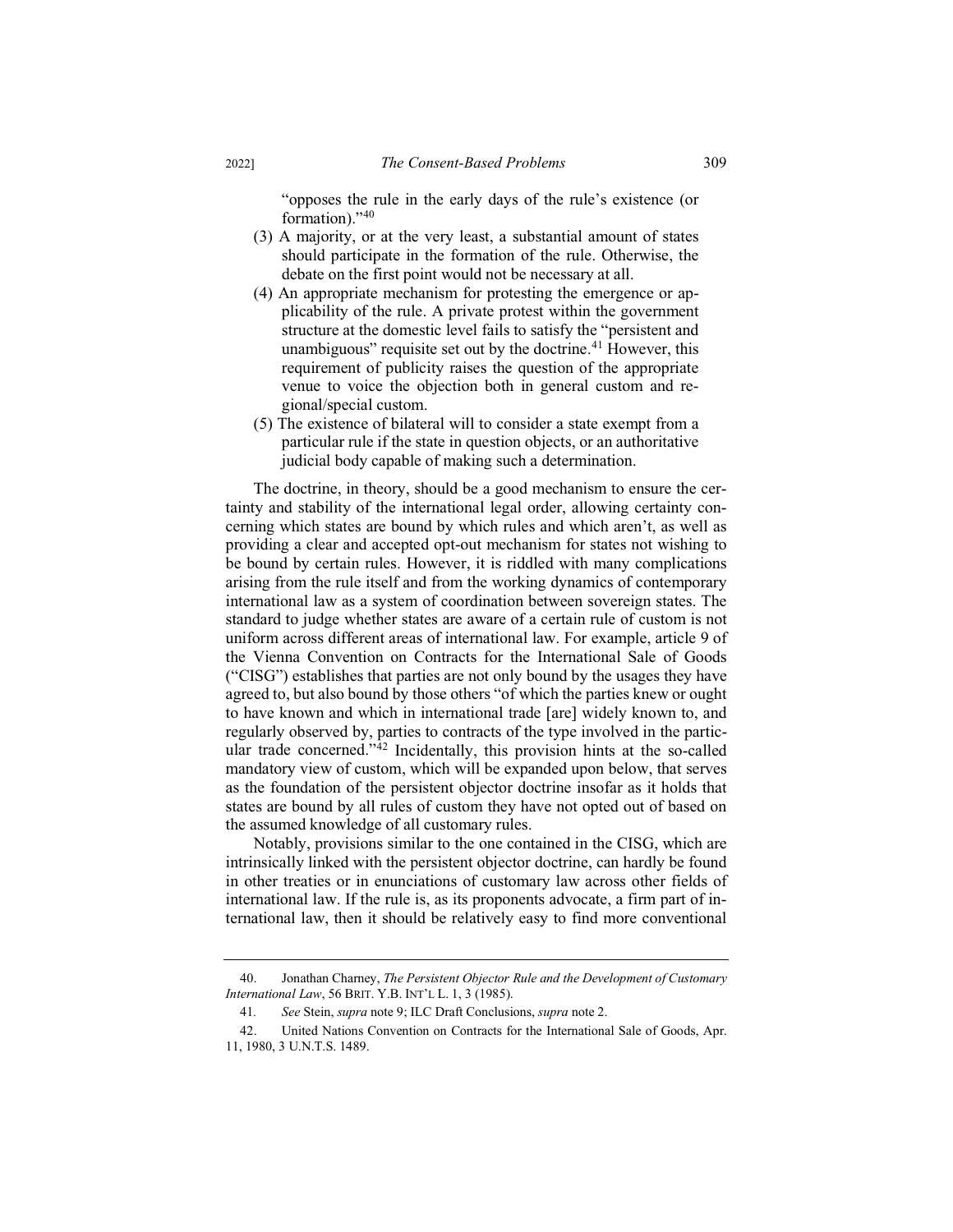codifications of it in treaties that provide mechanisms to deal with mixed treaty-custom legal regimes, such as it happens with the law governing the seas, the law of treaties, or even international humanitarian law.

## A. *Origins of the Persistent Objector Doctrine*

The "closest of kin" to the persistent objector doctrine may be found in estoppel by acquiescence.<sup>43</sup> In this regard, Ian MacGibbon, an authoritative reference on estoppel, held that "estoppel obliges a state to be consistent in its attitude to a given factual or legal situation<sup> $34$ </sup> to the end of providing legal certainty or, as the ICJ has put it, to provide "finality, stability and predictability."<sup>45</sup> However, when it comes to estoppel by acquiescence, silence does not directly entail acceptance unless certain requirements are met, such as the knowledge of both parties of the legally relevant situation. Estoppel by acquiescence only operates when it refers to facts that are or ought to be known by the acquiescing state (*notoriety*), where such facts are of direct interest for the acquiescing state (*interest*), when these facts have existed for a significant period (*lapse of time*) without significant change of context and the meaning conveyed (*consistency*), and in cases in which the conduct is attributable to a relevant representative of the state (*provenance*).<sup>46</sup>

However, in the absence of a rule of recognition to that effect not all silence means the same, and sometimes silence may mean nothing at all. Specifically, in the realm of estoppel, "the lack of protest by non-interested states does not imply that they necessarily acquiesce in the legal theory of the claims."<sup>47</sup> In terms of awareness or knowledge of the legal situation, the use of the *si loqui debuisset ac potuisset* (ought to or could) standard constitutes yet another problem since a course of conduct can only be acquiesced to if certain criteria are satisfied. In the case of estoppel, it requires: (1) a clear and unambiguous statement that is (2) voluntary, unconditional, and authorized, and which should rest upon (3) good faith trust on the representation to the prejudice of the relying party or the benefit of the state making the representation.<sup>48</sup> The resemblance to the persistent objector doctrine is uncanny and may well be where the ICJ drew inspiration for the doctrine.<sup>49</sup>

- 47. DAMROSCH ET AL., *supra* note 6, at 78.
- 48*. See* Wagner, *supra* note 43, at 1780.
- 49*. See* Talmon, *supra* note 30; Wagner, *supra* note 43, at 1779.

<sup>43.</sup> The persistent objector rule can be said to be an application in its variant of estoppel by acquiescence in a relation of species to genus. On the normative pedigree of the doctrine of estoppel see HERSCH LAUTERPACHT, THE DEVELOPMENT OF INTERNATIONAL LAW BY THE PERMANENT COURT OF INTERNATIONAL JUSTICE 83 (1934); Megan Wagner, *Jurisdiction by Estoppel in the International Court of Justice*, 74 CAL. L. REV. 1777 (1986).

<sup>44.</sup> Ian MacGibbon, *Estoppel in International Law*, 7 INT'L& COMPAR. L.Q. 468 (1958).

<sup>45.</sup> Territorial Dispute (Libya v. Chad), Judgment, 1994 I.C.J. 78, ¶ 78 (Feb. 3) (Separate Opinion by Ajibola, J.).

<sup>46</sup>*. See* Elias Olufemi, *Persistent Objector*, *in* THE MAX PLANCK ENCYCLOPEDIAS OF INTERNATIONAL LAW (Max Planck Institute ed., 2006).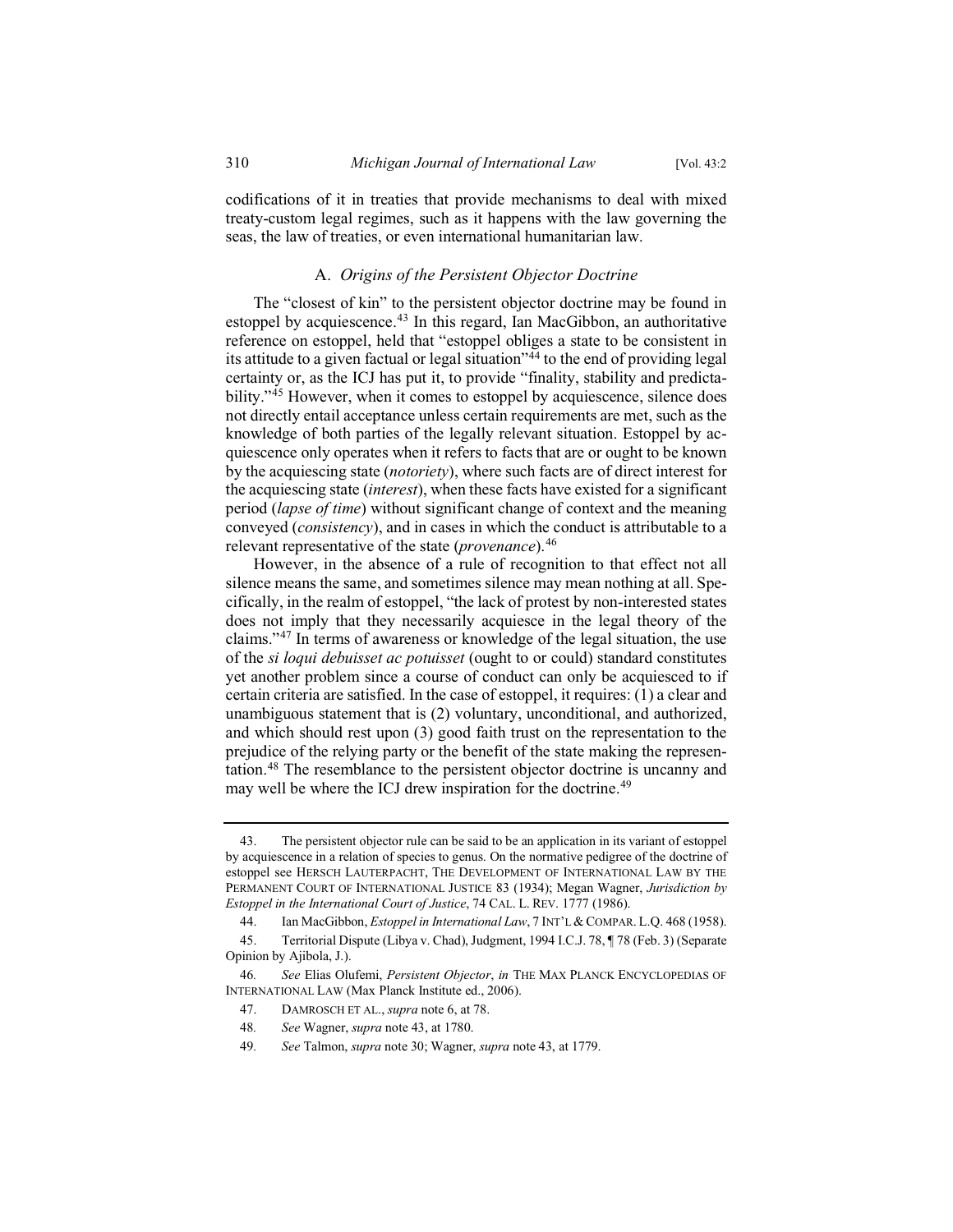The persistent objector doctrine originates in the ICJ rulings in the 1950 *Asylum* case and the 1951 *Fisheries* case.<sup>50</sup> In the *Asylum* case, Colombia argued that it had the right to bind Peru to its determination that the offense committed by a certain individual qualified him for asylum by virtue of the action being a "political offense."<sup>51</sup> Colombia made this claim based on the alleged existence of regional custom concerning the practice of asylum in Latin America as codified by the 1933 Montevideo Convention and other regional treaties concerned with asylum.<sup>52</sup> The ICJ held that Colombia had been unable to establish the binding nature, *vis a vis* Peru, of such a right under customary international law.<sup>53</sup> Furthermore, the ICJ reasoned that Peru could not be bound even if such a custom existed because it had not made any statements to the effect of endorsing the rule, had refrained from signing the Montevideo Convention, and did not ratify the relevant treaties, which the ICJ viewed as the codification of the right to unilaterally ascertain the political nature of an offense in terms of political asylum in the region. The ICJ held that by virtue of its behavior refusing to sign those treaties, Peru had in fact opted out of the customary norm concerning asylum.<sup>54</sup> The main point here, however, is that the ICJ acted on the understanding that it had the authority to assign a given meaning to Peru's silence and inaction in the absence of clear protest, choosing to view Peru as objecting to the rule outlined by Colombia.

The *Fisheries* case is the first time the ICJ applied the persistent objector doctrine in its modern form. Decided in 1951, only one year after the *Asylum Case*, the *Fisheries* case involved the United Kingdom challenging the method utilized by Norway to draw the baseline from which it measured its territorial sea.<sup>55</sup> The United Kingdom claimed that existing customary international law precluded the Norwegian baseline being drawn across a bay from being longer than ten miles.<sup>56</sup> The result was the same as in the *Asylum Case*: The ICJ found that the rule alleged by the United Kingdom was not applicable to Norway on account of its behavior toward such a norm.<sup>57</sup> Moreover, the ICJ argued that, had the rule existed, it would not have been applicable because Norway "had always opposed any attempt to apply it to the Norwegian coast."<sup>58</sup>

These cases represent the only two instances in which the ICJ has utilized the persistent objector doctrine (even if not by its modern name). The only

58*. Id.*

<sup>50.</sup> MICHAEL BYERS, CUSTOM, POWER AND THE POWER OF RULES: INTERNATIONAL RELATIONS AND CUSTOMARY INTERNATIONAL LAW 180–81 (1999).

<sup>51.</sup> Asylum (Colom. v. Peru), Judgment 1950 I.C.J. 266, 274 (Nov. 20).

<sup>52</sup>*. Id*. at 277.

<sup>53</sup>*. Id.* at 278.

<sup>54</sup>*. Id.*

<sup>55</sup>*. See* Fisheries (U.K. v. Nor.), Judgment, 1951 I.C.J. 116 (Dec. 18).

<sup>56</sup>*. Id.* at 131.

<sup>57</sup>*. Id.*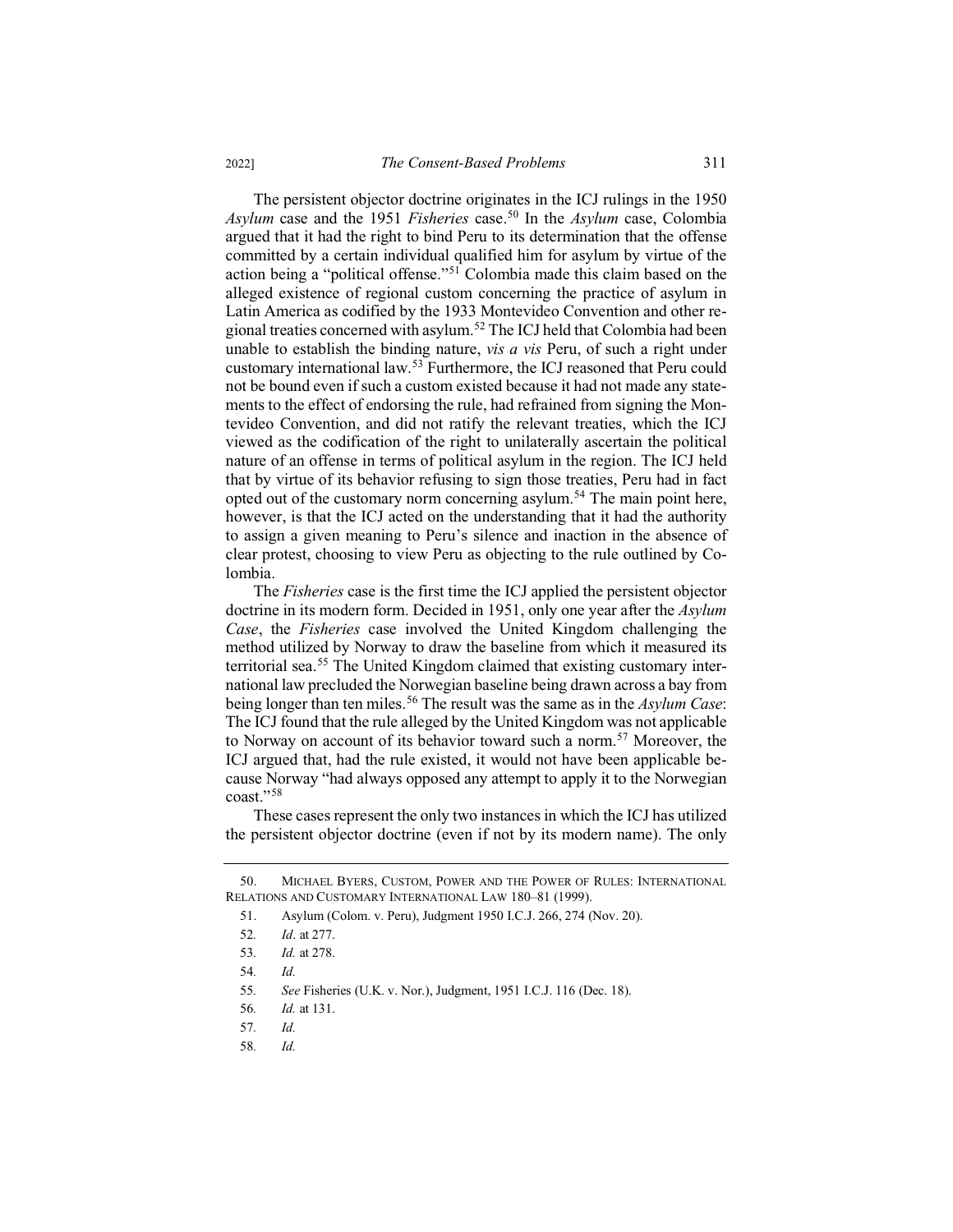other example to date in which the ICJ has availed itself of the rule, albeit with less fanfare, is the 1974 *Fisheries Jurisdiction* case (*United Kingdom v. Iceland*).<sup>59</sup> Additionally, the Inter-American Commission of Human Rights made a brief reference to the doctrine in *Roach & Pinkerton v. U.S.* in 1987, this time calling it by its modern name. $60$  Other than that, judicial or quasijudicial mentions of the doctrine are scant in the seventy-year period since its first application, especially in a context that would invite so much use from states seeking to exempt themselves from purported rules of custom.<sup>61</sup> However, while the ICJ's use of the doctrine seemed to cease after the *Fisheries Jurisdiction* case, the most renowned scholars continued to theorize about it.

It is worth noting that before the *Asylum* and *Fisheries* cases, the persistent objector doctrine was absent from the most widely used manuals on international law. For example, the doctrine was not included in Lassa Oppenheim's treatise until its eighth edition in 1955,<sup>62</sup> four years after the *Fisheries* case. It would not be absurd to argue that there is a causal connection between the judgment and the inclusion of the doctrine in the seminal treaty, which would be proof that the doctrine was previously not on the academic radar. The doctrine also subsequently appeared in Humphrey Waldock's *General Course on Public International Law* in 1962.<sup>63</sup> But, it was its inclusion in Ian Brownlie's manual that presumably provided the tipping point for the inclusion of the incipient rule in mainstream international legal teaching, as this manual became the most famous modern treatise on international law.<sup>64</sup> Authors such as Judge Lauterpacht, Prosper Weil, and Michael Akehurst, among others, followed suit.<sup>65</sup> From there, the persistent objector doctrine was incorporated into the international *corpus juris* by way of commentary rather than by concurrence of practice and *opinio juris*. While the writings of the most renowned publicists and the jurisprudence of tribunals certainly play an auxiliary role in the determination of the extent and content of rules, as per

63. WALDOCK, *supra* note 1, at 106.

64*. See* IAN BROWNLIE, PRINCIPLES OF PUBLIC INTERNATIONAL LAW (1966). Incidentally, Brownlie is credited with having coined the term "persistent objector."

65*. See* HERSCH LAUTERPACHT, INTERNATIONAL LAW: BEING THE COLLECTED PAPERS OF HERSCH LAUTERPACHT (1977); Prosper Weil, *Towards Relative Normativity in International Law?*, 77 AM. J. INT'L L. 413 (1983); Michael Akehurst, *Custom as a Source of International Law*, 47 BRIT. Y.B. INT'L LAW 1 (1974).

<sup>59.</sup> Fisheries Jurisdiction Case (U.K. v. Ice.), Judgment, 1973 I.C.J. 3 (Feb. 2).

<sup>60</sup>*. See* Dumberry, *supra* note 5, at 787.

<sup>61.</sup> A few other instances of application of the doctrine are offered by the ILC in its 2018 Report on identification of customary international law as proof of practice. *See* ILC Draft Conclusions, *supra* note 2, at 122 n.778 (citing Michael Domingues v. United States, Case No. 12.285, Inter-Am. Comm'n H.R., Report No. 62/02, ¶¶ 48–49 (2002); Sabeh El Leil v. France [GC], Case No. 34869/05 Eur. Ct. H.R., ¶ 54 (2011); Panel Reports, *European Communities — Measures Affecting the Approval and Marketing of Biotech Products*, WTO Docs. WT/DS291/R, WT/DS292/R & WT/DS293/R (adopted Nov. 21, 2006); Siderman de Blake v. Argentina, 965 F.2d 699, 715 (1992)).

<sup>62</sup>*. See* OPPENHEIM, *supra* note 29, at 875.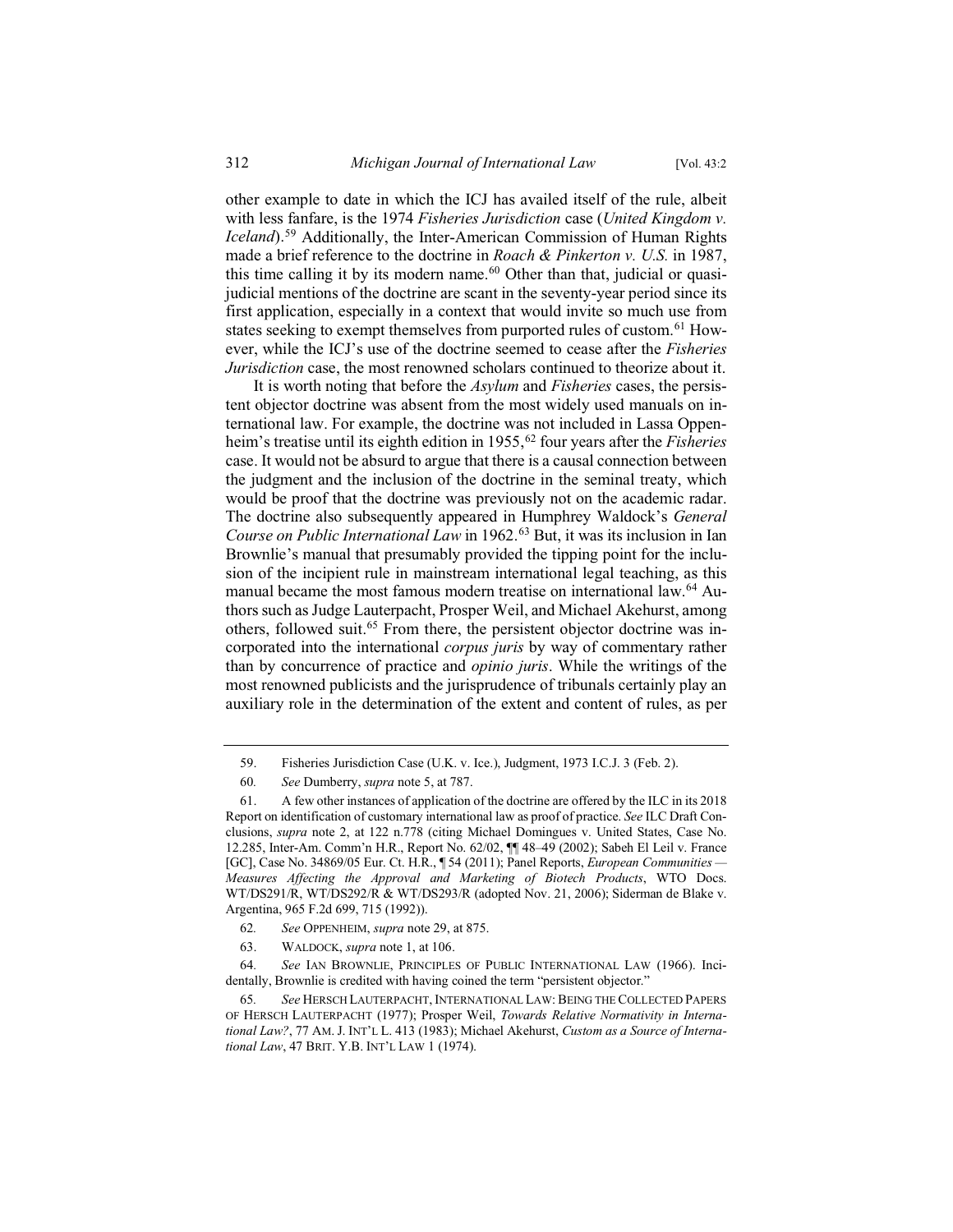the ICJ Statute,<sup>66</sup> they are by no means autonomous sources for the creation of obligations.

## B. *On the Virtues of the Persistent Objector Doctrine*

The persistent objector doctrine has, according to its defenders, several potential benefits.<sup>67</sup> Perhaps the most prominent is the relative simplicity of the doctrine: A state opposing the application of a customary rule in its formative stage need only express its opposition at every available instance in order to be exempted from the rule once it crystallizes. In a dynamic context, such as the creation of rules of custom, whatever law-determining procedure exists ought to be straightforward, lest normative certainty be threatened or relevant legal transactions hindered on account of normative obscurity. The persistent objector doctrine offers a clean exit for any state not wishing to be bound by a norm. By this logic, "the principle of the persistent objector resonates well with the ideology of sovereignty that, for good or ill, dominates the legal rhetoric of much of the world." $\delta$ <sup>8</sup> The fact that the objection must be expressed unambiguously provides certainty to other states. This may be compared to the binding character of certain acts of the state in that such unilateral acts provide legal certainty to an otherwise political act and make it legally relevant.<sup>69</sup> To this end, the International Law Commission ("ILC") has opined that the "behaviors capable of legally binding states may take the form of formal declarations or mere informal conduct including, in certain situations, silence, on which other states may reasonably rely."<sup>70</sup> If, in fact, states may rely on the protest of a persistent objector, then this reliance helps create juridical certainty, which is a desirable situation from the point of view of the legal interpreter or the judiciary in that it adds predictability to legal exchanges.<sup>71</sup> Additionally, the persistent objector doctrine is potentially useful in that it does not seek to undermine the existence of whatever rule of international custom is contested—it simply seeks to establish that a given state is not bound by a rule. Consequently, rather than striking out the rule

<sup>66.</sup> Statute of the International Court of Justice, *supra* note 11, art. 38(1)(c).

<sup>67.</sup> Such as allowing states to customize the breadth and depth of their obligations by means of a simple procedure and being deferential to state-sovereignty. *See generally* JAMES GREEN, THE PERSISTENT OBJECTOR RULE IN INTERNATIONAL LAW (2016); Jonathan Charney, *Universal International Law*, 87 AM. J. INT'L L. 529, 538–42 (1936); JAMES CRAWFORD, BROWNLIE'S PRINCIPLES OF PUBLIC INTERNATIONAL LAW 26 (9th ed. 2019).

<sup>68.</sup> Stein, *supra* note 9, at 464.

<sup>69.</sup> On the question of unilateral acts of the state as sources of international obligations, see Nuclear Tests (Aus. v. Fr.), Judgment 1974 I.C.J. 253 (Dec. 20).

<sup>70.</sup> Int'l Law Comm'n, *Rep. on the Work of Its Fifty-Eighth Session*, U.N. DOC. A/61/10, at 369–81 (2006) (Guiding Principles applicable to unilateral declarations of states capable of creating legal obligations).

<sup>71.</sup> Elina Paunio, *Beyond Predictability–Reflections on Legal Certainty and the Discourse Theory of Law in the EU Legal Order*, 10 GER. L.J. 1469 (2009); *see also* ROBERT KOLB, THE LAW OF TREATIES: AN INTRODUCTION 5–6 (2016) (on the higher threshold of certainty provided by treaties as a proxy argument for preference in predictable legal intercourse).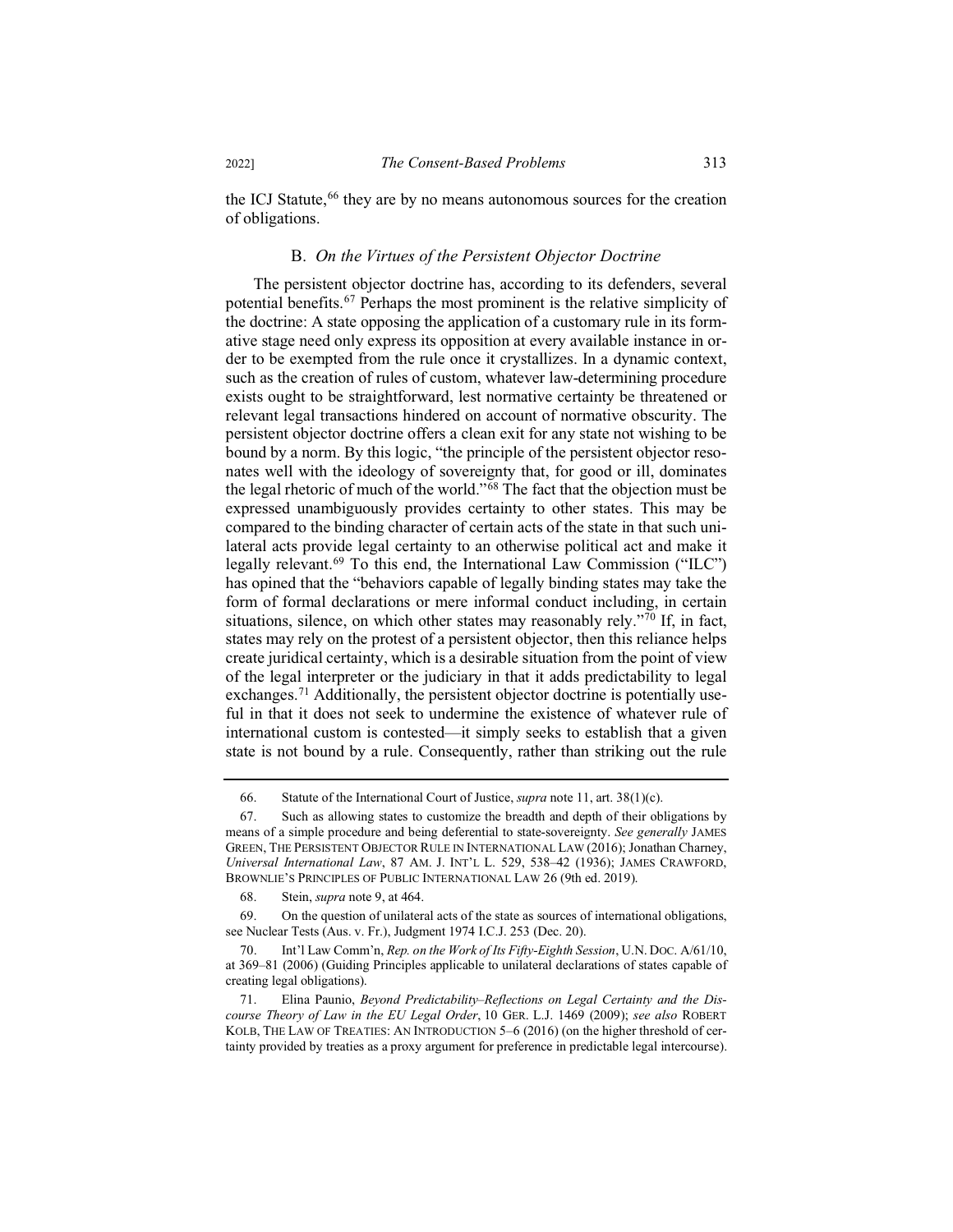altogether, it creates an exception for states that clearly manifested their will to not be bound by the customary obligation.

All of these facets of the persistent objector doctrine are appealing. A mechanism that allows for states to opt out of rules before they are totally formed creates more room for maneuverability for states with special inter- $\text{ests}^{72}$  in any given subject matter. In principle, the norm appears to be respectful of state sovereignty<sup>73</sup> and of the realities that permeate the system of international law. Nevertheless, a closer analysis of the implications and features of the persistent objector rule will reveal that it is in fact logically unsound and contrary to much of the existing contemporary international law.

#### C. *The Shortcomings of the Persistent Objector Doctrine*

Useful as it may seem, the persistent objector doctrine is far from ideal or even coherent within the modern system of international law. It fails to properly respect aspects of the inter-state order such as consent, sovereignty, and equality among states. The very aspects that are applauded as convenient in the formulation of the persistent objector doctrine make it incompatible with a consent-based view of international law. The doctrine does not derive from the general practice or conviction of states that a right to opt out of a rule in such a way exists, $74$  but rather from two rulings of the ICJ and from subsequent scholarly commentary. Its origin and pedigree create a grave problem: It imposes limitations on state freedom of action that are not expressly accepted by the states themselves.

International law is a system of coordinated wills among horizontallyequal sovereign states, and it should not limit the states' right to opt out of rules created by way of judicial precedent or doctrinal development. This paraphrases the freedom principle as enshrined by the PCIJ's *SS Lotus* case,<sup> $75$ </sup> in which it held that a Turkish ship had no right to exert jurisdiction over a French vessel after a collision in the high seas in the absence of a permissive rule, which forced the bench to resort to freedom from foreign jurisdiction as the controlling normative paradigm. This logic of freedom was consistently

<sup>72.</sup> Kevin Jon Heller, *Specially-Affected States and the Formation of Custom*. 112 AM. J. INT'L L. 191 (2018).

<sup>73</sup>*. See* DAMROSCH ET AL., *supra* note 647, at 101–05 (for a balanced representation of authors endorsing and contesting the doctrine).

<sup>74.</sup> As should be the case with norms of customary international law under article 38(1)(b) of the ICJ Statute as an authorized enunciation of the process for identifying custom, also reflected in the ILC's conclusions on the identification of custom as referred to *supra* note 1.

<sup>75</sup>*. See* SS Lotus (Fr. v. Turk.), Judgment, 1927 P.C.I.J. (ser. A) No. 10 (Sept. 7).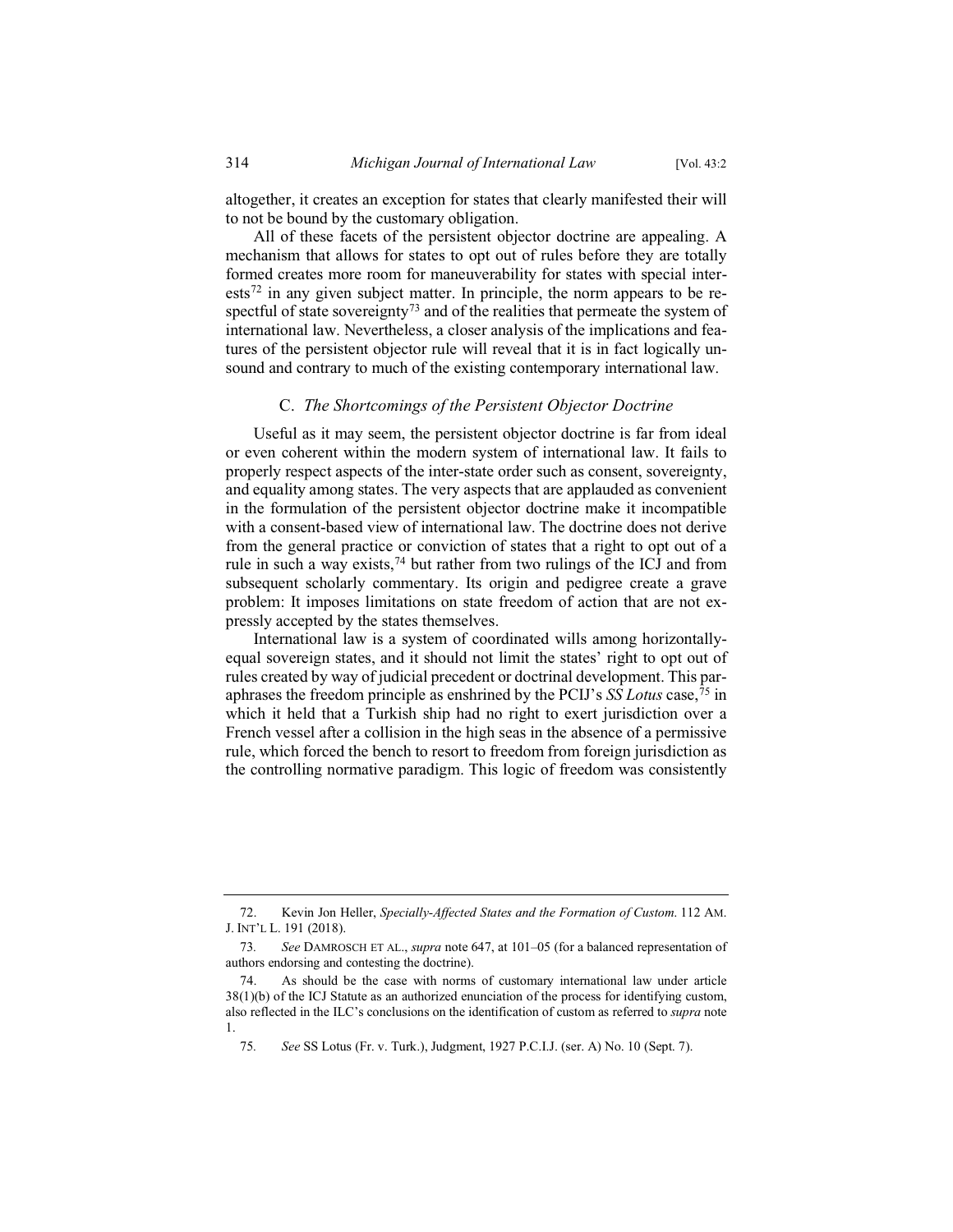upheld by subsequent ICJ rulings such as the *Continental Shelf*<sup>76</sup> and *Gulf of Maine*<sup>77</sup> cases, in addition to the *Kosovo*<sup>78</sup> and *Nuclear Weapons*<sup>79</sup> opinions.

Accepting the persistent objector doctrine would create an undue restriction on the freedom of states for the simple reason that the rule does not stem from their action or even acceptance. In addition, it allows a dangerously large amount of leeway for international institutions, such as the political organs of multilateral organizations or the international judiciary, to construe the meaning of states' silence without necessary regard to the context in which the silence arose. Scholar Patrick Kelly argues that:

There are significant problems with silence as an indication of the normative conviction of states. Consent or consensus without knowledge is impossible. Many states are unaware of the formation of custom unless their interests are specifically affected. Even if they aware of state practice inconsistent with their view, they may not perceive any immediate need to protest because they might not be aware that their silence binds them when their interests are not directly challenged.<sup>80</sup>

This creates the further problem that, when presented with an emerging rule of customary international law, different institutions may allocate different meanings to state inaction.<sup>81</sup> This complication arises uniformly at different law-determining instances. Determining the actual point of crystallization of a rule is a task that is normally undertaken retrospectively, when the existence of the rule has not been previously recognized.<sup>82</sup> On this issue, Trachtman offers the following observation: "[T]he error of the conventional persistent objector rule might be in seeking artificially to distinguish between a period of formation and a period of application."<sup>83</sup> If the persistent objector doctrine was to be accepted and effectively gain traction and support from

<sup>76.</sup> North Sea Continental Shelf, 1969 I.C.J. 3 (Feb. 20).

<sup>77.</sup> Delimitation of the Maritime Boundary in the Gulf of Maine Area, (Can. v. U.S.), Judgment, 1984 I.C.J. 246 (Oct. 12).

<sup>78.</sup> Accordance with International Law of the Unilateral Declaration of Independence in Respect of Kosovo, Advisory Opinion, 2010 I.C.J. 403 (July 22).

<sup>79.</sup> Legality of the Threat or Use of Nuclear Weapons, Advisory Opinion, 1996 I.C.J. 226 (July 8).

<sup>80.</sup> Kelly, *supra* note 29, at 474.

<sup>81.</sup> Take for example the ICJ: Its judges sit for terms of nine years and five new judges are elected every three years. The rotation in the bench could – and normally does – bring about changes in the notions of the judges concerning the possible effects of silence or other institutions of international law. Statute of the International Court of Justice, *supra* note 11, art. 13.

<sup>82</sup>*. See* Asylum (Colom. v. Peru), Judgment 1950 I.C.J. 266, 274 (1950); North Sea Continental Shelf (F.R.G. v. Den.; F.R.G. v. Neth.), 1969 I.C.J. 3 (Feb. 20) (for example of the retrospective identification process); Legality of the Threat or Use of Nuclear Weapons, Advisory Opinion 1996 I.C.J. 226 (July 8) (same); *see also* Talmon, *supra* note 30 (for a more elaborate expression of the deductive reasoning that is employed in this method).

<sup>83.</sup> Trachtman, *supra* note 10, at 222.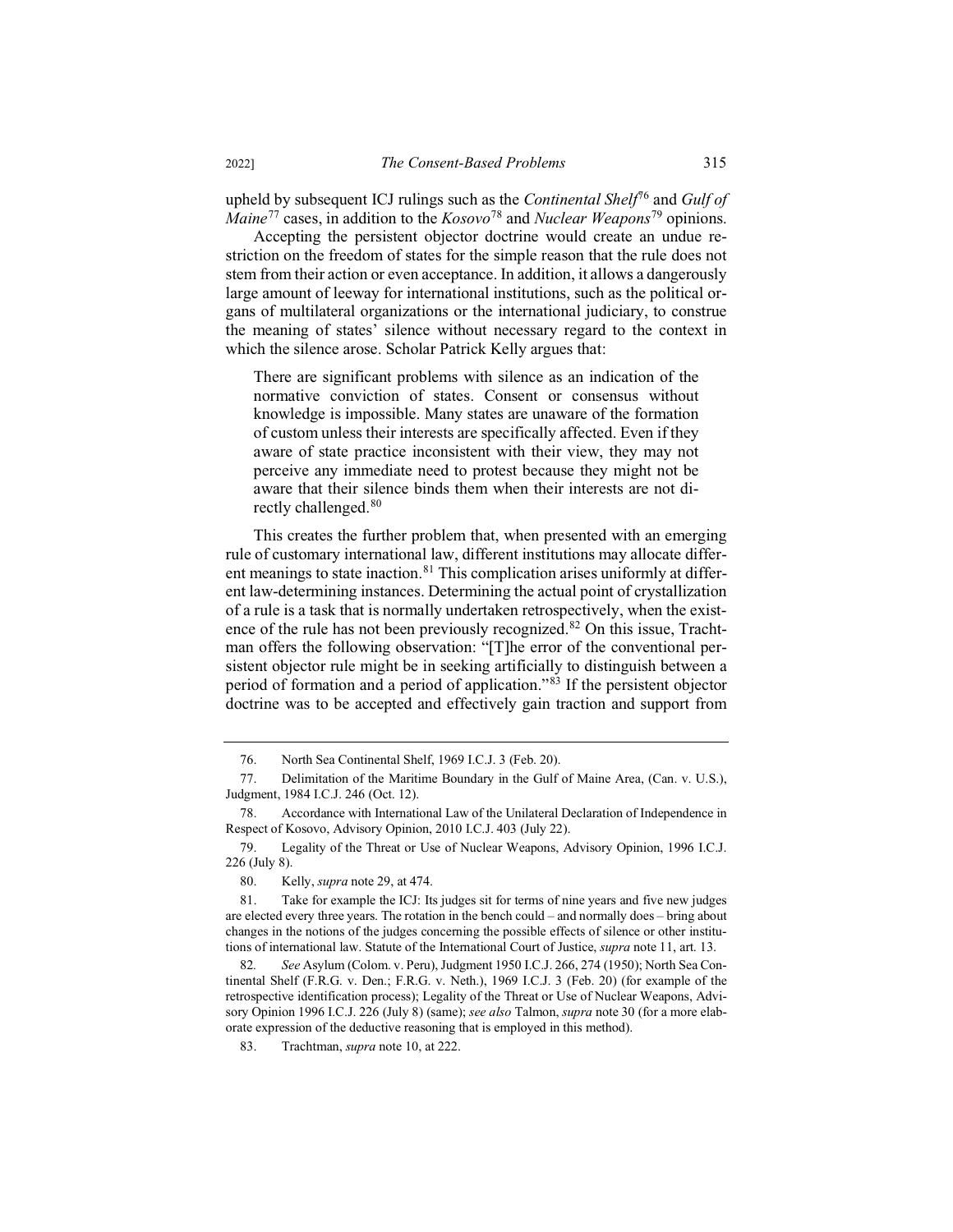states, this would arbitrarily lead to setting temporal limits for the protestation of a rule. Such arbitrary character stems from the artificial difference pointed out by Trachtman, since the formative and application stages are virtually indistinguishable until a case is brought and requires determination.

Yet another reason why the persistent objector doctrine is far from ideal, or even in line with international law, is that custom as a form of law continues to present significant challenges on account of the lack of a consolidated method of determination.<sup>84</sup> In this context, some commentators suggest that rules of custom can now be said to flow purely from the normative conviction of states as expressed in international institutions, 85 without the need to look for substantial practice.<sup>86</sup> If this description of custom "on demand" is accurate, it would negate altogether the possibility of a period for protests from concerned states that do not wish to be bound by the prospective rule. The mechanism provided by the rule would be nullified and thus betray the freedom principle and sovereignty altogether.

Another concern is that the persistent objector doctrine could open the way for judicial law-making that in turn could translate, if left unchecked, into the imposition of preferences of a few states on the whole of the international community, much in the same way the "standard of civilization" constituted a key requirement to join the international community in the first half of the twentieth century<sup>87</sup> and went on to constitute a pillar of the mandate system of both the League of Nations and the UN. Judge Bedjaoui—who raised this point numerous times from the bench of the ICJ—posited in this respect that the:

[J]udicial order set up by the former international society gave the impression of neutrality or indifference. But the laisser-faire and easy-going attitude with which it thus sanctioned led in reality to legal non-intervention, which favored . . . a 'right of dominion' for the benefit of the 'civilized nations.' This was a colonial and imperial right.<sup>88</sup>

<sup>84.</sup> The best proof of this can be found in the ILC's 2018 report on identification of customary international law and the wide margin of appreciation and subjectivity it offers for identifying both the objective and subjective element of custom. ILC Draft Conclusions, *supra*  note 2.

<sup>85</sup>*. See* DAMROSCH ET AL., *supra* note 6, at 99.

<sup>86.</sup> Anthea Roberts, *Traditional and Modern Approaches to Customary International Law: A Reconciliation*, 95 AM. J. INT'L L. 757, 758 (2001).

<sup>87.</sup> As is still evident in article  $38(1)(c)$  of the ICJ Statute. Statute of the International Court of Justice, *supra* note 11 art. 38(1)(c). For another perspective on the standard of civilization (as a function of structural colonialism) see South West Africa (Eth. v. S. Afr.; Liber. v. S. Afr.), Judgment, Second Phase, 1966 I.C.J. 6 (July 18).

<sup>88.</sup> Mohammed Bedjaoui, *Poverty of the International Order*, *in* INTERNATIONAL LAW: A CONTEMPORARY PERSPECTIVE 153 (Richard Falk, Friedrich V. Kratochwil & Saul H. Mendlovitz eds., 1985).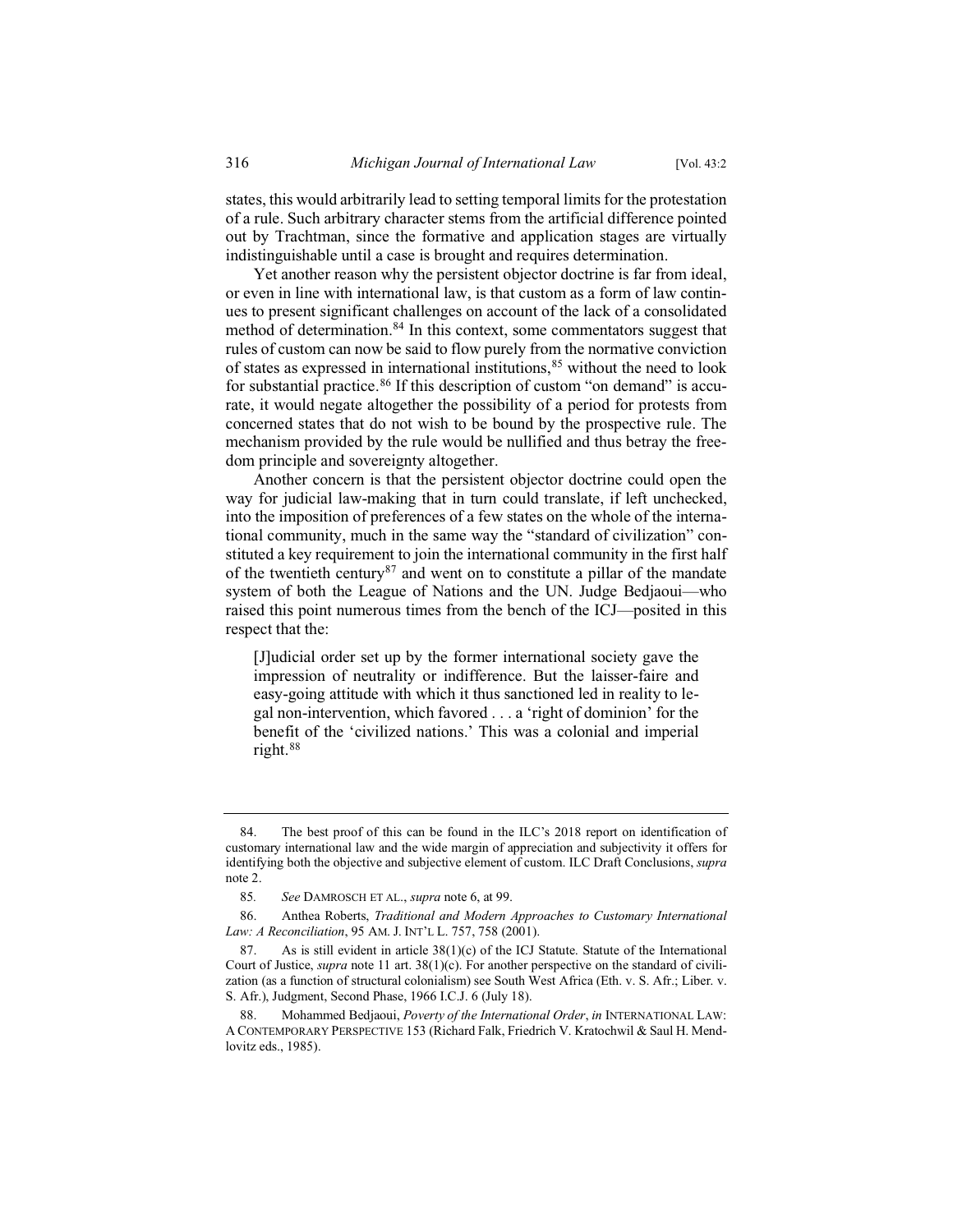He further argues, "as it had been formed historically on the basis of regional acts of force, it could not be an international law established by common accord, but an international law given to the whole world by one or two dominant groups."<sup>89</sup> While these excerpts refer largely to international law as a discipline, they maintain their validity when analyzed through the lens of the persistent objector doctrine in that the practice of states actively partaking in the creation of the new rule is valued much more prominently than the silence of those unaware or indifferent to the formation of the new rule. This feature of the doctrine risks perpetuating the still very much alive center-periphery dynamics<sup>90</sup> that are endemic to international law.

But perhaps the most disturbing factor when it comes to analyzing the doctrine is the fact that it has no general support or practice on the part of states. In fact, in many instances where states could have claimed the doctrine to their advantage, they preferred to contend the existence of the customary rule altogether.<sup>91</sup> More to the point, Stein—ardent defender of the doctrine observes that:

The support for the principle of the persistent objector in writing on the sources of international law is so broad and the legal consequences of being a persistent objector so decisive that one would expect to find a large number of instances in which states have claimed that status for themselves . . . The paucity of empirical referents for the persistent objector principle is striking.  $92$ 

Indeed, after some seven decades since the judicial christening of the rule, it may constitute a stretching of the truth to say that it is widespread in its reception and use.<sup>93</sup>

The preceding paragraphs are, of course, a quick survey of the difficulties associated with the persistent objector doctrine both in theory and in practice. In furtherance of these observations, it becomes evident that the bulk of inconsistencies arisen from the doctrine are byproducts of the real issue the doctrine poses: consent as the source and proof of law-creation in the international system.

<sup>89</sup>*. Id*. at 154.

<sup>90.</sup> On the idea of world system theory which provides meaning of these center-periphery relations see IMMANUEL WALLERSTEIN, THE MODERN WORLD SYSTEM I: CAPITALIST AGRICULTURE AND THE ORIGINS OF THE EUROPEAN WORLD-ECONOMY IN THE SIXTEENTH CENTURY (1974).

<sup>91</sup>*. See* DAMROSCH ET AL., *supra* note 6, at 102.

<sup>92.</sup> Stein, *supra* note 9, at 459.

<sup>93</sup>*. See supra* note 61 and accompanying text (taking note of instances of use identified by the ICL).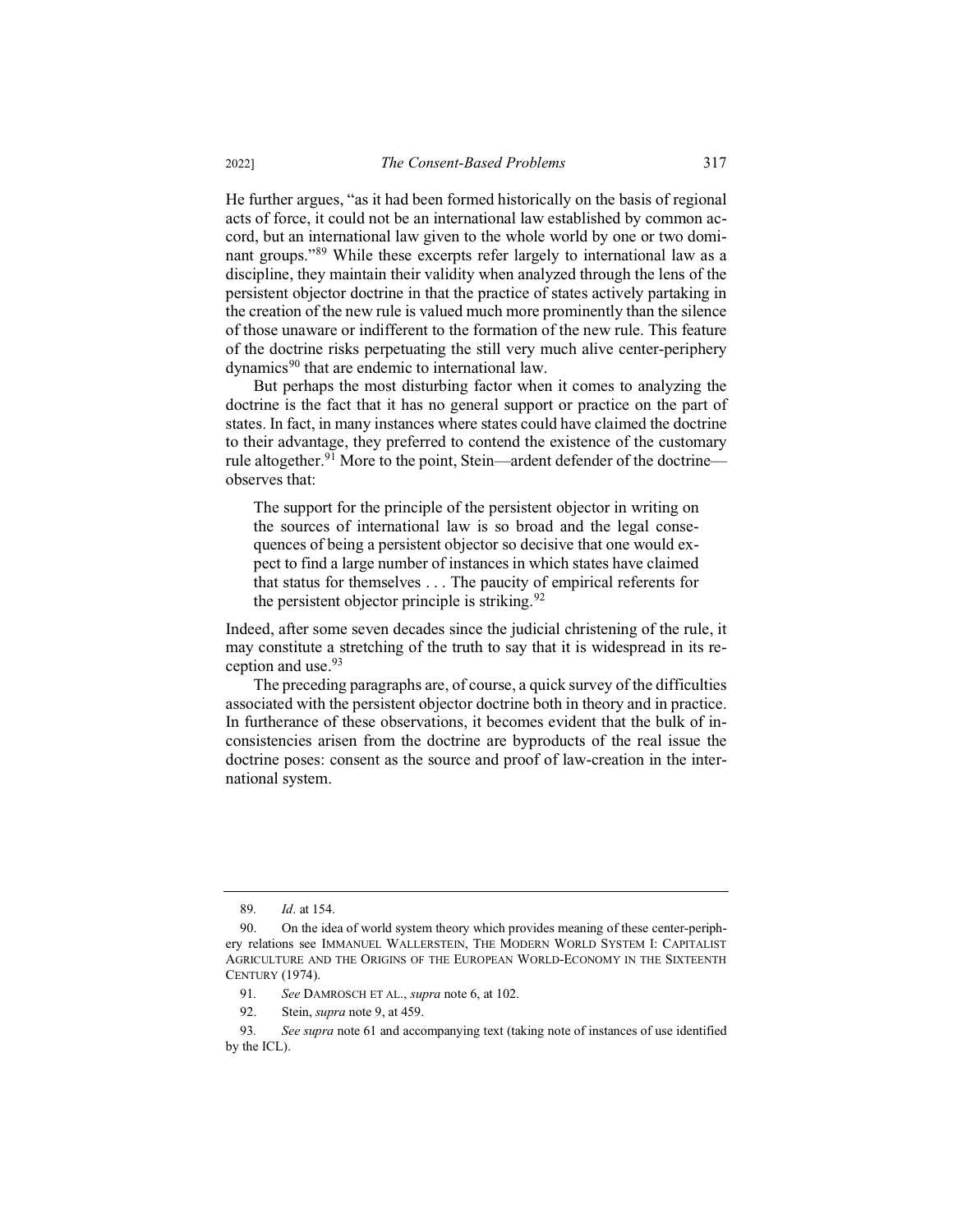## II. THE PROBLEM OF CONSENT

Any thorough analysis of the persistent objector doctrine as the sole opting out mechanism for a state that does not wish to be bound by a nascent rule of customary international law $94$  must look at the issue of consent as the cornerstone of the international legal system. One of the fundamental notions guiding international law is that of consent as a defining characteristic of the system. James Brierly—a seminal jurist of the 1950s who served as rapporteur to the ILC—argues that only duly given consent can be binding on a party.<sup>95</sup> However, in order to ascertain how consent may be given, it is essential to undertake a review of the fundamental characteristics of international law.

## A. *Horizontal Equality and its Impact on Consent*

This sub-section will present the three governing principles of international law that must be kept in mind while analyzing the persistent objector doctrine: (1) international law regulates the conduct of states; (2) all states participating within the system have the same standing and capability to create law; and (3) by reason of their equality, states must participate affirmatively in the creation of any restriction upon their freedom of action.

The first characteristic of international law necessary to understanding the persistent objector doctrine, and perhaps the most essential, is that it first and foremost is a law by and for states. Georg Schwarzenberger—Oxford professor and an authority of the post-World War II rules-based order—defined international law as the "body of international rules which apply between sovereign states and such other entities as have been granted international personality."<sup>96</sup> Considering states as the central actors under international law thus leads to the second essential trait of the system: States, as members of the international community, possess sovereign equality.<sup>97</sup> On this topic, Hans Kelsen—author of the *Pure Theory of the Law,* which still orients modern legal positivism—noted:

The term "sovereign equality" used in the Four Power Declaration probably means sovereignty and equality; two generally recognized characteristics of the states as subjects of international law; for to speak of "sovereign equality" is justified only insofar as both

<sup>94.</sup> While there are other ways to eliminate rules of custom, such as supersession by treaty, desuetude, or the replacement of a custom by another, newer one, the doctrine presents the only possibility of avoiding being bound by the rule since its crystallization.

<sup>95.</sup> JAMES BRIERLY, THE LAW OF NATIONS: AN INTRODUCTION TO THE INTERNATIONAL LAW OF PEACE 154 (1963).

<sup>96.</sup> GEORG SCHWARZENBERGER, A MANUAL OF INTERNATIONAL LAW § 1 (5th ed. 1967).

<sup>97.</sup> This is evident both in article 2 of the U.N. Charter as well as in General Assembly Resolution a/res/2625 XXV of 1970 containing the statement of seminal principles of international law. U.N. Charter art. 2; G.A. Res. 2625 (XXV) (Oct. 25, 1970).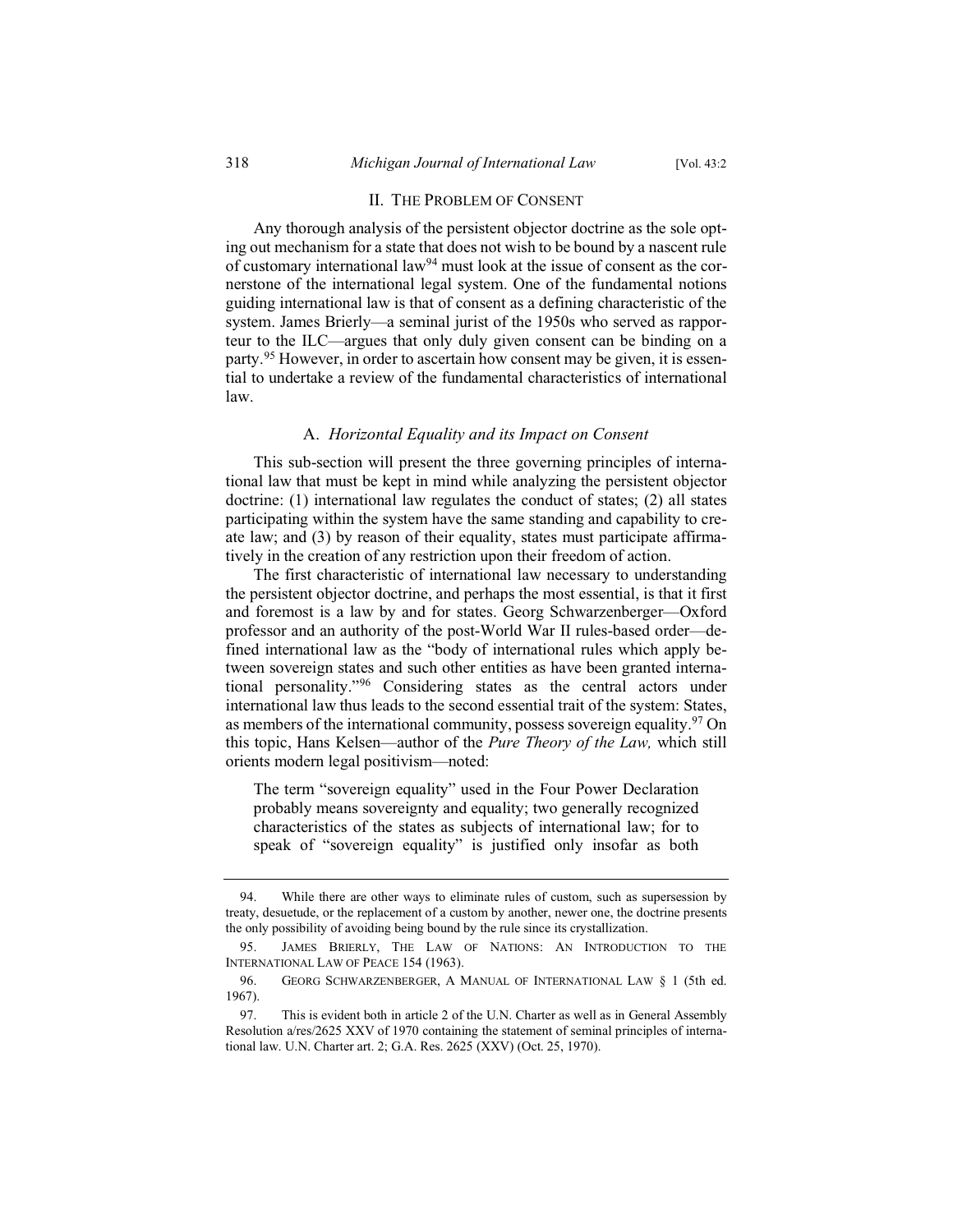qualities are considered to be connected with each other. Frequently, the equality of states is explained as a consequence of or as implied by their sovereignty.<sup>98</sup>

As Kelsen observes, the equality of states can be regarded as a function of their sovereignty. Such a horizontal construction, which is in fact unique to international law, stems from the objective fact that there is no world government or state reigning supreme in the community of nations.<sup>99</sup> The lack of a central authority to dispense justice and create norms causes the international legal order to be one of forcible coordination among equals, premised on a certain degree of convergence of interests and goals.<sup>100</sup> Thus, and especially so when it comes to rule-making, their participation is required to create whatever institution is seeking to constrain their liberty of action, consistent with the freedom principle.

The fact that no state may impose its will upon others and that participation of each state is required to impose restrictions on conduct, sheds light on the third relevant characteristic of international law. Namely, "it does not as yet include a competence on the part of the international community to impose fresh obligations upon an unwilling state."<sup>101</sup> The PCIJ in the *SS Lotus Case* presented a clear articulation of the rule whereby a state, being a sovereign equal of other states, must accept any obligation looking to restrict its freedom of action; therefore, the binding force of international law arises from the actual or tacit consent of states.<sup>102</sup> Consent, in other words, is a lawcreating fact.

Having established these three fundamental principles, it is prudent to recall the considerations laid out in Part I concerning the formation of rules of customary international law. All three of these principles play an essential role in the development of norms of custom. However, special deference ought to be paid to the requirement that consent be expressed by the state purporting to create the regulation. The importance of the expression of consent can be found in the formulation of the freedom principle as referred to in the *Lotus* ruling. A validly recognized means of expression of consent is crucial if there is to be any certainty on the obligations that a state is expected to follow by its peers. Presumption, then, makes for a poor substitute of

<sup>98.</sup> Hans Kelsen, *The Principle of Sovereign Equality of States as a Basis for International Organization*, 53 YALE L.J. 207 (1944).

<sup>99</sup>*. Id.*

<sup>100.</sup> SCHWARZENBERGER, *supra* note 96, at 12.

<sup>101.</sup> OPPENHEIM, *supra* note 29, at 123.

<sup>102.</sup> SS Lotus (Fr. v. Turk.), Judgment, 1927 P.C.I.J. (ser. A) No. 10, at 10 (Sept. 7). Additionally, the *Lotus* case opens the door for tacit acceptance. While it could be a possibility, the following section will show the intrinsic problems of regarding silence as an acceptance. The point here is to show that the states must accept limitations on their freedoms. Otherwise they would be left with obligations that do not flow from their sovereign will. This would in turn overturn the equality of states in their international relations and substitute legal order for power as a characteristic of the legal system.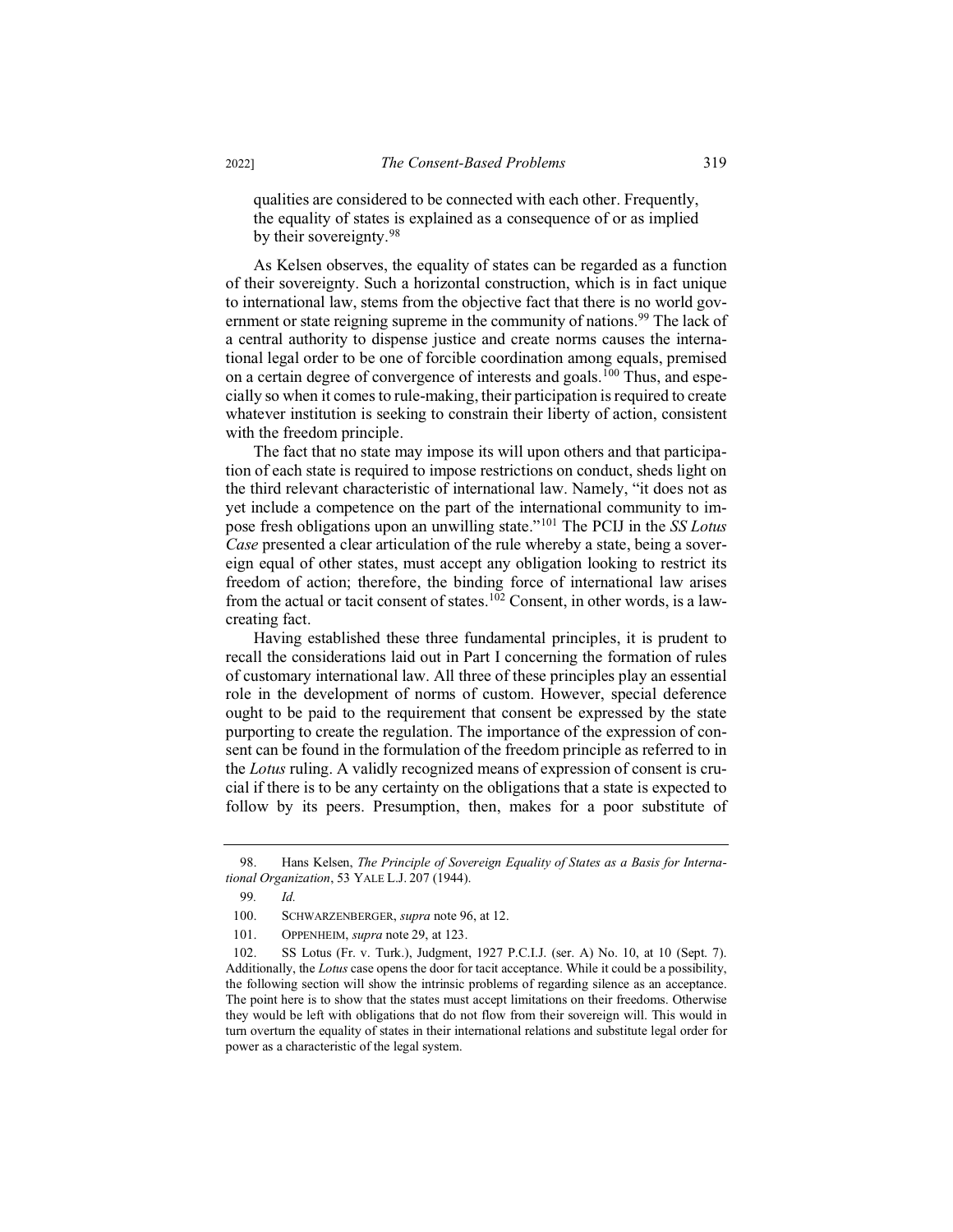acceptance, especially so if the freedom principle is the starting point for lawdetermination. This is all the more true in the absence of any rule of recognition clearly assigning a given meaning to the silence of the state.<sup>103</sup>

### B. *Consent and the Freedom Principle*

In answering the question of the type of consent required to limit states' freedom of action, Sir Gerald Fitzmaurice—member of the ILC, judge of the Permanent Court of Arbitration and the ICJ—has characterized the requirement to have explicit consent in general rules of customary law as artificial. Fitzmaurice argues:

It is probably true to say that consent is latent on the mutual tolerations that allow the practice to be built up at all; and actually patent in the eventual acceptance (even if tacit) of the practice, as constituting a binding rule of law.<sup>104</sup>

Fitzmaurice's view is supported by the conclusions of the International Law Association ("ILA") at the meeting of the Committee on the Formation of Customary International Law at the London Conference of 2000. The ILA held that "where a rule of general customary international law exists, for any particular state to be bound by that rule it is not necessary to prove that state's consent to it."<sup>105</sup> This position would seem, at best, to be challenged by the fundamental traits of the system of international law as described above. It defies the freedom principle—as stated by the *SS Lotus* case and upheld until now by the ICJ—and the nature of international law as an order of coordination between sovereign equal states lacking a superior authority. Both notions from Fitzmaurice and the ILA lay the groundwork for the recognition of the persistent objector doctrine by holding that if a state does not object to the creation of a rule during the time of its formation, it must *necessarily* agree by virtue of its silence. As shown below, equating silence and consent is not only illegal, but it is also counterproductive given the very specific characteristics of the community of nations and its law-making dynamics.<sup>106</sup>

Analyzing the dynamics of customary law making, Ted Stein writes that including the persistent objector doctrine in the rank of the meta-rules or rules of customary international law follows from the premise that in the absence of a centralized hierarchical authority with the power to prescribe rules for the subjects of the order, "the law must result from the concurrent wills of

<sup>103.</sup> Which would in turn require expressive acceptance on the part of potentially bound states. While the persistent objector doctrine aims to provide a solution, the lack of traction and repetition it has generated since its advent casts reasonable doubt on its very existence, as will be explored below *infra* section VIII.

<sup>104.</sup> Gerald Fitzmaurice, *The Law and Procedure of the International Court of Justice, 1951–54: General Principles and Sources of Law*, 30 BRIT. Y.B. INT'l L. 1 (1953).

<sup>105.</sup> INT'L L. ASS'N, FINAL REPORT OF THE COMMITTEE ON FORMATION OF CUSTOMARY INTERNATIONAL LAW (2000).

<sup>106.</sup> See *infra* section III(c).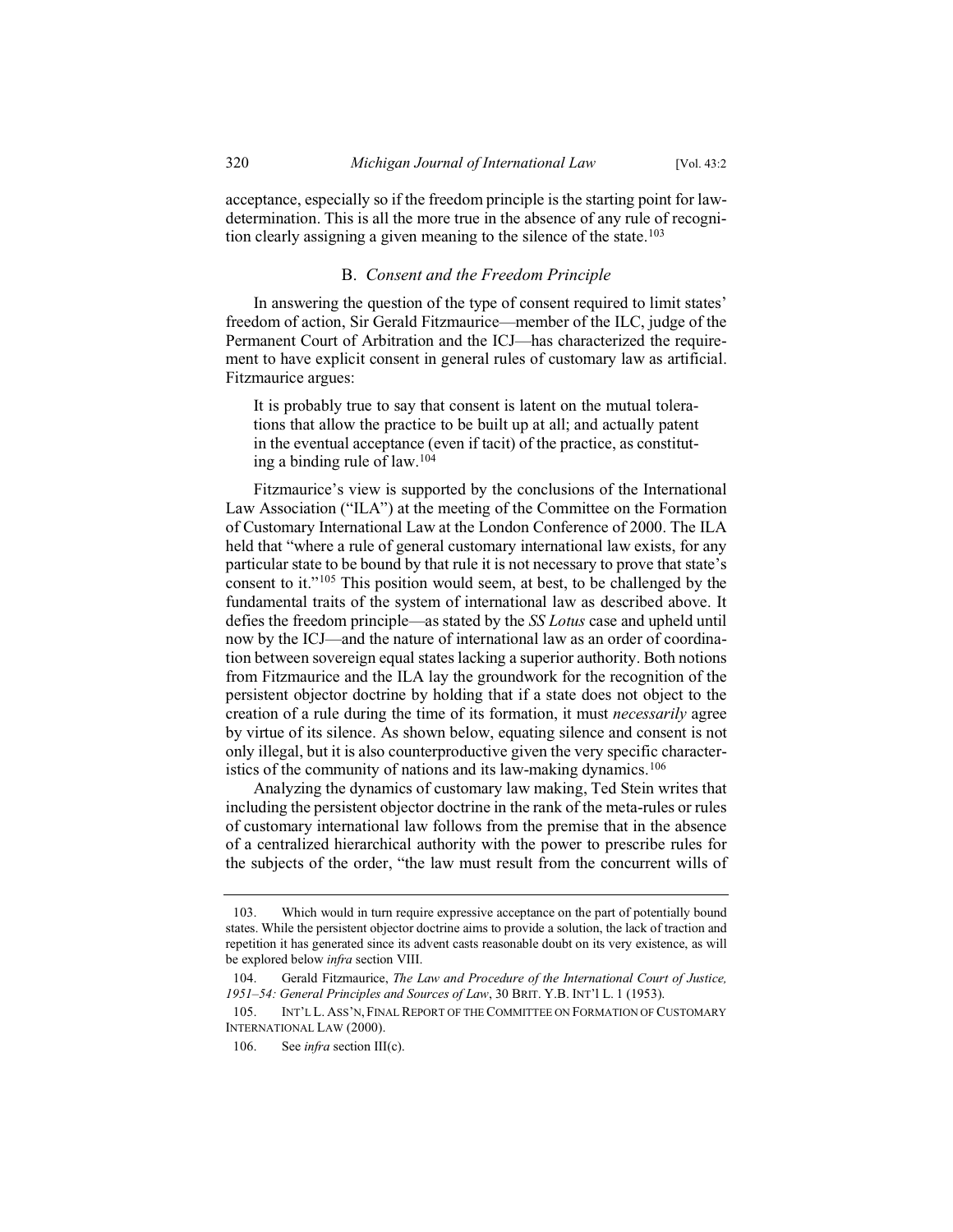states."<sup>107</sup> Indeed, given the defining characteristics of international law, it holds true that when it comes to states and law making, *nemo primo inter pares* (there is no first among peers). He later adds that any given rule cannot bind a state that has manifestly and continuously refused to accept it.<sup>108</sup> This latter view is consistent with the *Lotus Case* holding:

International law governs relations between independent states. The rules of law binding upon states therefore emanate from their own free will as expressed in convention or by usages generally accepted as expressing principles of law.<sup>109</sup>

This necessity for the expression of the free will of the states underpins the voluntary nature of international law. Indeed, note that the PCIJ enunciated the "freedom principle" later in the same ruling by showing that "restrictions on state's freedom of action cannot be found in international law in the absence of positive law emanating from state consent."<sup>110</sup> As a consequence, states would be precluded from carrying out only such actions that are explicitly forbidden. Additionally, any prohibition must be the product of an expression of will, duly manifested in accordance with the appropriate mechanisms designed to that end.

## C. *Practice as a Substitute for Explicit Consent*

Proponents of the persistent objector doctrine, such as Stein, Charney, and Waldock, would probably argue that this notion of consent is an anachronism, and that if support for consent can only be found in a ruling almost a century old, it may not be up to date with the recent developments and transformations of international law. However, the ICJ has upheld, time and time again, the necessity of consent for the formation of rules of international law. For example, in the *Nicaragua Case* it held that "in international law there are no rules, other than such rules as may be accepted by the state concerned, by treaty or otherwise."<sup>111</sup> Similar observations have been made by the ICJ in other landmark rulings and opinions, such as the *Nuclear Weapons Advisory Opinion*, where the ICJ looked to the existence of any rule of custom made evident by the conduct of states that prohibited the use of nuclear weapons (but found none).<sup>112</sup> Moreover, the ICJ in the 2010 *Kosovo Opinion* was asked whether the unilateral declaration of independence by Kosovo violated

<sup>107.</sup> Stein, *supra* note 9, at 459.

<sup>108</sup>*. Id.*

<sup>109.</sup> SS Lotus (Fr. v. Turk.), Judgment, 1927 P.C.I.J. (ser. A) No. 10, at 10 (Sept. 7).

<sup>110</sup>*. See* Legality of the Threat or Use of Nuclear Weapons, Advisory Opinion, 1996 I.C.J. 226 (July 8).

<sup>111.</sup> Military and Paramilitary Activities in and Against Nicaragua (Nicar. v. U.S.), Judgment, 1986 I.C.J. 14, ¶ 269 (June 27).

<sup>112</sup>*. Legality of the Threat or Use of Nuclear Weapons,* Advisory Opinion, 1996 I.C.J. 226.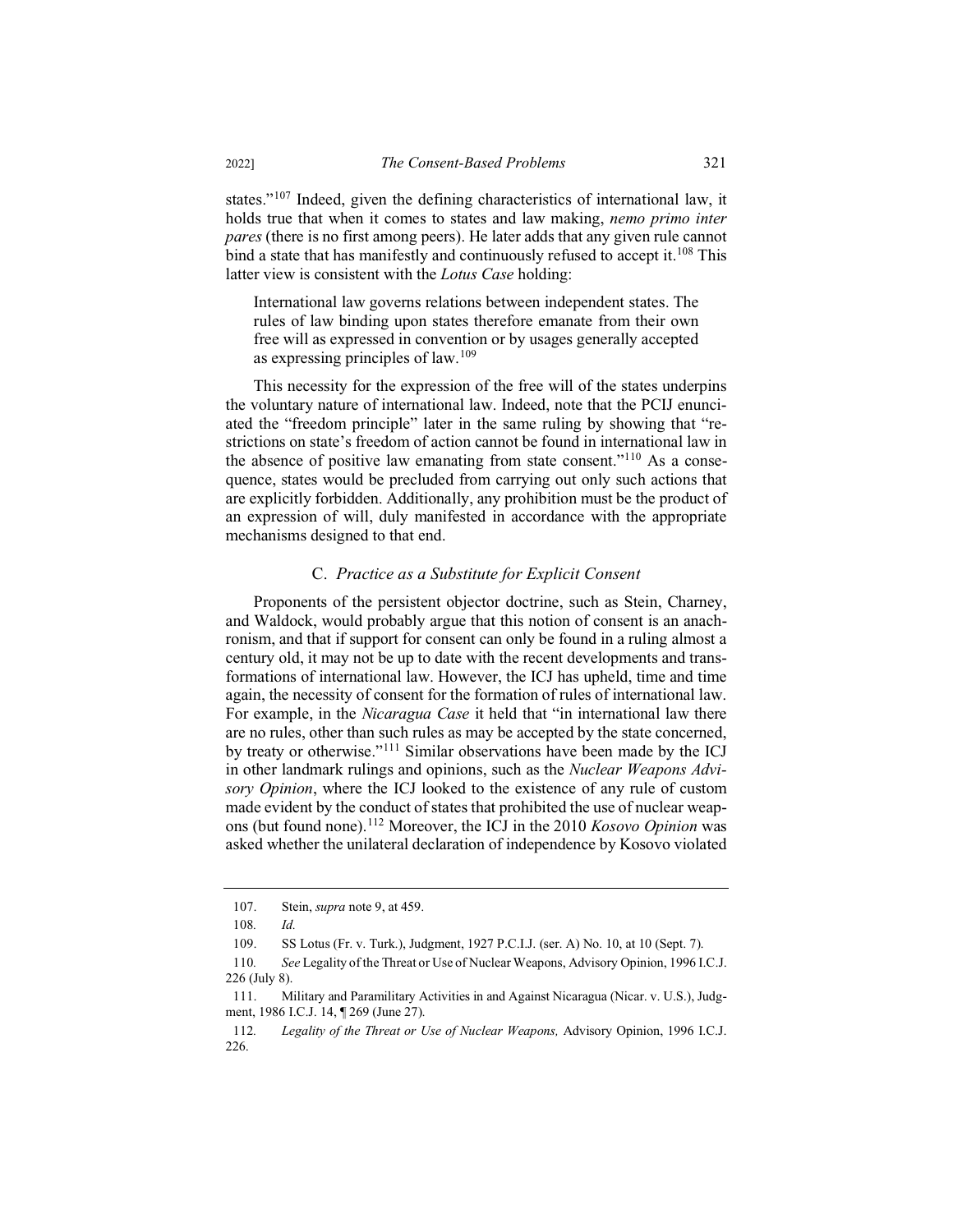international law in any way, a question the bench answered by investigating whether any rule, grounded on the consent and practice of states, existed that prohibited such an action.<sup>113</sup> The difficulties in ascertaining the subjective element of custom, explored above, incline the legal operator to rely on the generality and density of any given practice to establish that the regulation exists and thus makes consent implicit in practice.<sup>114</sup>

In this spirit, MacGibbon writes:

The presumption of general consent or acquiescence is more strongly raised by virtue of the fact of general participation in the practice, than would be the case with regard to an exceptional customary right exercised by a single state or by a small group of states.<sup>115</sup>

By this logic, however, an unequal evidentiary value is placed on the practice of states depending on whether they are proposing a new rule or simply staying silent in the face of the purported norm.<sup>116</sup> This raises the question then of whether the action of many is more legally relevant than the silence of a handful of states, or even whether the many may impose obligations upon the silent by the mere virtue of their larger cumulative will. While the general logic of the formation of rules of customary law would seem to imply so, this implication denies the sovereign equality of states. Sovereign equality negates the possibility that some states may have more law-making power than others in the abstract. Sovereignty also supposes that any purported rule basing its normativity and opposability on numbers alone is a fallacy.

Prosper Weil—author of one of the most controversial papers in modern international law, entitled *Towards Relative Normativity in International Law*<sup>117</sup> —has observed that the number of states required for any judgment of the "critical mass" of states is in fact dwindling dangerously:

For the past several years, the degree of generality required of a practice, to enable it to serve as the basis of a customary rule, has been steadily diminished, while on the contrary, the binding character of such a rule once formed is being conceived of as increasingly general in scope. The result is a danger of imposing more and more

<sup>113.</sup> Accordance with International Law of the Unilateral Declaration of Independence in Respect of Kosovo, Advisory Opinion, 2010 I.C.J. 403 (July 22).

<sup>114</sup>*. See* P.P. Rijpkema, *Customary International Law in the Nicaragua Case*, 20 NETH. Y.B. INT'L L. 91 (1989).

<sup>115.</sup> Ian MacGibbon, *Customary International Law and Acquiescence* 33 BRIT. Y.B. INT'L L 110, 112 (1957).

<sup>116.</sup> On this differentiated value, see Heller, *supra* note 72.

<sup>117</sup>*. See* Weil, *supra* note 65. The controversy surrounding this piece is precisely because Weil warns about the potential risks of a relative international legal order which would end up failing to fulfill its purpose. For a more in-depth analysis see the excellent piece by Karen Knop, *Introduction to the Symposium on Prosper Weil, "Towards Relative Normativity in International Law?,"* 114 AJIL UNBOUND 67, 67–71 (2020).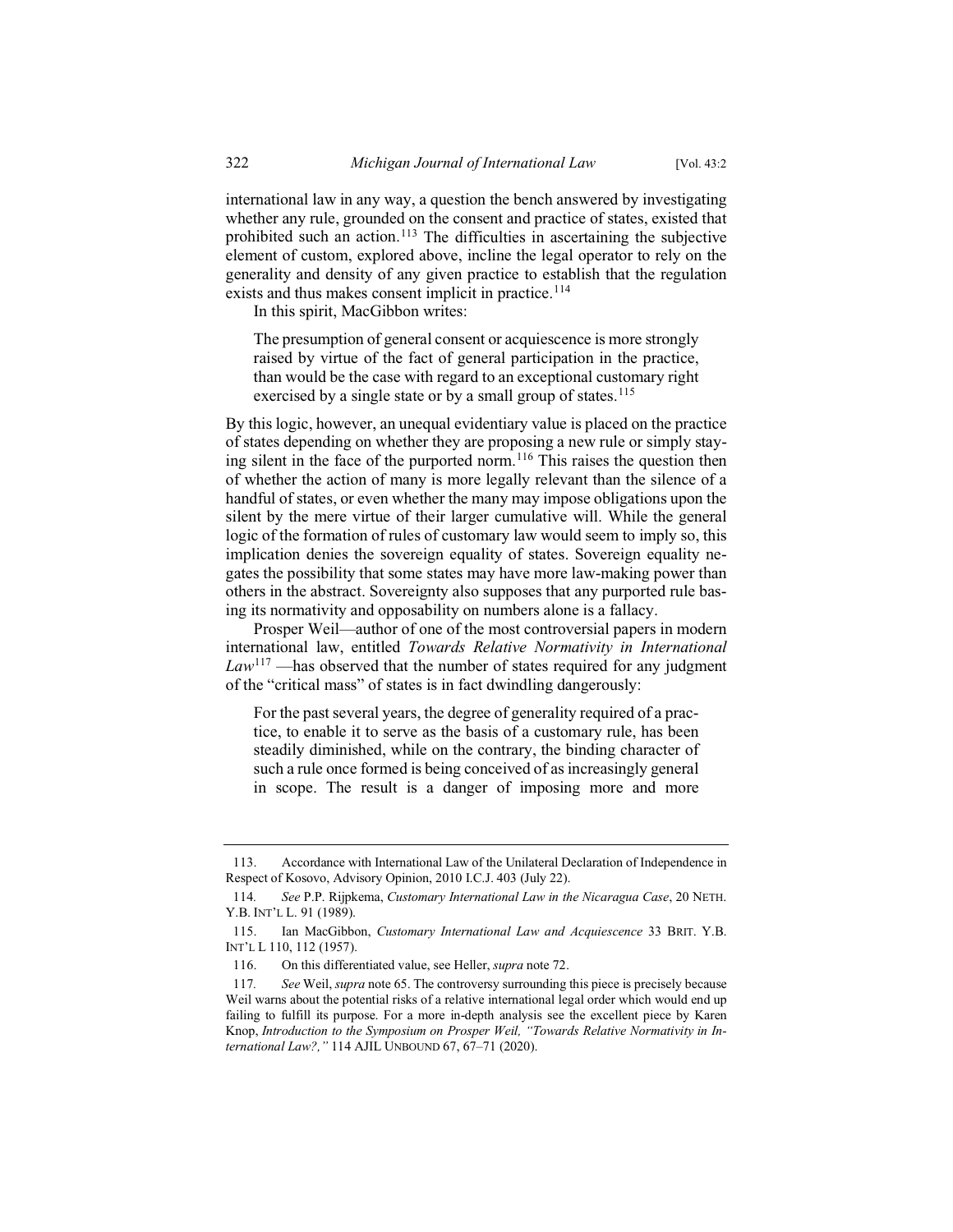customary rules on more and more states, even against their clearly expressed will.<sup>118</sup>

While the greatest concern presented by Weil is that an overburdening number of obligations will be imposed on states, the final sentence of the excerpt is perhaps the most important to the analysis of the persistent objector doctrine. If the number of states required for a practice to be deemed a rule of customary international law is in fact diminishing, then the number of nonparticipating states who either reject or, more importantly, remain silent regarding the alleged formation of the norm is greater. Such states would be bound by the purported rule unless they registered their objections.

However, it is noteworthy that the ICJ has held—rather contradictorily that the lack of protest by non-interested states does not imply that they necessarily acquiesce in the legal theory of the claim.<sup>119</sup> Additionally, in the case of states with a special interest or stake in the application of a rule, also dubbed "states specially affected by a purported rule of customary international law," it is held that these "could not be presumed to be bound by such a rule without their consent."<sup>120</sup> As will be discussed in the next sub-section, different silences appear to mean different things when states are faced with a prospective rule of customary international law, and there does not seem to be an objective metric to judge those silences or to attribute meaning to them, which then makes the persistent objector doctrine impossible to apply on account of the impossibility of conclusively holding silence to mean acceptance.

## D. *The Persistent Objector Rule as Expression of the Mandatory View of Customary International Law*

The requisite amount and degree of practice for a rule of customary international law to be held to exist and the subsequent possibility of opting out of it are perhaps more revealing of scholarly consensus than actual reality. To this effect, the doctrine on custom distinguishes between the mandatory and the default view of customary international law. Under the mandatory view, seemingly predominant in the scholarly commentary concerned with contemporary customary international law, a state may not unilaterally opt out of a rule at any point it wishes; instead, the state is obliged to do so in compliance with the persistent objector doctrine.<sup>121</sup> This stems from the notion that rules of custom can be brought into existence without the participation of all states and that those that do not express their rejection cannot preclude the formation of the rule.<sup>122</sup> It also reflects a preference for the rules to be held

122*. Id.*

<sup>118.</sup> Weil, *supra* note 65, at 434.

<sup>119</sup>*. See* Fisheries (U.K. v. Nor.), Judgment, 1951 I.C.J. 116 (Dec. 18).

<sup>120.</sup> DAMROSCH ET AL, *supra* note 6, at 79.

<sup>121</sup>*.* Curtis Bradley & Mitu Gulati*, Withdrawing from International Custom,* 120 YALE. L.J. 202 (2010).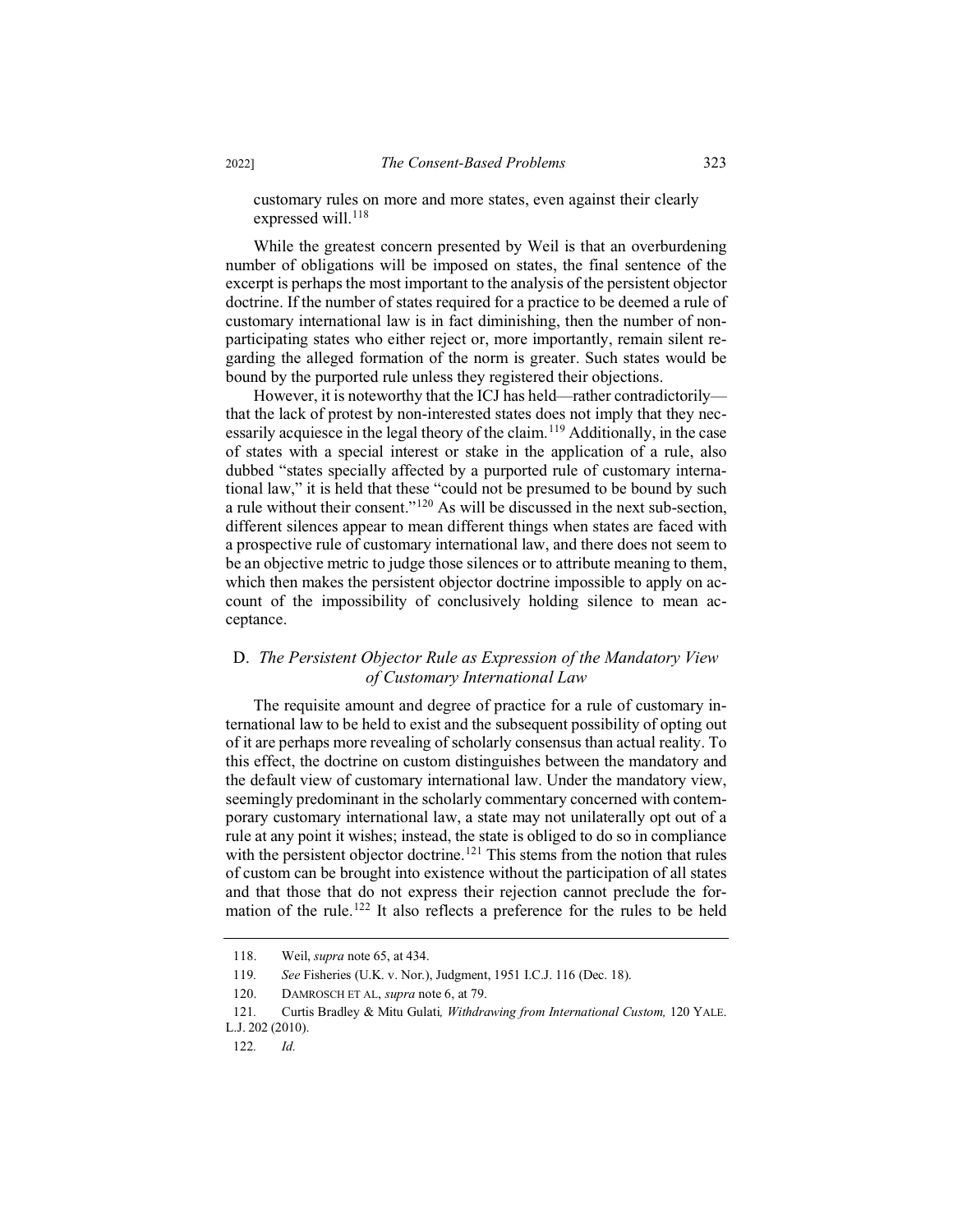constant in that allowing states to unilaterally opt out of rules would weaken the certainty and predictability of the system. Such a preference for stability is, of course, a value judgment in which commentators and judges alike *decide* that this is better or more desirable.

While it is true that legal certainty is important for the rules to be clear and for states to know how to act, it is also true that the mandatory view is reminiscent of the order of submission proper to domestic law whereby a central authority decides what the law is, and the subjects adjust their actions accordingly. In the domestic context, legal certainty serves as a limit to governmental action and defines the degree and breadth of freedom of the subjects. However, international law is an order of horizontal coordination in which lawmakers are subject to the law without being subordinate to the lawmaker due to the lack of a central authority. Any kind of restriction of states' freedom of action—even the freedom to become exempt from a certain rule by using a defined procedure—should come into being by virtue of the consent of states.

The default view prescribes that states must give their consent or they will not be bound by the purported rule.<sup>123</sup> Such a view would seem to provide a better description of the intrinsic realities and features of the international community and is also more compatible with the fundamental characteristics of international law.<sup>124</sup> It maximizes freedom of action of states and allows them to opt out of obligations from which they do not wish to be bound.

Mitu Gulati and Curtis Bradley—professors at Duke University—point out that the default view was prevalent among eighteenth and nineteenth century writers and became canonical in the twentieth century.<sup>125</sup> Emmerich De Vattel—Swiss philosopher, jurist, and diplomat—contemplated the possibility of states opting out of rules they later deemed to be prejudicial to in addition to the notion that could only be bound by their acceptance and consent. He wrote:

When a custom or usage has become generally established either between all the civilized countries of the world or only between those of a given continent, Europe for example, or those which have more frequent intercourse with one another; if this custom be indifferent in nature, much more so if it be useful and reasonable, it becomes binding upon all those nations which are regarded as having given their consent to it. They are bound to observe it towards one another, so long as they have not expressly declared their unwillingness to follow it any longer.<sup>126</sup>

<sup>123</sup>*. Id.* at 216.

<sup>124</sup>*. See* discussion *supra* Part III(b).

<sup>125.</sup> Bradley & Gulati, *supra* note 121, at 216.

<sup>126.</sup> EMMERICH DE VATTEL, THE LAW OF NATIONS: OR, PRINCIPLES OF THE LAW OF NATURE APPLIED TO THE CONDUCT AND AFFAIRS OF NATIONS AND SOVEREIGNS, at lxv, 385-86 (Joseph Chitty ed., 6th Am. ed. 1844) (1797).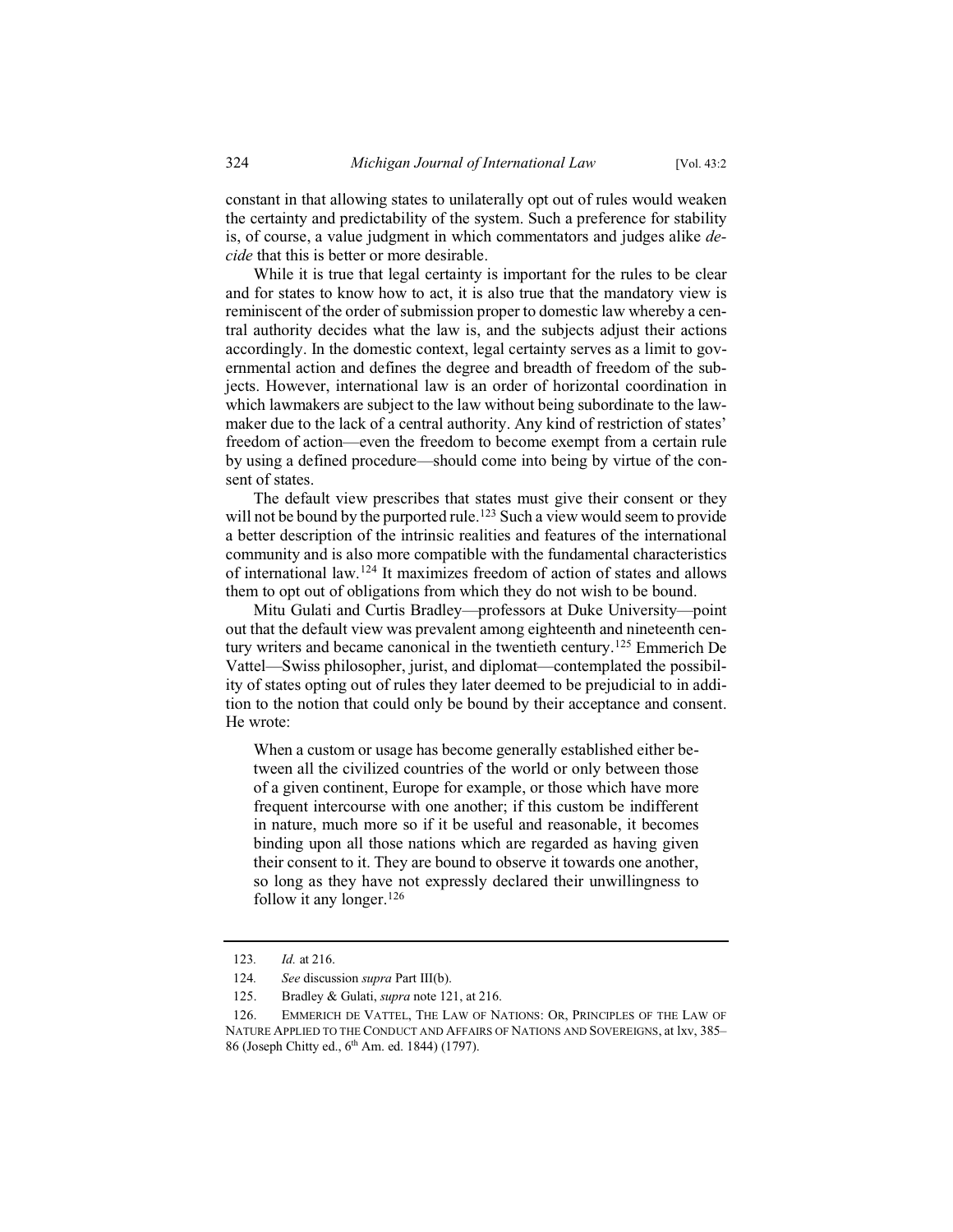Most early international law treatise writers, such as Cornelius Bynkershoek, Henry Weathon, and Andrés Bello endorsed this view, which places the will and sovereignty of the state as supreme rule maker and subject of the law above all other considerations.<sup>127</sup> In this view, rules of custom could only be entered into by the explicit consent of the states and could be opted out of at any time by the simple expression of the wish to do so. In supporting this view, J.J. Burlamaqui—Swiss legal theorist—wrote:

There is, besides, another law of nations, which we may call arbitrary and free, as founded only on an express or tacit convention; the effect of which is not by itself universal; being obligatory only in regard to those who have voluntarily submitted thereto, and only as long as they please, because they are always at liberty to change or repeal it.<sup>128</sup>

As a final consideration on the issue of consent, it is worth noting that the mandatory view would seem to have as its ultimate goal the consistency and certainty of legal rules in an ever-changing system. This preference explains the growing amount of literature claiming that customary international law is in decline on account of the codifying function of treaties, which provide more certainty.<sup>129</sup> This purported decline suggests that treaties are more certain means of law making.<sup>130</sup> However, treaties allow for denunciation and exit by any party that no longer wishes to be bound at any point in time, and they may only be entered into by the expression of the most rigorous forms of explicit consent, as is evident from the Vienna Convention on the Law of Treaties ("VCLT").<sup>131</sup>

Maybe the entirety of the trend observed by Bradley and Gulati is no more than international law biting its tail in an infinite circle, not unlike the ouroboros. However, until states see it fit to bring about fundamental change to the system, consent will continue to be the essential foundation of international law. This evidences a fundamental flaw in the persistent objector

<sup>127</sup>*. See* CORNELIUS VAN BYRKENSHOEK, DE FORO LEGATORUM LIBER SINGULARIS: A MONOGRAPH ON THE JURISDICTION OVER AMBASSADORS IN BOTH CIVIL AND CRIMINAL CASE 106–07 (Geoffrey Cumberlege., 1946) (1744); s*ee also* HENRY WHEATON, HISTORY OF THE LAW OF NATIONS IN EUROPE AND AMERICA: FROM THE EARLIEST TIMES TO THE TREATY OF WASHINGTON 196, 227 (Gould, Bank & Co.. 1845) (1842); ANDRÉS BELLO, PRINCIPIOS DE DERECHO INTERNACIONAL 16–17 (El Mercurio 1844).

<sup>128.</sup> J.J. BURLAMAQUI & H.P. NUGENT, THE PRINCIPLES OF NATURAL LAW: IN WHICH THE TRUE SYSTEMS OF MORALITY AND CIVIL GOVERNMENT ARE ESTABLISHED 199 (Lawbook Exchange Ltd. 2004) (1748).

<sup>129</sup>*. See* Joel P. Trachtman, *The Obsolescence of Customary International Law, in*  CUSTOM'S FUTURE: INTERNATIONAL LAW IN A CHANGING WORLD 172 (Cambridge Univ. Press 2016).

<sup>130.</sup> For a comparative analysis between treaties and custom from the perspective of this argument, see KOLB, *supra* note 71, at 4.

<sup>131.</sup> Vienna Convention on the Law of Treaties arts. 11–16, May 23, 1969, 1155 U.N.T.S. 331; 8 I.L.M. 679 (1969).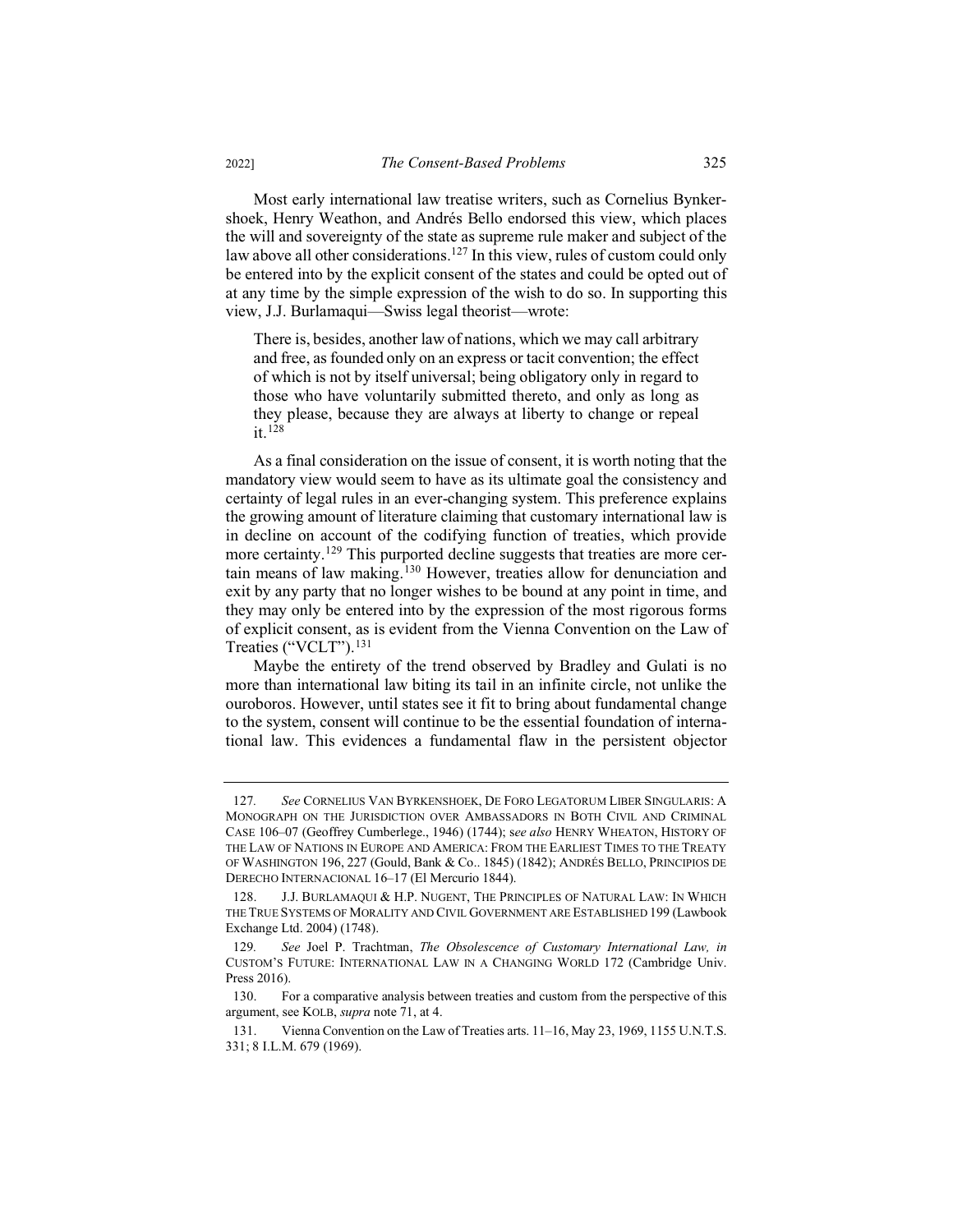doctrine. On the one hand, it presupposes consent where protest is not made manifest, and, on the other hand, it limits the sovereign power to withdraw from rules of customary international law in a system that is voluntary by design.

Thus far, this article has hinted at how the very complications that are evident in the process of identifying customary international law become even more manifest and taxing when it comes to the persistent objector doctrine. In order to highlight in greater detail how these issues shake the foundations of the doctrine, the subsequent sections will dissect the particular aspects of the attribution of meaning to silence as the core component of the doctrine.

#### III. THE PROBLEM OF SILENCE

Among the many problems presented by the persistent objector doctrine is the arbitrary allocation of meaning to silence. Glennon observes "a handful of states cannot speak for all states, and it is improper to infer agreement from silence." $132$  If this is true for states, it is even more so for any other international actor acting in delegated capacity, such as the ICJ. This Part focuses on the nature of silence as a legally relevant phenomenon and its possible consequences for the persistent objector doctrine, since it is premised on the equation of silence with acceptance.

This allocation of meaning is contrary to the physical nature of silence and to its inability to communicate anything unequivocally. As the Greek philosopher Parmenides observed, "*ex nihilo nihil fit*"<sup>133</sup> or "nothing comes from nothing." Silence, by its very nature, is the absence of sound. Silence is suboptimal to convey meaning, for it is void of certainty in its expression. To explain this point with an analogy, it would be proper to borrow a page from the book of Judge Cançado Trindade, who sits on the bench of the ICJ and is fond of quoting from Homer, and referencing the *Apology of Socrates*. In the *Apology*, Plato eloquently corners Meletus by stating that he may assume his silence gives consent to the claim put forth in the debate,  $134$  much in the same way the ICJ does. Notice that in the context of the dialogues, this is born out of a stylistic convention (evidenced because it is a recurring move and no objection is made to it) which is all but absent in international law.

While this may be acceptable for the sake of a rhetorical exercise between philosophers, it is hardly an ideal or legal premise for law-making in a system such as international law, absent a rule allowing such an attribution of meaning. By its very nature, silence is inconclusive and ambiguous. Therefore, any attempted determination of its consequences involves a subjective judgment

<sup>132.</sup> GLENNON, *supra* note 20, at 79.

<sup>133.</sup> TITUS LUCRETIUS, DERERUM NATURA (Internet Classics Archive 2011). This quote was first attributed by Aristotle to Parmenides. *See* Aristotle, *Fragments of Parmenides* 1-19, (trans. John Burnet), https://lexundria.com/parm\_frag/1-19/b (last visited Feb. 7, 2021).

<sup>134.</sup> PLATO, DIALOGUES OF PLATO 24 (Simon & Schuster 2013).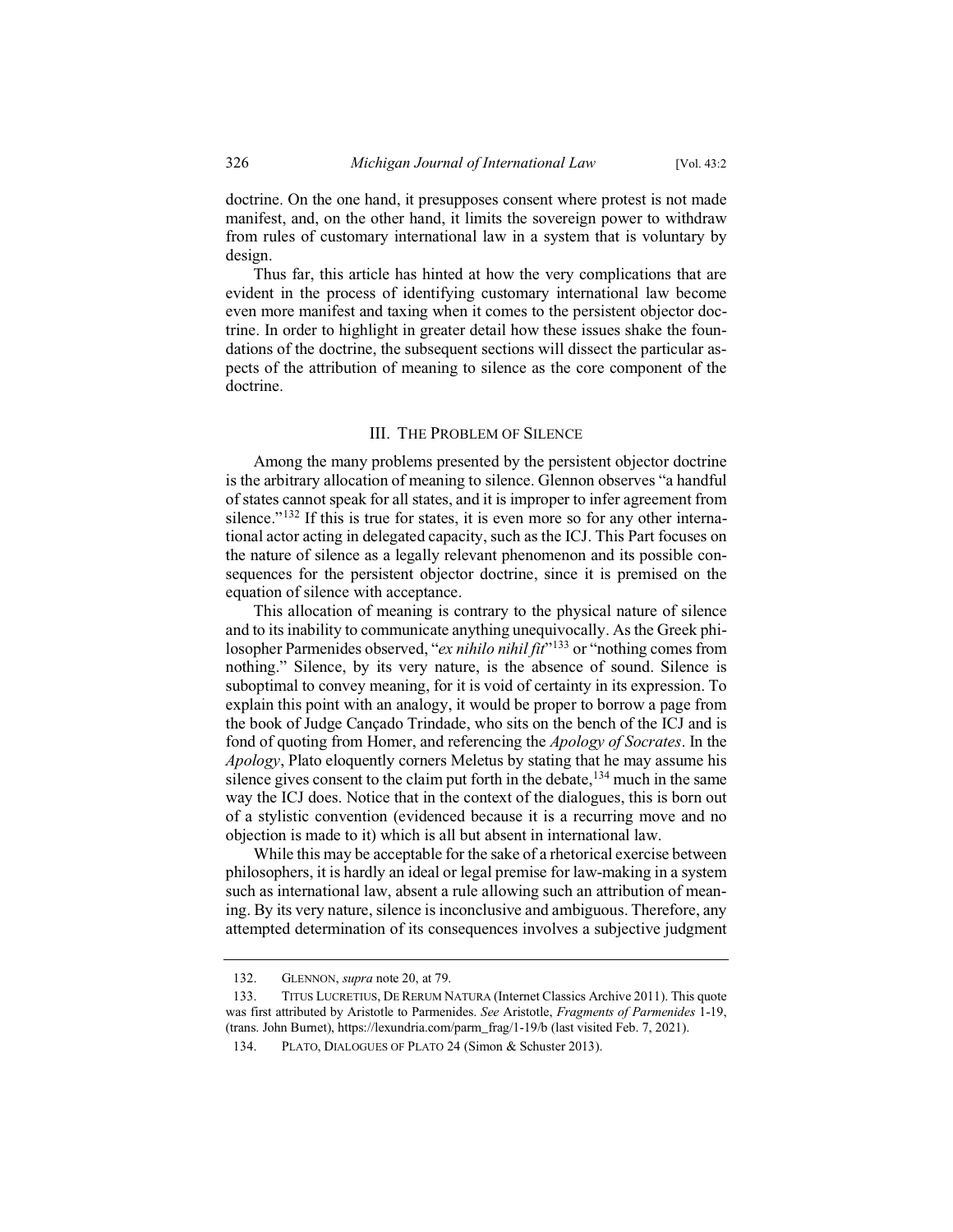of intention. This judgment can be–and often is–ill-construed and has great potential to misrepresent the state's actual intention, or lack thereof.

## A. *The Expression of Opinio Juris as a Requirement for the Recognition of Custom*

Unlike Plato, the ICJ and states should not take it upon themselves to unilaterally determine the meaning of a given inaction in the context of the emergence of a rule of custom. This assertion comes from the requirements built into the concept of customary law. The *opinio juris* requisite is crucial to the existence and acceptance of any given rule of customary law in that it expresses the willingness of a given state to act in conformity to the purported rule and its conviction that it is owed to others.<sup>135</sup> If this were the common standard of reasoning, for example, every time a state invades the sovereign territory of another and the entirety of the international community fails to condemn it with one voice, those states which do not condemn the action would be in fact supporting the aggression and thus eroding the prohibition against the use of force.<sup>136</sup> This is at the heart of the expressive value of repetition for the creation of custom *if and only if* it can be reasonably ascertained that such repetition entails recognition of the rule. Otherwise, it would be no more than simple usage or comity lacking in normative character.<sup>137</sup> In the *Nuclear Weapons* Advisory Opinion, the ICJ argues that the impossibility of establishing clear and distinct *opinio juris* makes it difficult to ascertain that a rule of customary international law exists.<sup>138</sup>

Silence—by its nature—is inadequate to convey the type of conviction required by the subjective element of custom, and practice alone can be carried out for many reasons completely unrelated to normative intent on the part of states; It is inconclusive, if not totally isolated from, normative conviction. However, as far as the persistent objector doctrine is concerned, it all comes down to how the ICJ views silence.

## B. *The Conclusive and Evidentiary Views of Silence*

The ICJ's own jurisprudence has not stopped it from attempting to construe meaning and intent from silence. An example of the views informing

<sup>135.</sup> Fitzmaurice, *supra* note 104104, at 68.

<sup>136.</sup> This is of course not the case, since the prohibition against the use of force is a peremptory norm of general international law according to most accounts and it could not, therefore, fall into desuetude. *See generally* James A. Green, *Questioning the Peremptory Status of the Prohibition of the Use of Force*, 32 MICH. J. IN'L L. 215, 215–20 (2011) (providing background information on the peremptory norm of general international law prohibiting the use of force).

<sup>137</sup>*. See* MacGibbon, *supra* note 115, at 117 ("a practice may have been adopted and perpetuated for the reason that it was convenient and appeared to be in the interests of the states participating in it.").

<sup>138.</sup> Legality of the Threat or Use of Nuclear Weapons, Advisory Opinion, 1996 I.C.J. 226, ¶67 (July 6).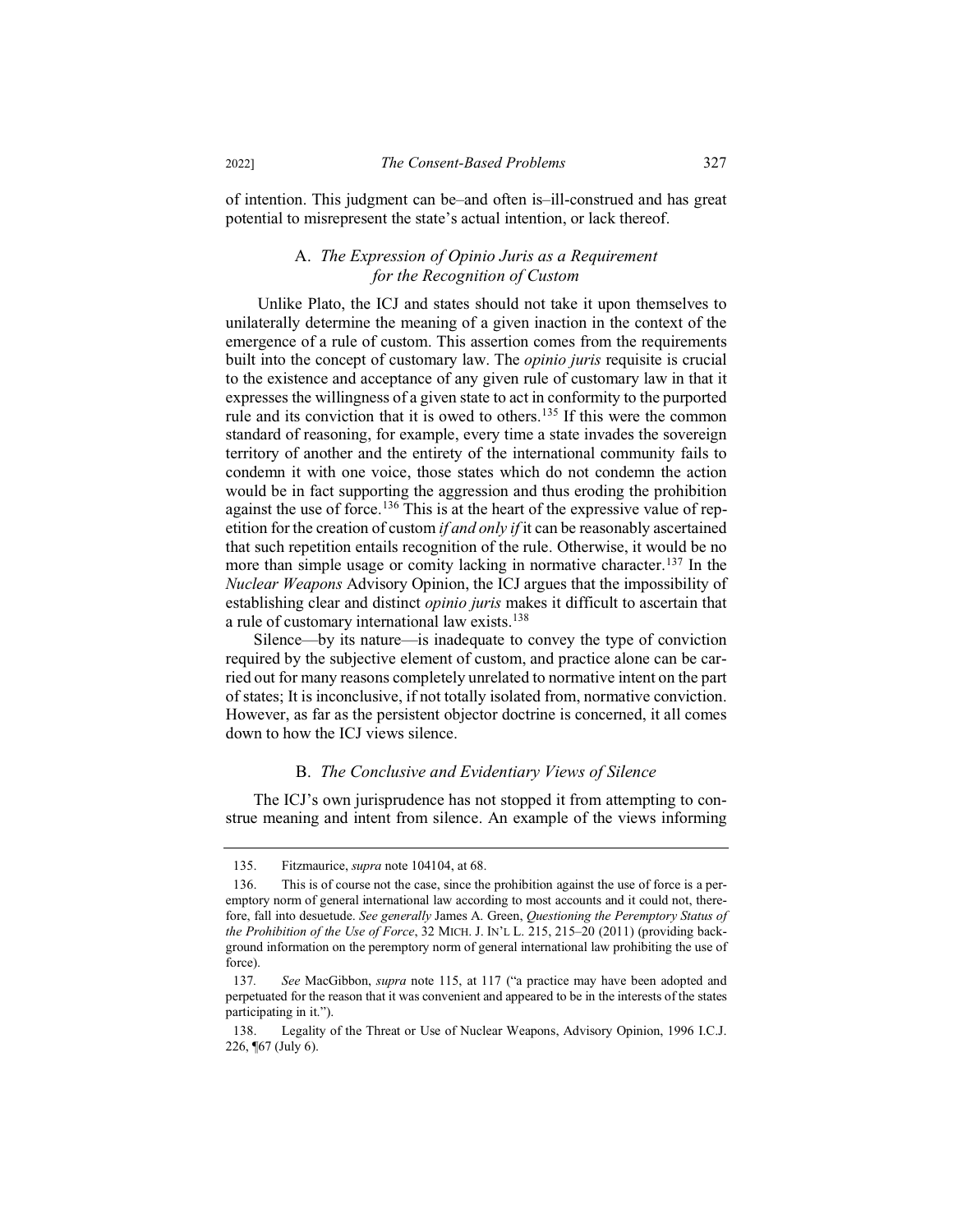the ICJ's reasoning in drawing conjectures and imposing obligations is illustrated in the majority and dissenting opinions of the *Fisheries* case. Alexander Ovchar characterizes the two stances argued in this case as conclusive and evidentiary views of silence. The conclusive view "contends that the mere fact of silence gives rise to an estoppel."<sup>139</sup> Specifically, the ICJ held that by failing to object for sixty years to the delimitation undertaken by Norway, the United Kingdom had in fact acquiesced to the delimitation and was estopped from challenging it.<sup>140</sup> This view diminishes the requirement for *opinio juris* in that it requires only a proponent state acting in a certain way and encountering the silence of others for rules of custom to exist. Such a stance undermines the two-fold nature of the custom identification methodology.

The evidentiary view, on the other hand, suggests that "silence must be viewed in context of the circumstances in which it was maintained; the presumption of consent derived from silence may be rebutted by a clear indication of contrary intention."<sup>141</sup> This view can be seen in Judges Reid and McNair's dissents. The latter expanded in his interpretation by claiming that:

In this circumstance, I do not consider that the United Kingdom was aware, or ought but for default on her part to have become aware, of the existence of a Norwegian system of long straight base-lines connecting outermost points.<sup>142</sup>

While Judge McNair bases his analysis chiefly on the reasonable standard of knowledge that a state may be said to possess regarding a certain situation, the larger point is the fact that all the circumstances surrounding a given act of the state should be considered when the act is in itself ambivalent or inconclusive. This would seem like a sensible idea *prima facie* because it would reinforce the requirement for expression of consent to meet the *opinio juris* requirement. However, this creates a further problem: Which circumstances are to be taken into account, and which are to be discarded? This, in turn, creates a larger problem of discrimination between equally tenuous factors and opens the door for misinterpretation and abuse. Between the two theories of the effects of silence, Judge McNair's dissent is perhaps the most respectful of states' sovereignty. There is, nevertheless, a third option: taking silence at face value. This would entail that silence cannot under any circumstances be construed as possessing meaning on account of being ill-suited, inconclusive, and ambiguous.

<sup>139.</sup> Alexander Ovchar, *Estoppel in the Jurisprudence of the ICJ: A Principle Promoting Stability Threatens to Undermine it*, 21 BOND L. REV. 124 (2009).

<sup>140.</sup> Fisheries (U.K. v. Nor.), Judgment, 1951 I.C.J. 116, 138–39 (Dec. 18).

<sup>141.</sup> Ovchar, *supra* note 139, at 10.

<sup>142</sup>*. Fisheries*, 1951 I.C.J. at 180 (Sir Arnold McNair, dissenting).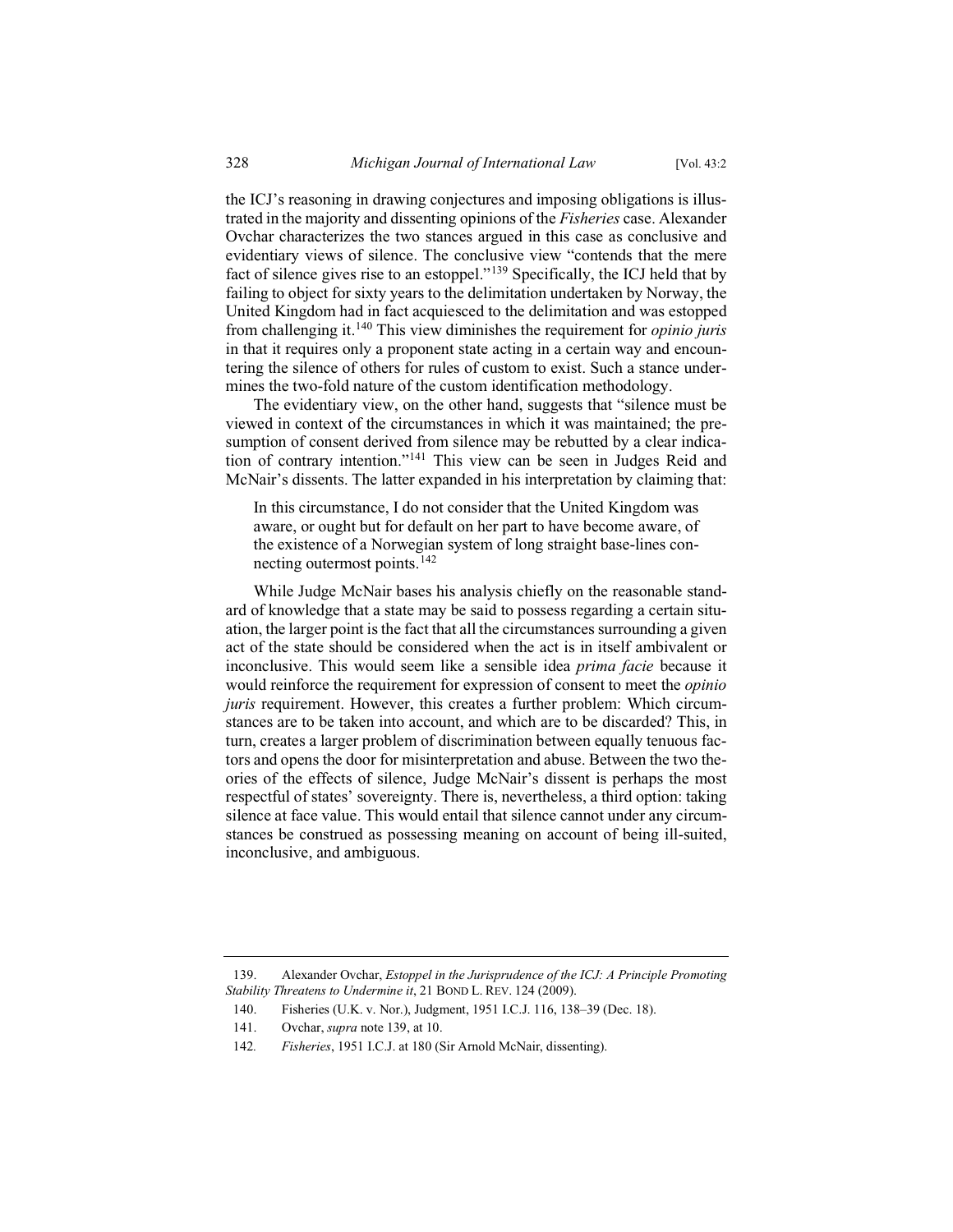#### C. *The Perils of looking to Estoppel by Acquiescence for Guidance*

As was pointed out above, the persistent objector doctrine seems to draw a great deal from the doctrine of estoppel in international law. Accordingly, this section discusses the parallels between the ICJ's reasoning in both estoppel and the persistent objector doctrine, and their application. This similarity of ends would presumably allow for a certain degree of analogy, with the difference being that estoppel—unlike the persistent objector doctrine—is in fact rooted in the municipal legal traditions of at least the common law system and its civil counterparts.<sup>143</sup>

While being mindful that estoppel applies to factual situations and not to legal precepts in general,<sup>144</sup> and that the persistent objector doctrine is used to determine the exemption from nascent rules of custom *vis à vis* particular states, the goal of both is ultimately the same: to assert the existence of an obligation as a result of the action (or rather, the inaction) of the state.

It is noteworthy that the ICJ has been inconsistent in clarifying its reasoning when it comes to concluding that estoppel can operate through silence.<sup>145</sup> Instead of looking to state practice and *opinio juris* for a systematic doctrine on the effects of silence that it could build upon, the ICJ has opted for descriptive indicia in the guise of a checklist, as it did in the *North Sea Continental Shelf* case.<sup>146</sup> According to the ICJ, estoppel consists of three fundamental elements: (1) a state makes a certain representation to another; (2) the representation must be unconditional and made with proper authority; and (3) the state invoking estoppel must rely on the representation.<sup>147</sup>

Taking estoppel by acquiescence (in the absence of any more proximate variety) as the closest relative and direct ancestor of the persistent objector doctrine, it is fairly easy to establish that the required representation, or implied acceptance, originates from silence and inaction. The limit of inferences that may be drawn from silence is virtually endless in the absence of a rule that prescribes a set significance. If allowed to, a state may take a silence to mean almost absolutely anything depending on context, including acceptance of the action of the proponent, as is the case with estoppel. In this regard, Judge Fitzmaurice pointed out in his separate opinion in the *Temple* case that "a representation and thus possibly estoppel, can arise from a declaration or

147*. Id.*

<sup>143.</sup> MacGibbon, *supra* note 4444, at 473.

<sup>144</sup>*. See* Wagner, *supra* note 43, at 1803–04.

<sup>145</sup>*. See* North Sea Continental Shelf (F.R.G. v. Den.; F.R.G. v. Neth.), Judgment, 1969 I.C.J. 3, ¶¶30–33 (Feb. 20); Military and Paramilitary Activities in and Against Nicaragua (Nicar. V. U.S.), Judgment, 1984 I.C.J. 14, ¶392; (June 27); Temple of Preah Vihear (Cambodia v. Thai.), Separate Opinion, 1962 I.C.J. 62, ¶¶ 40-45 (June 15) (Separate Opinion by Alfaro, J.); Nuclear Tests (N.Z. v. Fr.), Judgment, 1974 I.C.J. 457, ¶¶ 267–68 (Dec. 20). These cases even date back to the Permanent Court of International Justice ("PCIJ"). *See* The Legal Status of Eastern Greenland Case (Den. V. Nor.), Judgment, 1933 P.C.I.J. (ser A/B) No. 53, ¶ 71 (Apr. 5).

<sup>146</sup>*. North Sea Continental Shelf*, 1969 I.C.J., ¶ 30*.*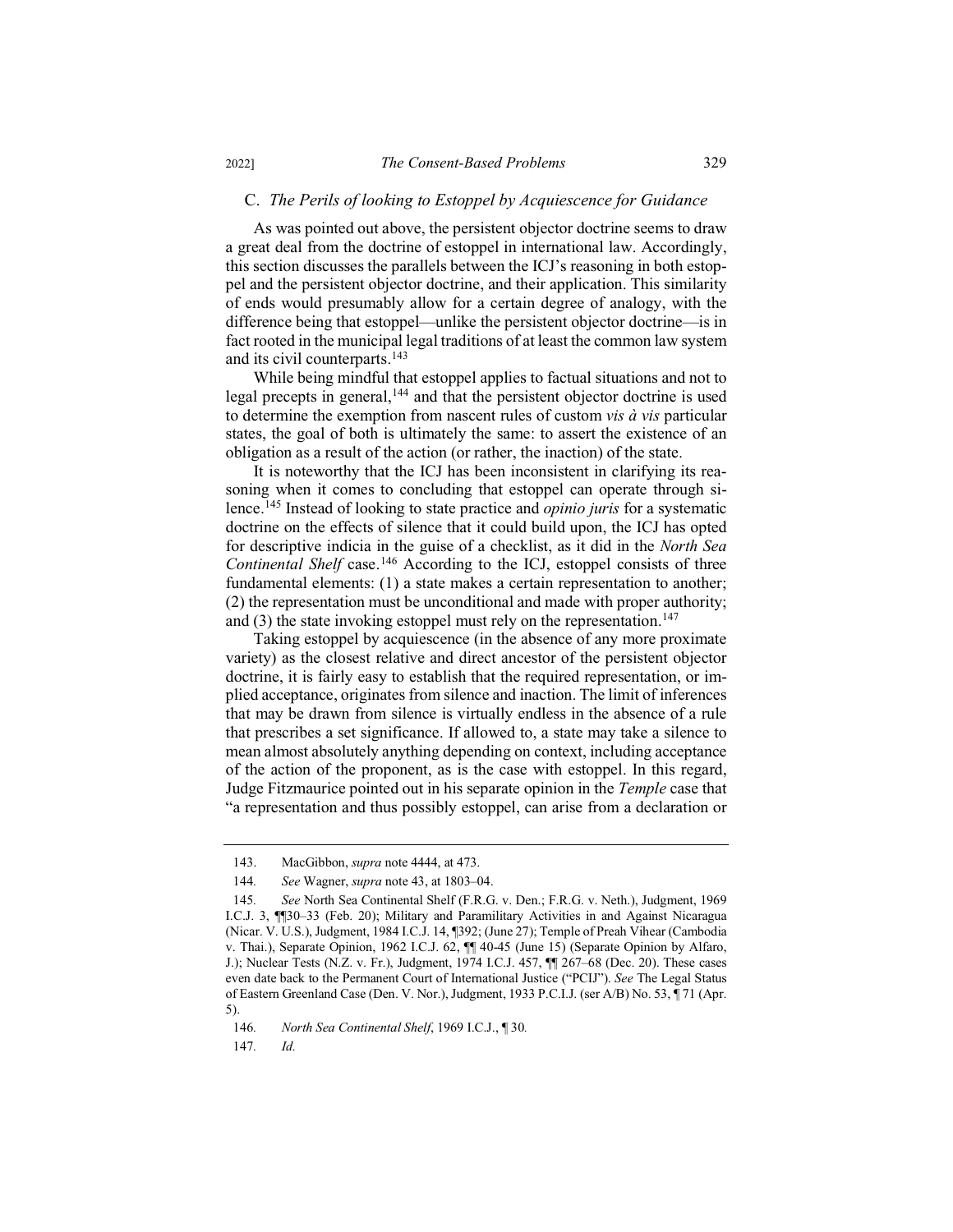from silence."<sup>148</sup> However, neither he nor any other member of the *Temple* bench saw fit to indicate how or why a given silence should mean acceptance. Fitzmaurice's position is strongly evocative of the conclusive view of silence discussed above. Moreover, the ICJ in the *Nicaragua* case, observed that: "[E]stoppel may be inferred from the conduct, declarations and the like made by a state which . . . clearly and consistently evinced acceptance of a particular state of affairs."<sup>149</sup> This statement begs the question of what standard is acceptable or appropriate to even *evince* that a state has accepted something, especially when the conduct under scrutiny is quite literally nothing but silence? Is it consistency with previous declarations, as the *Eastern Greenland*  case suggests?<sup>150</sup> Or the reliance of the other party on the silence à la *Nuclear Tests* case?<sup>151</sup>

Both options are unpersuasive absent a controlling standard of evidence to that end. As a matter of evidence, it would be impossible to ascertain which, if any, is the controlling standard to attribute intent to silence. Even if the findings of the *Eastern Greenland* and *Temple* cases have created judicial constructs to that end, international tribunals are tasked with deciding cases in accordance with existing international law, as articles 36(2) and especially 38 state. Even if the argument is put forth that such a possibility is made available by way of general principles under article 38(1)(c) of the Statute of the ICJ, the ICJ would have to demonstrate that a principle allocating definitive meaning to inaction is recognized by all major legal systems of the world.<sup>152</sup> Such analyses are all but absent in the major rulings of the ICJ dealing with estoppel by acquiescence.

At best, any attempts at discovering the controlling act for attribution of meaning to silence would encounter problems of infinite regress or faulty reversal causation (did the silence cause acceptance or is it the other way around?).<sup>153</sup> In the case of the persistent objector doctrine, the starting premise is that the state that opposes the rule has never made any previous statement and such silence causes it to be bound by the crystallized rule. Is that then the intention as represented by the ICJ in the *Nuclear Tests* case? By this measure, "the intention of being bound is to be ascertained by an

<sup>148</sup>*. See* Ovchar, *supra* note 139, at 4; *see also* Temple of Preah Vihear (Cambodia v. Thai.), Separate Opinion, 1962 I.C.J. 6, at 62 (June 15) (separate opinion by Fitzmaurice, J.).

<sup>149.</sup> Military and Paramilitary Activities in and Against Nicaragua (Nicar. V. U.S.), Preliminary Objections, I.C.J. Reps. 392, ¶ 51 (1984).

<sup>150.</sup> Legal Status of Eastern Greenland Case (Den. v Nor.), Judgment, 1933 P.C.I.J. (ser. A/B) No. 53, at 53 (Apr. 5).

<sup>151.</sup> Nuclear Tests (N.Z. v. Fr.), Judgment, 1974 I.C.J. 457, ¶ 47 (Dec. 20).

<sup>152.</sup> For the determination of general principles of law, see ILC, *Rep. on the Work of the Seventy-First Session*, U.N. Doc. A/74/10, at 24–26 (2019) (discussing the prohibition on the use of force as a *jus cogens* norm).

<sup>153.</sup> These quandaries are not unlike those of the egg and chicken dilemma. In legal terms this means there would need to be a rule of recognition validly created by states or recognized as authoritative by the Court (derived from its import in domestic legal systems) attributing meaning to silence under specific circumstances.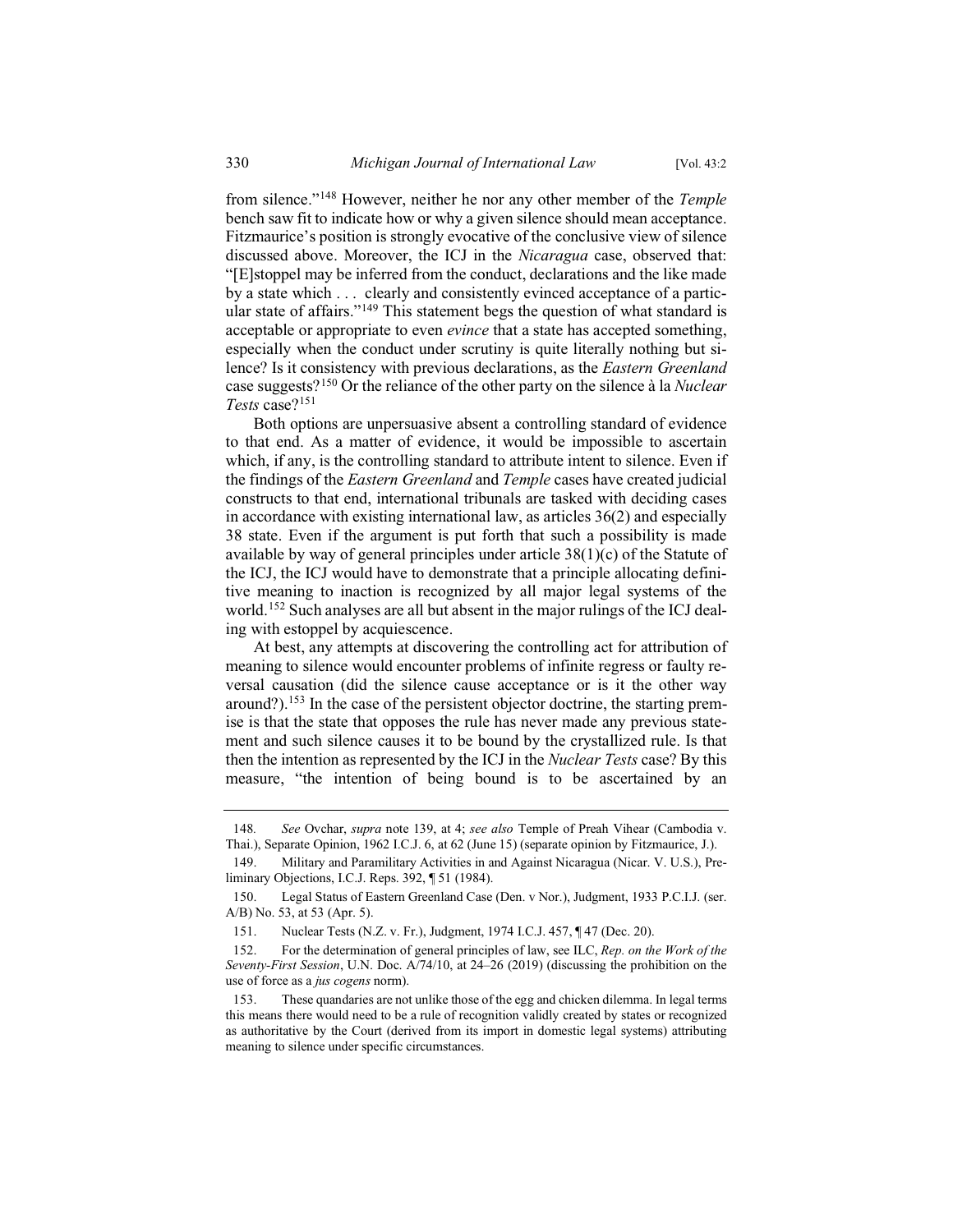interpretation of the act."<sup>154</sup> There is no further mention of whose interpretation (whether of the states or the ICJ) is said to be authoritative in the matter,<sup>155</sup> or by which parameters an interpretation should be conducted.<sup>156</sup> Ironically, the ICJ ends up construing France's intent not from the interpreted subjectivity of the state, but from its actual declaration inasmuch as it is indicative of the "mental state" of the actors, which is the basis of the legal claim of the applicants.<sup>157</sup> In other words, the Court avoided haphazard attributions of legal significance to mere intention, rather, it relied on objective and active behaviors indicative of consent to create obligations. A reasoning more compatible with parallel regimens such as the VCLT when it comes to rule-making. This shows that when presented with dubious intentions, even the ICJ has chosen to look for explicit acts of the state whose interpretation can actually be derived from the context of the act itself and its surrounding circumstances.

Another instance of extra-legal consideration of the conclusive effects of silence in the creation of obligations is the one utilized by Judge Alfaro in his dissent in the *Temple* case.<sup>158</sup> He argues that silence constitutes "a presumption *juris et de jure* in virtue of which a state is held to have abandoned its right to oppose an adverse claim by another state."<sup>159</sup> Even if it were the case that the uncontested use of the persistent objector doctrine could have confirmed its normative character, claiming that it constitutes a *jure et de jure* presumption might be misrepresenting the magnitude, origin, and importance of the rule. Attributing such character to the doctrine would necessitate a valid rule,<sup>160</sup> which is controversial in the case at hand given the doctrine's judicial origins. The Latin phrase *et de jure* translates literally to "and *from* the law."

The ICJ, or any other international court for that matter, is precluded from granting *jure et de jure* character to any norm since it is not a formal source

157*. Id.* ¶¶ 11, 44*.*

158. Temple of Preah Vihear (Cambodia v. Thai.), Separate Opinion, 1962 I.C.J. 62, ¶¶ 39, 40 (June 15) (Separate Opinion by Alfaro, J.).

159*. Id.*

<sup>154</sup>*. Nuclear Tests*, 1974 I.C.J. 457.

<sup>155.</sup> The logical conclusion would have to be that only the state's determination (as a lawcreating fact) is authoritative, as courts ought to ascertain the existence of international law from the legal order, as designed by states, following the logic of article 38 of the ICJ Statute, which tasks the court with deciding *in accordance* with international law. Such a phrasing makes evident that the court ought to interpret within the context of the actions capable of indicating acceptance on the part of states as indicated by them in validly created rules of recognition. Statute of the International Court of Justice, *supra* note 11, art. 38; *see also Nuclear Tests*, 1974 I.C.J. 457.

<sup>156.</sup> The Court did offer–in passing–a standard of evaluation to ascertain the normative character of unilateral acts of the state in the *Nuclear Tests* case. However, in the cited case the Court used it for actions and not omissions. *See id.* ¶¶ 43, 44, 46*; see also* Int'l Law Comm'n, *Second Rep. on Unilateral Acts of States,* U.N. Doc. No. A/CN.4/500 & Add.1, ¶ 13 (1999).

<sup>160.</sup> For more on the role of factual presumptions in international customary law, see Raphael Walden, *The Subjective Element in the Formation of Customary International Law*, 12 ISR. L. REV. 344, 353 (1977).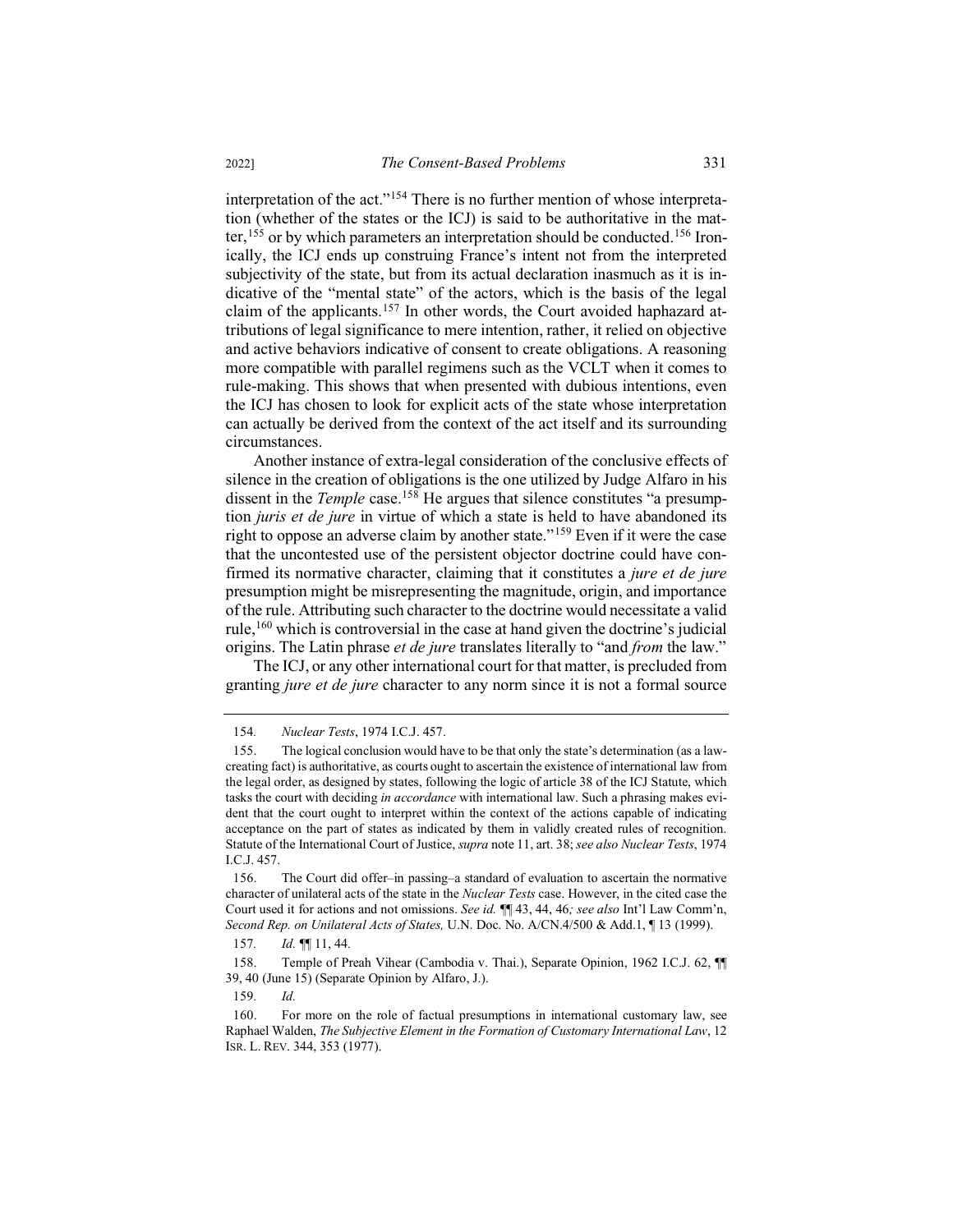of obligations. It follows that in a system characterized by legislative coordination between equals,<sup>161</sup> as opposed to submission to a central authority wielding *imperium*, it is impossible to have (1) any kind of *jure et de jure* presumptions absent a controlling international agreement (written or otherwise), or (2) a central authority (which would defeat the whole purpose of international law as an order of coordination among equals). Therefore, Judge Alfaro's claim concerning the *jure et de jure* character of the assumption of the effects of silence for estoppel and for the persistent objector doctrine seems to run into trouble when scrutinized by the formal sources system, making it, at best, unpersuasive and, at worst, incompatible with international law.

Estoppel by acquiescence, then, would seem to have several issues of normativity attached to it unless it could be ascertained that it is overwhelmingly accepted by all legal systems of the world as a general principle, which it may or may not be (and such an analysis eludes the aim of this paper). However, it does exhibit issues that are present in its younger objecting sibling. It also showcases the difficulties present when the ICJ indicates that this or that is a norm of international law in the absence of clear state agency, which leads to the problem of normative authority that riddles the persistent objector doctrine and its origin.

#### IV. THE PROBLEM OF AUTHORITY

One of the main problems surrounding the persistent objector doctrine in its equation of silence to acquiescence is that silence by itself says little in the absence of an authoritative indication of any of a myriad of possible meanings that may be allotted to it. As noted in Part I, the mere repetition of conduct on the belief that it is of normative character, has an expressive value in and of itself when determining the existence of a rule of customary international law. In cases where a state *does* something, it is less problematic to value whether its action (in the context) can be construed to mean acceptance. But what happens when inaction or silence is the only manifestation of the will, or lack thereof, of a state? The persistent objector doctrine would suggest that absent loud, clear, timely, and repeated protest, the state forgoes the right to exempt itself from the rule.

Now then, on whose authority did the ICJ see fit to determine that the effect of any given state silence should be acceptance rather than refusal? It is essential to recall that the ICJ works under the delegated authority of the parties of the UN Charter and that its powers are explicitly defined in its Statute.<sup>162</sup> Nowhere in the Statute does it say that the Court may create "rules of

<sup>161.</sup> SCHWARZENBERGER, *supra* note 96, at 3.

<sup>162.</sup> For the extent of the competence of the Court to engage in law-determination, see Statute of the International Court of Justice, *supra* note 11, art. 38; *see also* Ian Johnstone, *Law-Making by International Organizations: Perspectives from IR/IL Theory*, *in*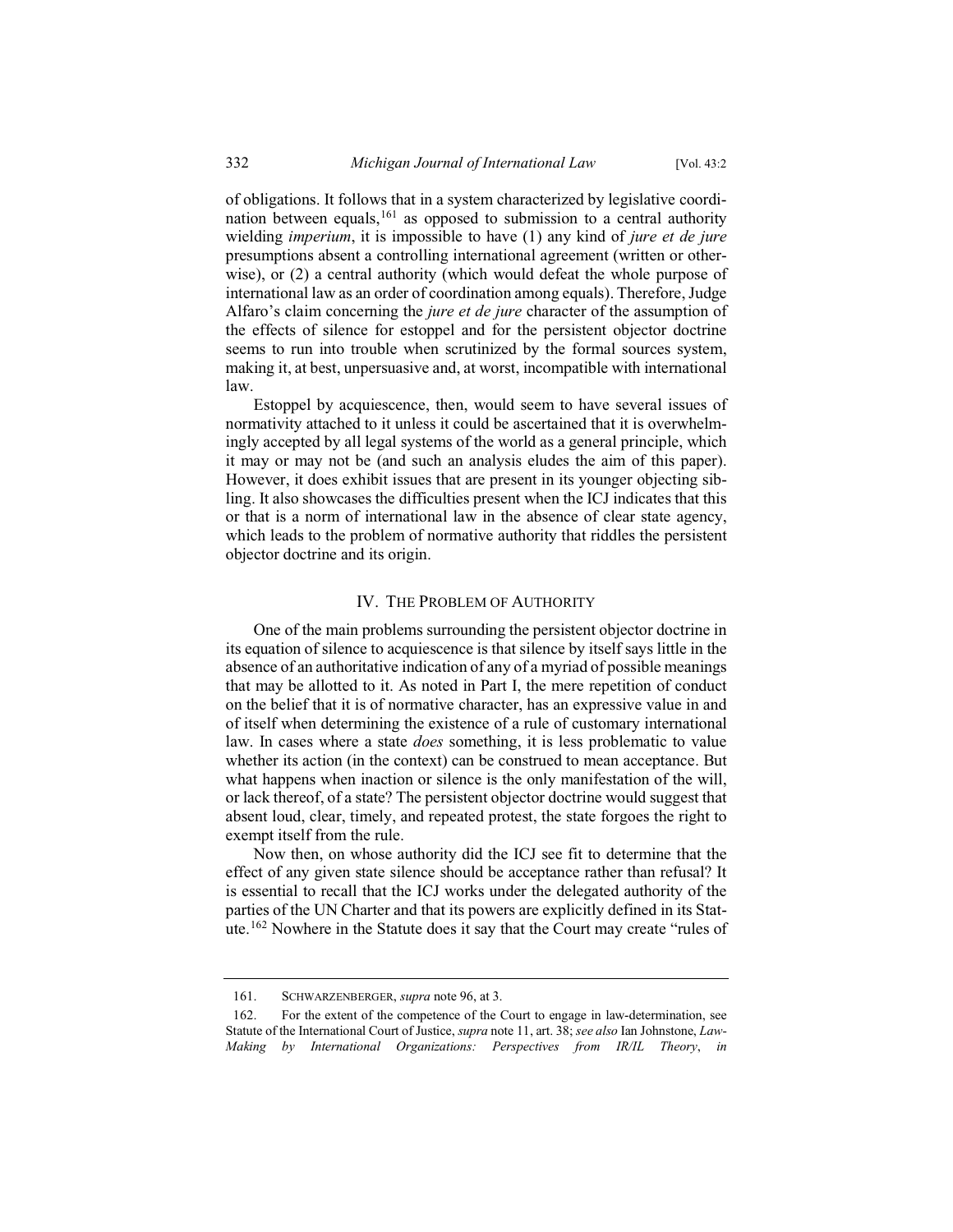recognition" or decide to accord one or other meaning to an act of a state. As the *Lockerbie* case suggests, the ICJ is not above and beyond expanding its scope of jurisdiction on account of carefully crafted semantic sleights of hand.<sup>163</sup> Nevertheless, the fact that it did not refuse the case on the grounds of lack of jurisdiction from the outset remains the subject of much discussion, even if it refused to exert judicial review over a UN Security Council ("UNSC") resolution, not because it thought it was barred from doing so, but more because it chose not to.<sup>164</sup> While the ICJ has envisaged its mandate and powers as more of a moving target, adaptable to the necessities of the cases brought to it, a sober inspection will indicate that it is not the case that such adaptability should go beyond what the drafters of the Statute originally meant.

#### A. *The Limits of the Mandate and Authority of the ICJ*

When scrutinizing the behavior of the ICJ in relation to the persistent objector doctrine, it becomes clear that it is acting *ultra vires* as it goes beyond the will of the states in their exclusive law-making capabilities. This is because the mandate entrusted to the ICJ is to settle disputes among parties by applying existing international law,  $165$  if it finds that there is no applicable law it ought to indicate so, like it did on the *Northern Sea Continental Platform* case.<sup>166</sup> Otherwise, the forcible conclusion is that the bench is incurring in legislative activity, as is the case with the persistent objector doctrine.

However, the alternative to this closed reading of the ICJ's mandate is to be found in the doctrine of implied powers. Another creation of judicial conception, this doctrine entails that "under international law, the Organization must be deemed to have those powers which, though not expressly provided in the Charter, are conferred upon it by necessary implication.as being essential to the performance of its duties." <sup>167</sup> While referring generally to "the Organization," the doctrine of implied powers applies to each one of the main bodies of the UN, including the ICJ. $168$  The question of whether the ICJ

167. Reparation for Injuries Suffered in the Service of the United Nations, Advisory Opinion, 1949 I.C.J. 174, 182 (Apr. 11).

INTERDISCIPLINARY PERSPECTIVES ON INTERNATIONAL LAW AND INTERNATIONAL RELATIONS: THE STATE OF THE ART (Jeffrey Dunoff & Mark Pollack eds., 2013).

<sup>163.</sup> Questions of Interpretation and Application of the 1971 Montreal Convention Arising from the Aerial Incident at Lockerbie (Libya v. U.K.), Preliminary Objections, 1998 I.C.J. 9, ¶¶ 17–39 (Feb. 27).

<sup>164.</sup> For a detailed analysis on the limits of the ICJ's mandate concerning judicial review of UNSC decisions in the Lockerbie case, see Questions of Interpretation and Application of the 1971 Montreal Convention Arising from the Aerial Incident at Lockerbie (Libya v. U.K.), Dissenting Opinion, 1998 I.C.J. 64, 73–81 (Dissenting Opinion by Schwebel, J.) (Feb. 27).

<sup>165.</sup> Statute of the International Court of Justice, *supra* note 11, art. 38, *see also* ILC, *supra* note 152.

<sup>166</sup>*. See* Statute of the International Court of Justice, *supra* note 11, paras. 21-36.

<sup>168.</sup> For an account of the operation of the doctrine of implied powers even in organs beyond the United Nations, see Moises Montiel, *Los Limites a los Poderes Implícitos de las*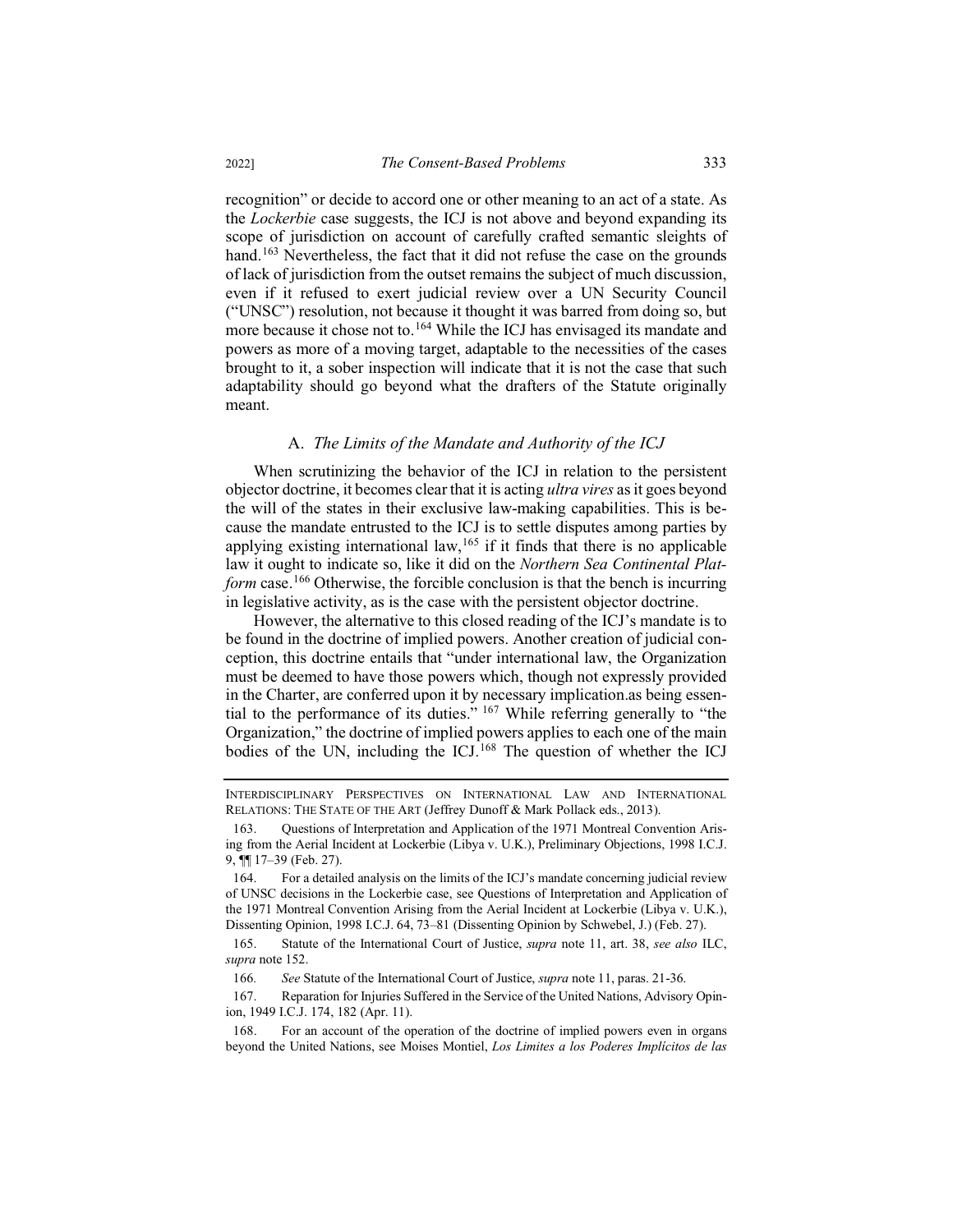requires law-making power to fulfill its mandate can only be answered in the negative as per articles 38 and 59 of its Statute.<sup>169</sup>

For the same reason domestic political systems have separation of powers and checks and balances among the different branches of a government, the ICJ cannot simultaneously be the legislator and the adjudicator.<sup>170</sup> The ICJ must uphold the will of the states, the only legitimate lawmakers, and adhere to whatever rules they have explicitly created. This is the legal consequence of the restriction imposed upon it by article 38 of the Statute. <sup>171</sup>

On the other hand, the argument for the lack of contestation as a basis for acquiescence to the legislative attempts of the ICJ should mean that its patrons agree to give the ICJ new powers that were not previously allocated to it. Or should it? An interesting fact to consider while pondering this question would be the relatively low number of cases that the ICJ handles in a year (and throughout its history), which in turn could signal a lack of interest on the part of the states to appear before the ICJ to handle their disputes.<sup>172</sup> An arbiter that alters the rules of the game as it goes on provides little guarantee of certainty and predictability in a world of sovereign equals, which could contribute -among other factors- to disincentivize states to appear before the Court.

To this day, the question of self-attribution of powers and the reaction of states has been, and remains, a hotly contested one.<sup>173</sup> Note that at the San Francisco Conference, at which the UN was created, the IV Committee tasked with designing the judicial organ—observed the following on the subject of expansive interpretation of competences:

It is to be understood, of course, that if an interpretation made by any organ of the Organization or by a committee of jurists is not generally acceptable it will be without binding force. In such circumstances, or in cases where it is desired to establish an authoritative

*Organizaciones Internacionales (según se vea)*, PARÉNTESIS LEGAL, June 12, 2021, https:// www.parentesislegal.com/post/los-l%C3%ADmites-a-los-poderes-impl%C3%ADcitos-de-lasorganizaciones-internacionales-según-se-vea.

<sup>169.</sup> Statute of the International Court of Justice, *supra* note 11, arts. 38, 59.

<sup>170</sup>*. See* SIMON CHESTERMAN, IAN JOHNSTONE & DAVID M. MALONE, LAW AND PRACTICE OF THE UNITED NATIONS: DOCUMENTS AND COMMENTARY 7–8 (1st ed. 2008).

<sup>171</sup>*. See* Statute of the International Court of Justice, *supra* note 11, art. 38.

<sup>172.</sup> The total number of cases that the Court has handled, as of November 2021, is 165. *List of All Cases*, INTERNATIONAL COURT OF JUSTICE, https://www.icj-cij.org/en/list-of-allcases (last visited Nov. 7, 2021). For more information on the reluctance of states to appear before the ICJ, see Simon Gómez-Guaimara & Moisés Montiel, *A Commentary on the Arbitral Award of 3 October 1899 (Guyana v. Venezuela) Jurisdiction Ruling: The Road to Hell is Paved with Good Intentions*, OPINIO JURIS (Feb. 19, 2021), http://opiniojuris.org/2021/02/19/a-commentary-on-the-arbitral-award-of-3-october-1899-guyana-v-venezuela-jurisdiction-ruling-theroad-to-hell-is-paved-with-good-intentions/.

<sup>173</sup>*. See* CHESTERMAN ET AL., *supra* note 170, at 100.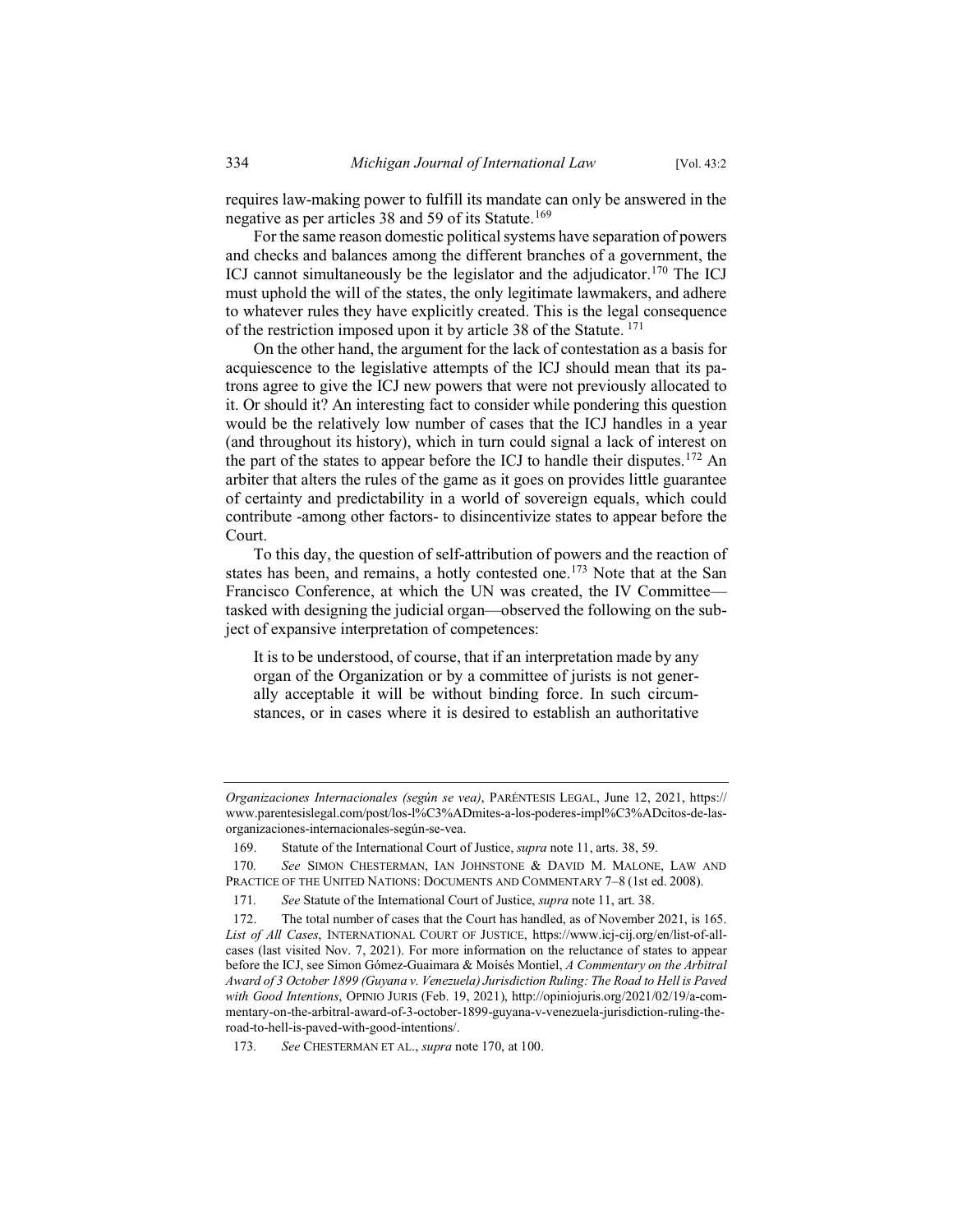interpretation as precedent for the future, it may be necessary to embody the interpretation in an amendment to the Charter.<sup>174</sup>

Being one of the main bodies of the UN, the ICJ would not escape the observation presented by the preparatory commission of the UN Charter. The ICJ is entitled, as per article 36 dealing with its material competence, to render its judgment on any question of international law pursuant to its jurisdiction. This formulation of article 36(2) should be read as providing the ICJ jurisdiction concerning the application of *existing* law. It would be hazardous to state sovereignty if the article were construed as enabling the ICJ to create law, which would imply a legislative function, alongside its judicial task,<sup>175</sup> or, even worse, impose obligations on states to which they have not agreed. This argument is supported by the nature of the relationship of the states and the ICJ. If the latter is to be permitted to pass judgment on any question, it must have the *explicit* consent of the state in question to do so. As an illustration of this situation, the ruling on jurisdiction of the *Arbitral Award of 3 October 1899*<sup>176</sup> is perhaps most illuminating: Venezuela had consistently rejected the jurisdiction of the ICJ for any and all matters, had protested Guyana's application to the ICJ, and did not appear in the preliminary hearing; yet, the ICJ still deemed itself competent to hear the case on the basis of an capacious interpretation of the 1966 Geneva Agreement.<sup>177</sup> Where, then, could the ICJ find the authority to impose an obligation on a state that has not explicitly consented to it?

## B. *The Issue of Judge-made International Law*

The ICJ, backed by scholarly commentary, has played an essential role in the creation of the persistent objector doctrine. In embracing a normative preference for predictability, stability, and finality (akin to that of the proponents of the mandatory view) over an acknowledgment of the actual characteristics and features of the international system of states, the epistemic

<sup>174</sup>*. See* STATE DEP'T, THE UNITED NATIONS CONFERENCE ON INTERNATIONAL ORGANIZATION 880 (U.S. Gov't Printing Off., 1946).

<sup>175.</sup> Legality of the Use or Threat of Use of Nuclear Weapons, Advisory Opinion, 1996 I.C.J. 226, ¶ 18 (July 8).

<sup>176.</sup> Arbitral Award of 3 October 1899 (Guy. v. Venez.), Judgment, 2020 I.C.J. 1 (Dec. 18).

<sup>177.</sup> An interpretation that privileged a one-sided construction of the object and purpose of the treaty put forth by the applicant and uncontested by the defendant, instead of a textual reading of the agreement, its subsequent practice, and relevant declarations by all parties. For a more detailed analysis of the unwarranted extension of the Court's competence on this case, the Dissenting Opinions of Judges' Abraham and Bennouna are most illuminating, and are also applicable to the broader contention being made in this section. *See* Arbitral Award of 3 October 1899 (Guy. v. Venez.), Dissenting Opinion, 2020 I.C.J. 1 (Dissenting Opinion by Abraham, J.) (Dec. 18); Arbitral Award of 3 October 1899 (Guy. v. Venez.), Dissenting Opinion, 2020 I.C.J. 1 (Dissenting Opinion by Bennouna, J.) (Dec. 18), *see also* Gómez-Guaimara & Montiel, *supra* note 172.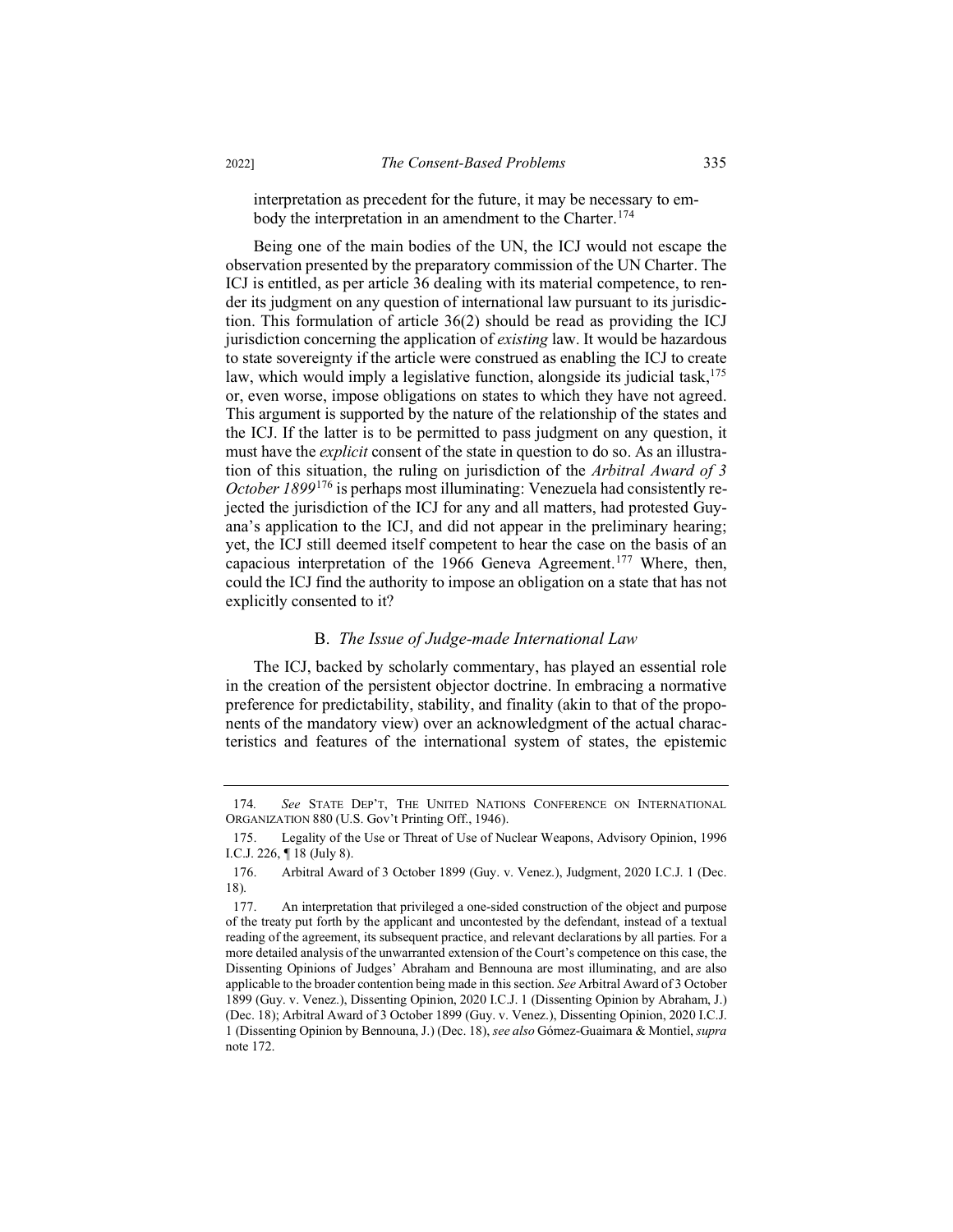community of international law seems to have overrepresented the magnitude of the powers and authority of the ICJ. It is in fact odd that any account of the persistent objector doctrine would look at rulings from the ICJ as the origin of a norm of customary international law since international rules flow from the will and practice of states.<sup>178</sup> They alone are the lawmakers in the international system.<sup>179</sup>

As discussed above, it is mostly influential scholars that have kept the doctrine alive. These scholars, in celebrating the provision of a new mechanism to grant certainty to the international rule of law and a right to opt-out of rules in formation, seem oblivious to the fact that they were endorsing a rule that creates tensions with the Statute of the ICJ<sup>180</sup> and signals their acceptance of the ICJ's engagement in law-making. <sup>181</sup> While it is true that the ICJ serves the function of harmonizing interpretations of international law, there is a very distinct line between harmonization and legislation. <sup>182</sup> Thus, law-making is and should remain the exclusive realm of states if the law is to be truly international.

The above problem is arguably a consequence of a misconception of the role of the international judiciary in the larger scheme of international law. In fairness, a possible explanation of this phenomenon is that it is a recurring problem in international law (especially the judicial aspects of it) in that lawyers and judges tend to import their visions of domestic law (in which they were trained and their skills developed) to international law.

In addition to applying international law in its decisions, the ICJ is established under and governed by international law.<sup>183</sup> By this logic, and bearing in mind that the only subject of international law capable of enacting or derogating norms are states, the ICJ is constrained by the existing rules of the system and is indeed tasked with applying whatever law already exists. In fact, its Statute clearly states that its "function is to decide *in accordance with international law* such disputes as are submitted to it."<sup>184</sup> This is, of course, the result of a very strict reading of the mandate of the ICJ, but it is far from the only one. Tom Ginsburg, constitutional and international law scholar,

<sup>178</sup>*. See* OPPENHEIM, *supra* note 29, at 874–75.

<sup>179.</sup> This is further evident when analyzing the enunciation of sources that the Court may use as per article 38 of its Statute, all three of them flow from state (and state alone) action. *See*  Statute of the International Court of Justice, *supra* note 11, art. 38.

<sup>180</sup>*. Id.* art. 59.

<sup>181.</sup> Regarding the international rule of law, see Stein, *supra* note 9; WALDOCK, *supra*  note 1. For more information on the right to opt-out of rules in formation, see WALDOCK, *supra*  note 1.

<sup>182.</sup> For more on the origin of customary international law through ICJ rulings, see Richard Falk, *The Role of the International Court of Justice*, 37 J. INT'L AFFS. 253, 264 (1984).

<sup>183.</sup> Statute of the International Court of Justice, *supra* note 11, art. 38(1); *see also* Sean Murphy, *International Judicial Bodies for Resolving Disputes*, *in* THE OXFORD HANDBOOK OF INTERNATIONAL ADJUDICATION (Cesare Romano et al. eds., 2014).

<sup>184.</sup> Statute of the International Court of Justice, *supra* note 11, art. 38.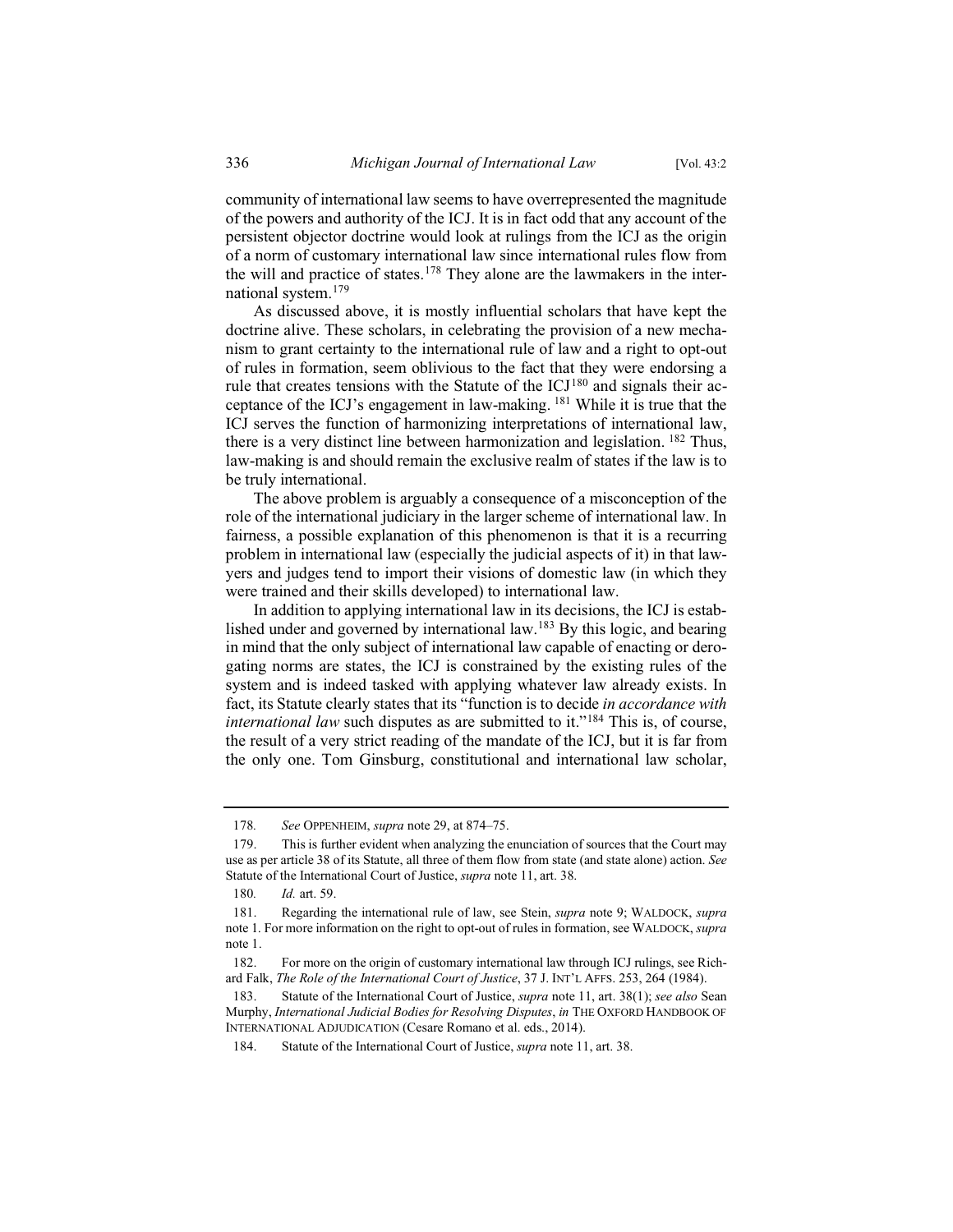illustrates the opposing view of this debate, arguing that the ICJ does in fact have the authority to pull new law out of thin air. He writes that:

Judges are supposed to resolve disputes in accordance with pre-existing legal rules, but quite often pre-existing legal rules do not provide a definitive answer. When confronted with a situation where there is no clear pre-existing rule, the judge must make a new rule.<sup>185</sup>

What is most striking about Ginsburg's position is the claim that the ICJ "must" make a new rule in the absence of an applicable one. This would lead to the sense that the ICJ not only can, but ought to fill the *lacunae* of the law. To illustrate this argument, it would be useful to pay attention to the doctrine of *non liquet*. The Latin adage means that the law is "unclear," and it points toward the inexistence of applicable law in certain cases.<sup>186</sup> Hans Kelsen reasoned that in the absence of a controlling norm, any subject of the law is free to behave at will, thus turning freedom into the controlling law.<sup>187</sup> This argument is of course contested by other prominent thinkers such as Lassa Oppenheim, who claims that if the law is not immediately apparent it can always be derived from the general principles and legal rules of the system.<sup>188</sup>

The peril in a view such as the one offered by Oppenheim is that by granting leeway to the ICJ to creatively interpret or create law, the pandora's box of judicial overreach is opened and will become impossible to close. One consequence of such a design could be that the ICJ holds itself above the states that created it and effectively imposes whatever obligations it deems fit on them. This would mean the demise of the international law *of states* and negate the decentralized and horizontal nature of the system.<sup>189</sup>

However, if the system must be followed as it is, there is no room for progressively expansive attribution of authority by the ICJ itself. A few instances of when expansive attribution of authority has occurred are the *Arbitral Award* case referenced above (to the chagrin of the non-appearing Venezuela),<sup>190</sup> the *Nicaragua* case merits hearing and procedure to which the United States refused to appear for the merits phase,<sup>191</sup> and the *Wall* opinion

188. OPPENHEIM, *supra* note 29, at 13.

<sup>185.</sup> Tom Ginsburg, *Bounded Discretion in International Judicial Lawmaking*, 45 U. VA. J. INT'L L. 631, 634 (2005).

<sup>186</sup>*. See* Anthea Roberts, *Traditional and Modern Approaches to Customary International Law: A Reconciliation.* 95 AM. J. INT'L L., 757, 797 n.199 (2001).

<sup>187.</sup> HANS KELSEN, PRINCIPLES OF INTERNATIONAL LAW (Lawbook Exchange 1952).

<sup>189.</sup> Whether that is a good or bad thing is another discussion altogether and beyond the scope of this paper.

<sup>190.</sup> Arbitral Award of 3 October 1899 (Guy. v. Venez.), Judgment, 2020 I.C.J. 1 (Dec. 18).

<sup>191.</sup> Legality of the Threat or Use of Nuclear Weapons, Advisory Opinion 1996 I.C.J. 226 (July 8).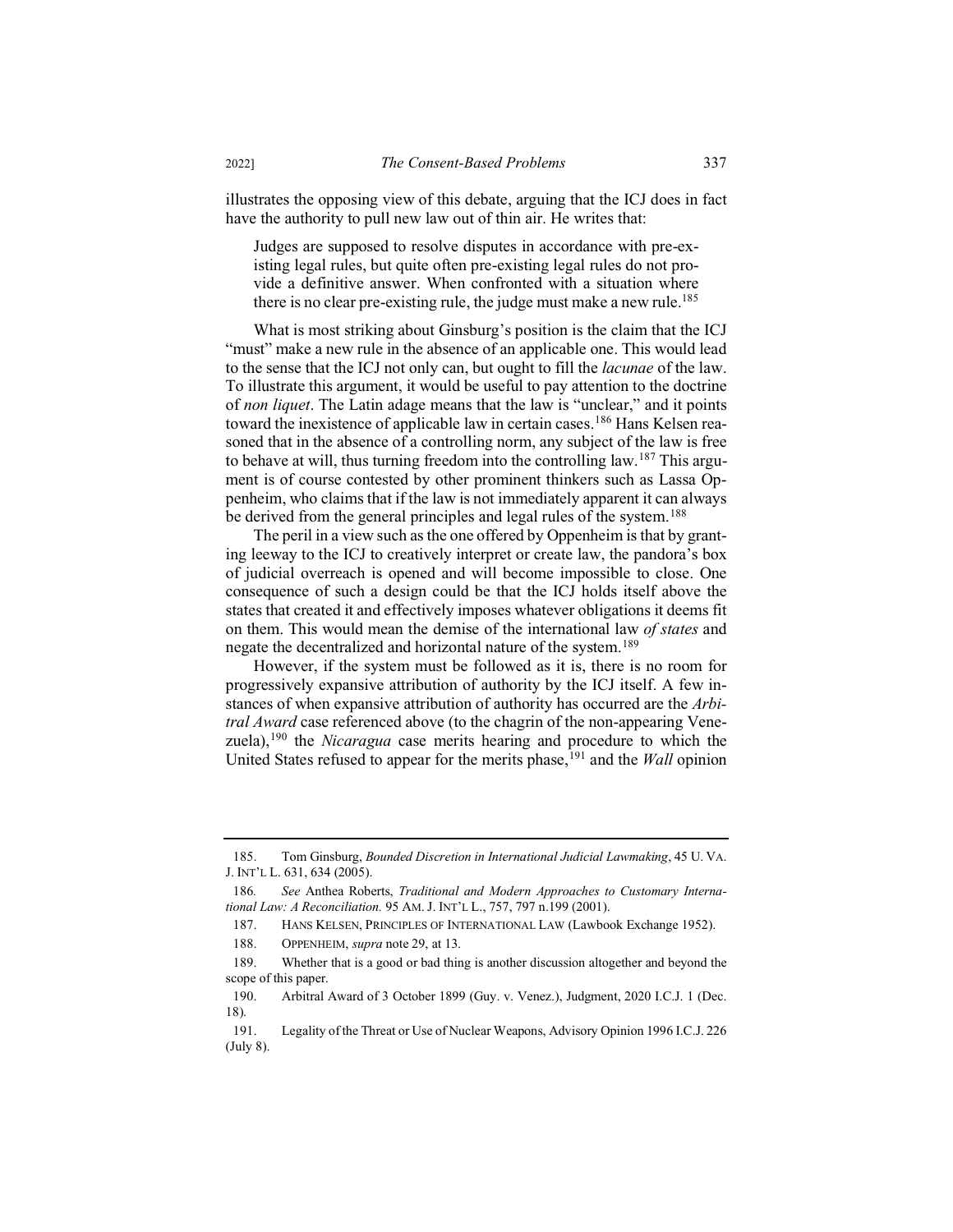in which Israel treated the ICJ's dictum as little more than an afterthought.<sup>192</sup> These "shows of force" by the ICJ disincentive states from having recourse to judicial settlement and potentially erode the efficacy and overall authority of the bench.

The ICJ was created and is governed by international law. It cannot change the system that brought it into being absent express license by states, and it must remain in the realm of dispute settlement and not encroach into legislation, for legislation is not, nor was it ever, the ICJ's place. In this context, note that as a general principle of law,<sup>193</sup> an agent may not exceed the limits of the mandate entrusted to it by the principal, lest it risks losing the legal coverage of the principal.<sup>194</sup> Such a preclusion is in stark contrast to most domestic legal systems, in which mechanisms like judicial review or constitutional and conventional review blur the lines between legislation and adjudication because their constitutional systems expressly allow for such a possibility.<sup>195</sup> Such a permission is nowhere to be found in the law governing the ICJ, barring the possibility of even indirect legislation via precedent setting.

## C. *The Prohibition of Generating Stare Decisis*

The preceding sections have posited that the ICJ cannot make new law as a consequence of the characteristics of the system of international law. However, there is further evidence that it was the intent of the creators of the ICJ that it should be precluded from doing so. This evidence can be found in the Statute of the ICJ, which states unambiguously that a decision of the ICJ "has no binding force except between the parties and in respect of that particular case."<sup>196</sup> This prohibition of generating *stare decisis* means that the ICJ may not create precedent and that each ruling will only have the force of *res judicata* between the parties of each dispute.<sup>197</sup> If the ICJ can only bind the parties that appear before it, how could it purport to create law with general effects? Note that along the same lines, the text of the Statute in article 38(1)(d) clearly spells out that prior rulings may serve only as a subsidiary means to determine the content of an obligation. To this effect, former ICJ Judge Shahabudeen notes that:

<sup>192</sup>*. See* Legal Consequences of the Construction of a Wall in Occupied Palestinian Territory, Advisory Opinion, 2004 I.C.J. 136 (July 9).

<sup>193.</sup> ILC, *Rep. of the International Law Commission on the Work of its Fifty-Third Session*, U.N. Doc. A/56/10 (2001); Wladyslaw Czaplinski, *UN Codification of Law of State Responsibility*, 41 ARCHIV DES VÖLKERRECHTS 62 (2003).

<sup>194.</sup> Evidence of this can be found in articles 5 and 7 of the Draft Articles of State Responsibility. ILC, *Draft Articles on Responsibility of States for Internationally Wrongful Acts*, U.N. Doc. A/56/10, arts. 5, 7 (2001).

<sup>195</sup>*. See, e.g.,* Ginsburg, *supra* note 185.

<sup>196.</sup> Statute of the International Court of Justice, supra note 11, art 59.

<sup>197</sup>*. Id.* art. 38(1)(d).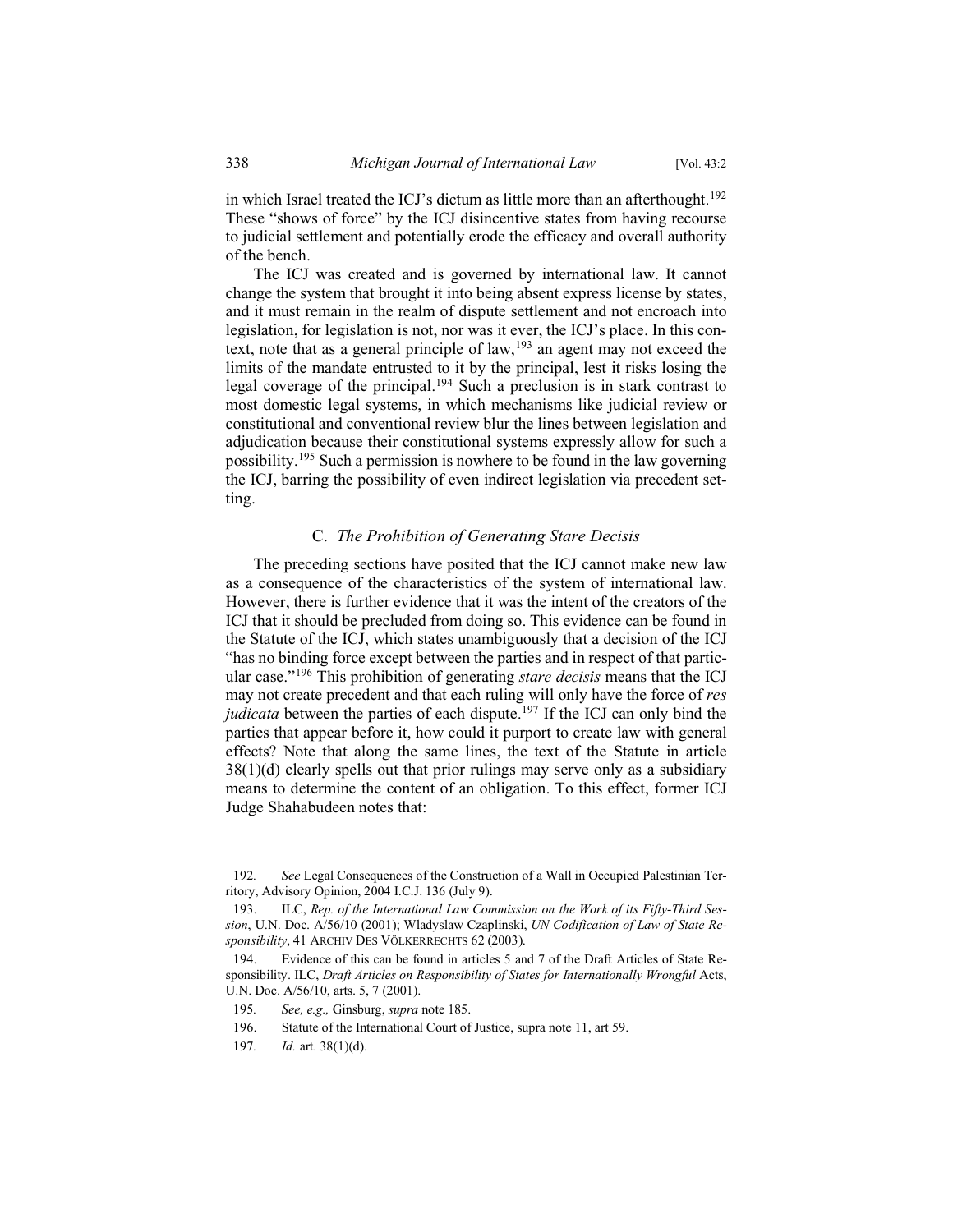The international system treats judicial decisions as a supplemental source of international law, albeit one that is subject to limitations. Article 38(1) of the Statute of the International Court of Justice provides that judicial decisions and the writings of publicists are a supplemental source of rules to be applied by the Court. This definition of the sources of international law has been adopted widely as canonical; and, although it technically applies only to the I.C.J., judges and scholars have not been reluctant to suggest that it has a general character.<sup>198</sup>

As observed by Judge Shahabudeen, the fact that the drafters of the Statute included such a provision and provided for the separation between primary sources and auxiliary mechanisms further attests to the fact that the sources from which the ICJ can derive law are treaties, custom, and general principles of law (without prejudice to others not included in the article, like unilateral acts or declarations or binding decisions of the UNSC).<sup>199</sup> The secondary mechanisms would then only be used in supporting conclusions made under the primary sources, if there are any to be had.<sup>200</sup> Thus, the ICJ may not look to its own rulings—or the work of scholars for that matter—to ascertain whether a rule of law exists if the rule cannot be found within the primary sources. It can, however, refer to these sources only when determining the content, reach, and operation of a rule found within the actual sources. This is because—as it has been pointed out *ad nauseam* here—only states can legislate in international law. The same holds true for the writings of the foremost publicists, which share their place of honor with international jurisprudence as auxiliary mechanisms. However, these two should not and cannot cover gaps in legislation.<sup>201</sup>

It is noteworthy that the preclusion from generating precedent has not stopped the ICJ from citing itself countless times in subsequent *dicta* and construing its prior views as precedent-like.<sup>202</sup> This overstepping of boundaries has not received active protest from states, presumably because rulings can

<sup>198.</sup> MOHAMMED SHAHABUDDEEN, PRECEDENT IN THE WORLD COURT 232 (2007).

<sup>199.</sup> On the sources not included on article 38 of the ICJ Statute, see Fabian Castañeda, *A Call for Rethinking the Sources of International Law: Soft Law and the Other Side of the Coin*, 13 ANUARIO MEXICANO DE DERECHO INTERNACIONAL 355 (2013); Nuclear Tests (N.Z. v. Fr.), Judgment, 1974 I.C.J. 457 (Dec. 20); U.N. Charter, ch. V (describing the binding nature of security council resolutions).

<sup>200</sup>*. See* HERSCH LAUTERPACHT, THE DEVELOPMENT OF INTERNATIONAL LAW BY THE INTERNATIONAL COURT 25 (1958); *see also* ARNOLD DUNCAN MCNAIR, THE DEVELOPMENT OF INTERNATIONAL JUSTICE 17 (1954).

<sup>201.</sup> Statute of the International Court of Justice, supra note 11, art 38(1)(d).

<sup>202</sup>*. See* OPPENHEIM'S INTERNATIONAL LAW 42 (Robert Jennings & Arthur Watts, eds., 1992); *see also* CLIVE PARRY, THE SOURCES AND EVIDENCES OF INTERNATIONAL LAW 104 (1965) (stating that "[I]t is also no doubt true that, as the body of judicial decisions increases, the authority of the commentator is diminished").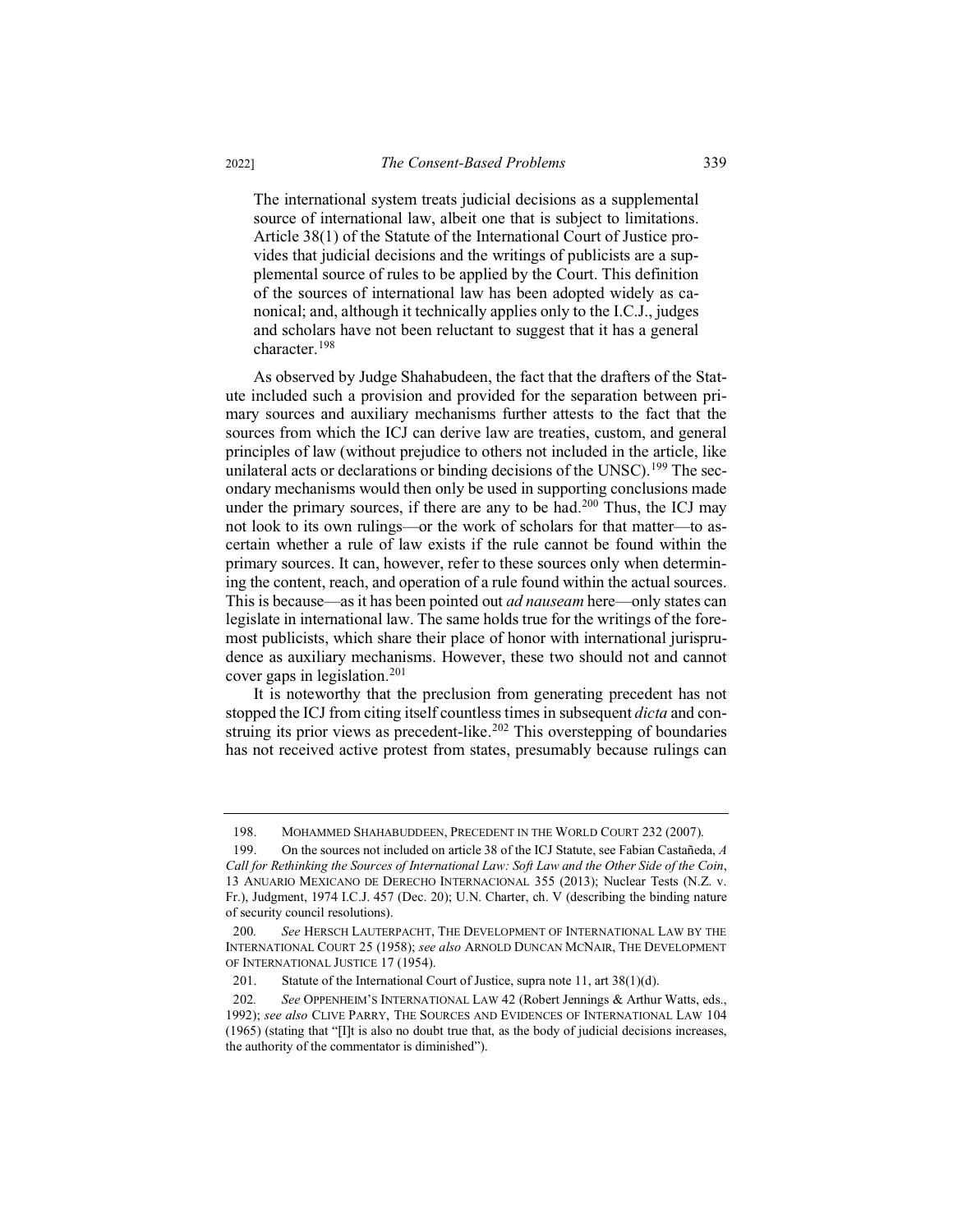only affect the parties to the dispute. Therefore, other states may not be keen to protest something they do not perceive as "their business."

As constitutional scholar Martin Shapiro points out, the argument can be made that the more any given court hands out consecutive rulings, the greater the likelihood it will be considered as a precedential system.<sup>203</sup> The ILA is of the same view, arguing that "the real significance of the decisions of international courts and tribunals (apart from their role in settling a particular dispute) lays in their precedential value as determinations of the law."<sup>204</sup> Those who defend the precedential value of the ICJ's rulings, in outright disregard for the constraints built into its founding Statute's article 59, do not stop at saying that the Court can create precedent. Proponents go as far as to present precedent-setting as a good thing and explain the all too natural reasons for such an occurrence.<sup>205</sup>

The counter argument raised here is that the significance of the international judiciary's decisions rests not on their precedential value (which article 59 of the Statute suggests it does not have), but on the judiciary's role as a venue for peaceful settlement of disputes as per article 39 of the UN Charter.<sup>206</sup>

Furthermore, the fact that ICJ judges are appointed for relatively long terms would seem to encourage this culture of continuity as well as reliance on past decisions.<sup>207</sup> Nevertheless, the fact that reliance occurs at the ICJ does not mean that it *can* or *should* happen. As has been shown, precedent-setting is beyond the authority of the ICJ, and it is precluded from changing this by way of practice, being governed as it is by the law it is called to uphold. Since the ICJ cannot create laws, it must be satisfied with finding and applying already existing law.

It is essential to stress that no class of legal specialists, even ICJ judges, can replace the will of sovereign and equal states in the creation of rules. This is even truer in the case of rules of customary international law, which, as pointed out by Judge Shahabudeen, are in fact a decentralized form of lawmaking that derive their authority from the reiteration of state practice over

<sup>203</sup>*. See* Martin Shapiro, *Judges as Liars*, 17 HARV. J.L. & PUB. POL'Y 155 (1994).

<sup>204.</sup> INT'L L. ASS'N, FINAL REPORT OF THE COMMITTEE: STATEMENT OF PRINCIPLES APPLICABLE TO THE FORMATION OF GENERAL CUSTOMARY INTERNATIONAL LAW 18–19 (2000).

<sup>205.</sup> Lowe Vaughan, *The Politics of Lawmaking: Are the Method and Character of Norm Creation Changing?*, *in* THE ROLE OF LAW IN INTERNATIONAL POLITICS: ESSAYS IN INTERNATIONAL RELATIONS AND INTERNATIONAL LAW 215 (Michael Byers ed., 2000); Martin Shapiro, *Toward a Theory of "Stare Decisis",* 1 J. LEGAL STUD. 125 (1972).; Alec Stone, *Judicial Authority and Market Integration in Europe*, *in* INSTITUTIONS & PUBLIC LAW: COMPARATIVE APPROACHES (Tom Ginsburg & Robert Kagan eds., 2005).

<sup>206</sup>*. See* United Nations, *Statute of the International Court of Justice*, New York, 18 April 1946, art. 59.

<sup>207</sup>*. See* Erik Voeten, *The Politics of International Judicial Appointments*, 9 U. CHI. J. INT'L L. 387 (2009).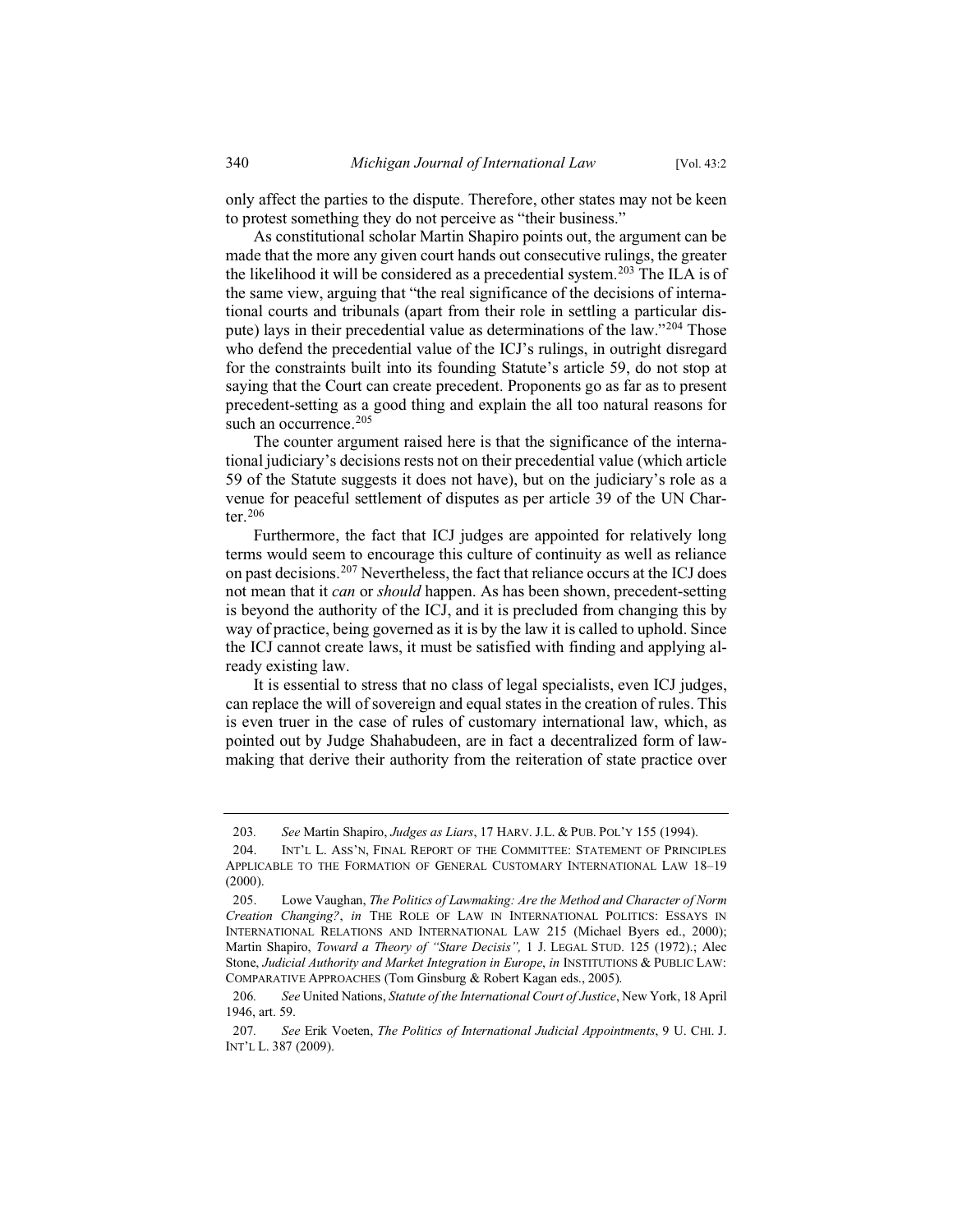time, accompanied by a conviction of normativity. <sup>208</sup> The ICJ cannot manufacture state practice or *opinio juris* and cannot impose previously inexistent obligations on the shoulders of states. Patrick Kelly appropriately posits that "[t]he I.C.J. lacks the independent authority to create generally applicable customary rules; it possesses only the authority to apply customary law, not to create it."<sup>209</sup>

The reason why all these considerations are important is because the persistent objector doctrine, as intended by the ICJ, is a limitation on the ability of states to opt out of rules of customary international law that has no footing on either general practice or in the legal conscience of states.<sup>210</sup> The very fact that it has its origins in the limited jurisprudence of the ICJ and has not been applied by any ICJ judge since 1974 should be sufficient proof of its lack of traction even in the repertoire of the international judiciary.<sup>211</sup> The concurring fact that no state had applied the doctrine before 1951 at the ICJ hints that states did not regard it as good law either (and continue not to, given the paucity of examples outside of the ICJ context). It would currently seem that the only actors endorsing the doctrine are the scholarly proponents of the mandatory view of customary international law.<sup>212</sup> This occurrence, added to the creative, but inappropriate, empowerment of the ICJ to set "binding" precedent and engage in judicial law-making apparently drew a number of influential scholars to believe that the ICJ somehow has the authority to create a "rule of recognition" that limits the freedom of states to opt out of rules of custom before their crystallization.

All the reasons noted above concerning the lack of support for the persistent objector doctrine in international law also serve to negate a hypothetical scenario that could be argued by any defenders of the purported rule. The argument would be that by not having objected to the *dicta* of the ICJ in the *Fisheries* and *Asylum* cases, the international community has in fact acquiesced to the rule and accepted it as valid. By this line of reasoning, states would have had to be persistent objectors to the alleged persistent objector doctrine.<sup>213</sup> Moreover, if the decisions of the ICJ are only binding on the parties as per the Statute of the Court,<sup>214</sup> then only five states are effectively bound by the rule since they are the only recipients of rulings containing a rule to that effect: the United Kingdom, Norway, Iceland, Colombia, and

<sup>208</sup>*. See* SHAHABUDEEN, *supra* note 198.

<sup>209.</sup> Kelly, *supra* note 29, at 477.

<sup>210.</sup> DAMROSCH ET AL., *supra* note 6, at 100–04.

<sup>211</sup>*. See* Fisheries (U.K. v. Nor.), Judgment, 1951 I.C.J. 116, 138–39 (Dec. 18). For other judicial and quasi-judicial instances, *see supra* note 61.

<sup>212.</sup> Bradley & Gulati, *supra* note 121.

<sup>213.</sup> This is purely hypothetical since the point doesn't seem to have been raised—to the best of the author's knowledge—by detractors of the rule, but it does go to show that the rule lacks logic and the logistics of its operation are, at best, complicated. *See* Asylum (Colom. v. Peru), Judgment 1950 I.C.J. 266 (1950); *Fisheries*, 1951 I.C.J. 116.

<sup>214.</sup> Statute of the International Court of Justice, *supra* note 11, art. 59.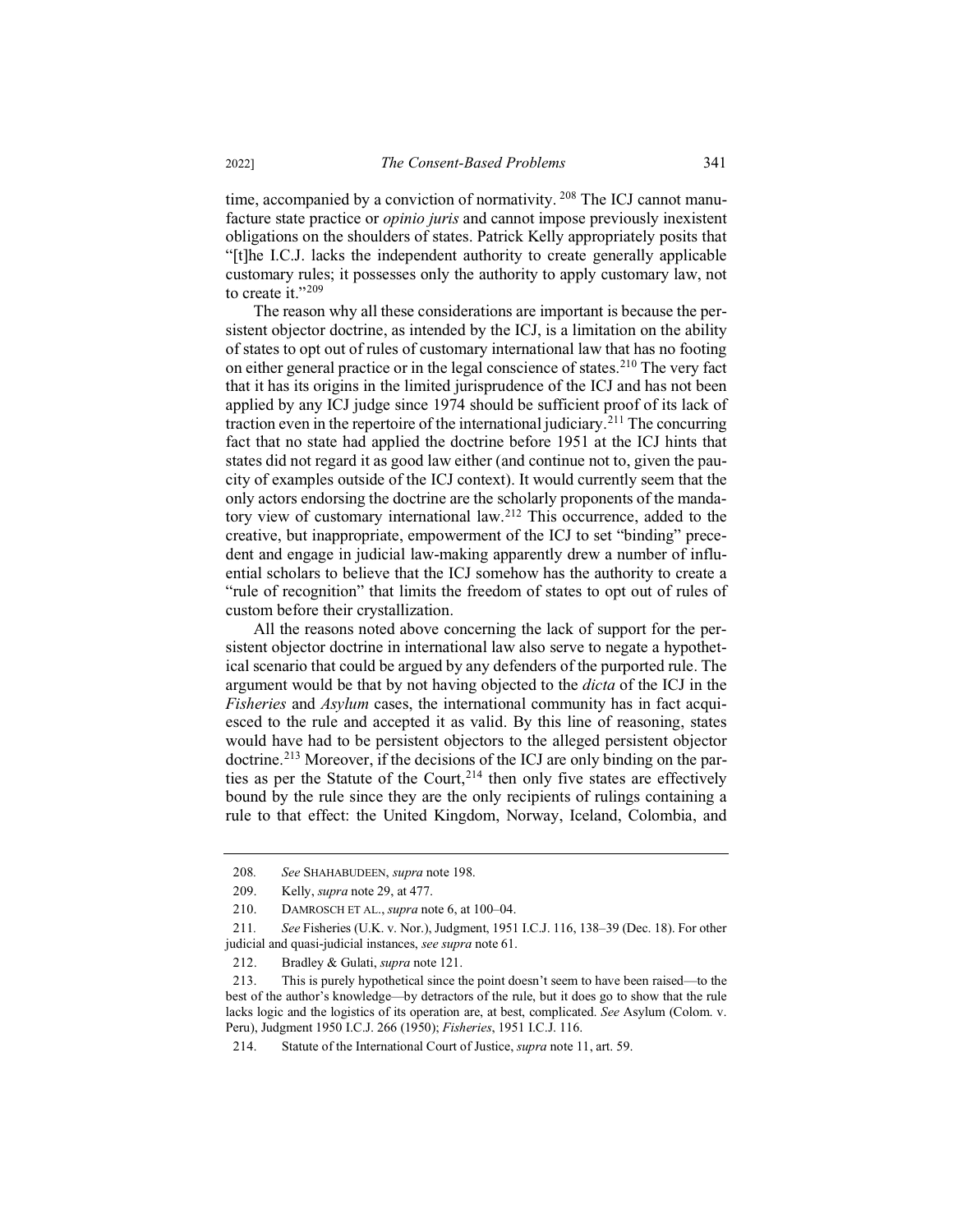Peru. Enlarging the personal scope of the rule's application risks the first steps that may ultimately lead to judicial tyranny or to a plutocracy of the doctrine in an otherwise mostly horizontal legal landscape composed of only states. In conclusion, the ICJ is a judicial institution that lacks the authority to legislate and therefore acts *ultra vires* if it attempts to make law. This applies in even more force if the purported exercise is in any way inconsistent with the freedom of states and their central and unique role as creators of international law.

As demonstrated above, the persistent objector doctrine lacks an acceptable origin as far as law-making goes. But even if indulged on that count, it displays several other problems in its intended operation. One of those is precisely *when* the required objections should occur, bearing in mind the particularities of the formation of custom.

## V. THE TEMPORAL DETERMINATION PROBLEM

As a result of the predominance of the mandatory view in both literature and in judicial normative preferences, Professor Joel Trachtman would be correct in assuming that a state may only opt out of a customary rule when it is in the process of emerging.<sup>215</sup> The conclusion of this process of emergence is dubbed by the doctrine as the ripening or crystallization of a rule.<sup>216</sup> In this particular context, the crystallization phenomenon corresponds to the metaphor utilized by the ICJ and scholars alike to signal the moment in which an emerging rule of customary international law establishes itself as a final product, resembling the slow growth of crystalline minerals.<sup>217</sup> This process was classically held to take a substantial—yet mostly undetermined—amount of time and repetition before the practice had in fact become obligatory.<sup>218</sup>

The standard demanded by the ILC is equally indeterminate in stating that practice should be sustained "over a considerable period of time."<sup>219</sup> Bing Cheng—authority on the law of outer space—made the claim that there can be instant custom that would need neither material practice nor the passage of any period of time to be regarded as crystallized.<sup>220</sup> These notions are at odds with the *dicta* of the ICJ in the *North Sea Continental Shelf* case*,* where

<sup>215.</sup> For more on the mandatory view, see Bradley & Gulati, *supra* note 121, at 204; *see also* Joel P. Trachtman*, Persistent Objector, Cooperation, and the Utility of Customary International Law*, 21 DUKE J. COMPAR.&INT''L L. 221, 227 (2010).

<sup>216.</sup> ILC Draft Conclusions, *supra* note 2, at 143; *see also* Michael Scharf, *Accelerated Formation of Customary International Law*, 20 ILSA J. INT'L & COMP. L. 305, 306, 319–20 (2014).

<sup>217</sup>*. Id* at 306.

<sup>218</sup>*. Id.* 

<sup>219.</sup> Manley O. Hudson, Working Paper on Article 24 of the Statute of the International Law Commission, U.N. Doc. A/CN.4/16, at 26 (1950).

<sup>220.</sup> Bing Cheng, *United Nations Resolutions on Outer Space: "Instant" International Customary Law?*, 5 IND. J. INT'L L. 23 (1965).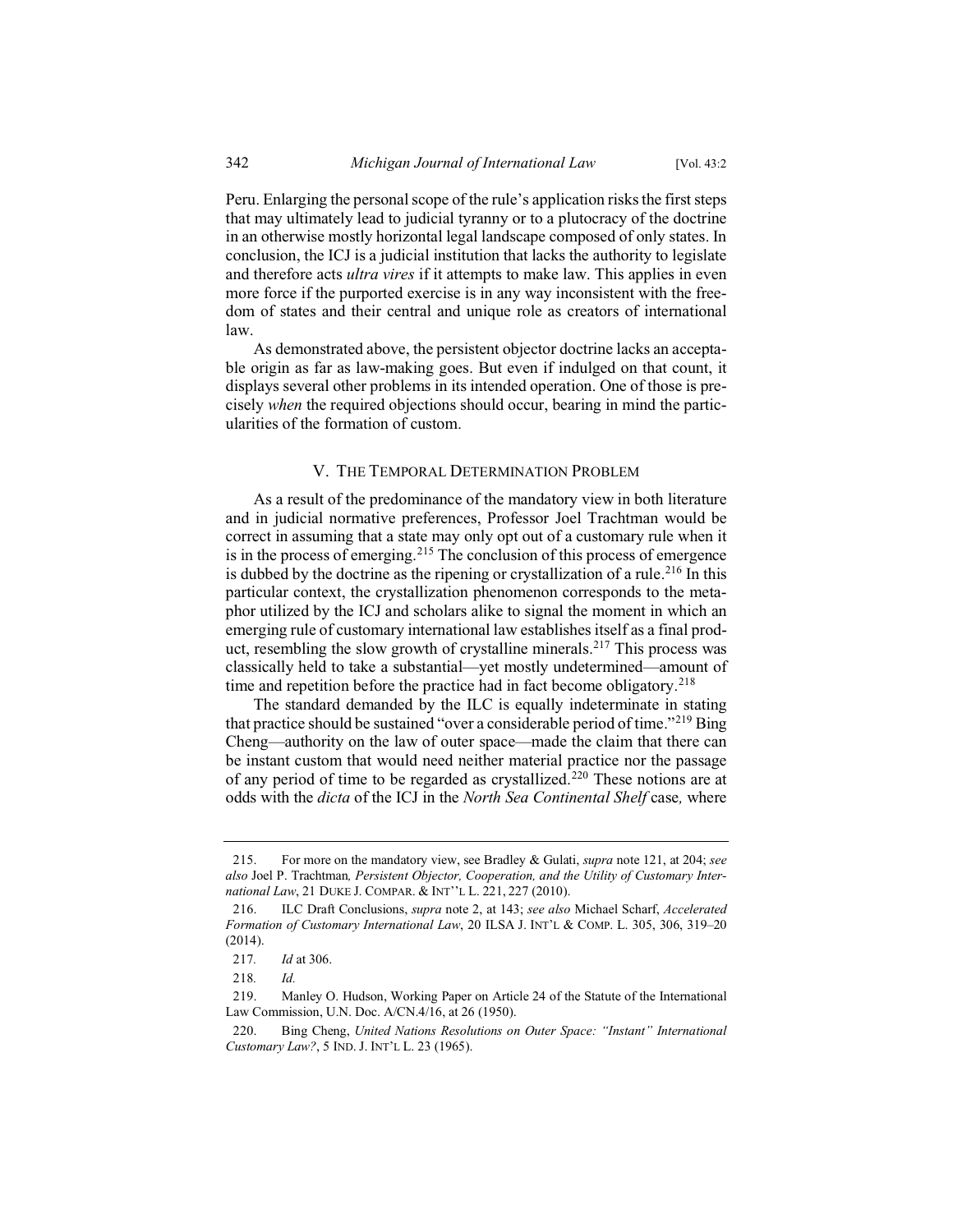the ICJ argued that a rule of custom can crystallize much more rapidly in the following way:

Although the passage of only a short period of time is not necessarily . . . a bar to the formation of a new rule of customary international law . . . an indispensable requirement would be that within the period in question, short though it might be, state practice, including that of states whose interests are specially affected, should have been both extensive and virtually uniform in the sense of the provision invoked; and should moreover have occurred in such a way as to show a general recognition that a rule of law or legal obligation is involved.<sup>221</sup>

The timeframe for custom to form is an essential component of the persistent objector doctrine because it signals the temporal scope of protest that states ought to affect. It also constitutes one of the main difficulties for its effective use. A careful reading of the positions held by traditional and modern doctrine, and the caveats of the Court in the *North Sea Continental Shelf* ruling and the *Nuclear Weapons* opinion, illustrate that the problems in identifying the exact moment at which a rule is crystallized are manifold.<sup>222</sup> These difficulties carry over to the analysis of the rule on account of the difficulties to pinpoint when a state should start protesting a rule in formation, and how long they must protest before they are recognized to have opted-out of that rule.

Since custom is a more dynamic and organic process than treaty making, this article posits that it is essentially impossible to chronologically deconstruct the specific start and end of the formation process. <sup>223</sup> Hence, most arguments in the relevant case law regarding custom dispute the very existence of the alleged norm and the placement of the burden of proof on the claimant state, as seen in the *Asylum* or *Temple* cases.<sup>224</sup> The practical solution, as far as litigation is concerned, is that rules of custom are retroactively determined when there is dispute about the existence of the rule: In other words, the ICJ examines the relevant time period in which the rule is claimed to have developed and determines whether the requisites for the existence of a rule have been satisfied and the moment in which the rule crystallized.

<sup>221.</sup> North Sea Continental Shelf (F.R.G. v. Den.; F.R.G. v. Neth.), Judgment, 1969 I.C.J. 3, ¶¶ 71-74 (Feb. 20); Legality of the Threat or Use of Nuclear Weapons, Advisory Opinion, 1996 I.C.J. 226 (July 6).

<sup>222.</sup> This proposition is supported by the disclaimer from the ILC in its 2018 report, specifically the one contained in comment 5 of conclusion 1 that excludes the temporal dimension of the formation of rules of custom in a document supposed to be an authorized guide to the identification of customary law. *See* ILC Draft Conclusions, *supra* note 2, at 123.

<sup>223</sup>*. See* KOLB, *supra* note 71, at 7.

<sup>224.</sup> Asylum (Colom. v. Peru), Judgment 1950 I.C.J. 266 (1950); Temple of Preah Vihear (Cambodia v. Thai.), 1962 I.C.J. 62 (June 15).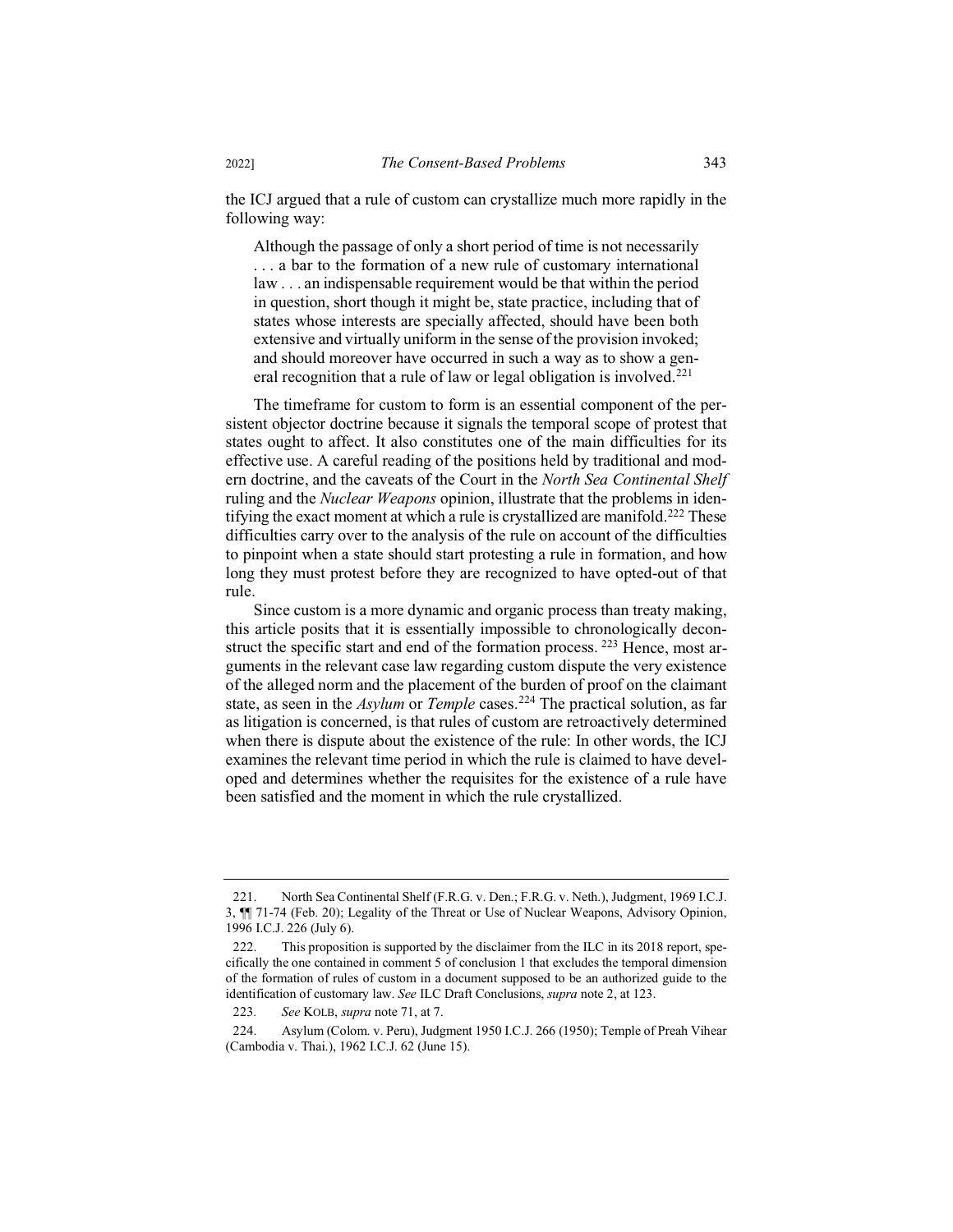#### A. *The Retroactive Determination of Rules of Custom*

It is easy to examine *ex post facto* the occurrence of certain legally relevant actions and then expound on their consequences when a perfectly drawn and omniscient timeline is readily available. This is seldom the case as events are unfolding; knowledge is imperfect and situational awareness will be more a function of the capabilities of each state or even the product of sheer luck. By way of illustration, imagine that a state believes to the best of its knowledge that it is proceeding in good faith and not violating any rules by acting in a certain fashion. Anyone who happens to witness this behavior would pronounce such a state to be acting lawfully under the aegis of the freedom principle given that there is—at the moment—no rule to the contrary.<sup>225</sup> Unbeknownst to that state, however, a practice to the contrary effect is rapidly gaining traction, iteration, and support from a significant number of states. The contrary practice of this second group could be said to be hardening into law because of the acceptance (or lack of opposition) of another substantial group of states.<sup>226</sup> Several years later, their respective courses of action lead them to a collision of interests. Being peace-loving and law-abiding countries, they decide to take the dispute to the ICJ.

The ICJ would, as it often does, ask the party claiming the existence of the rule of custom whether it "is established in such a manner that it has become binding on the other party."<sup>227</sup> The state would then proceed to demonstrate the existence of custom based on reiterated and dense practice, as well as its support by several other states also engaging in the practice. In all likelihood, the states claiming the existence of the rule will claim that it was followed because it was largely held to be obligatory in nature. In deciding, the ICJ would most likely apply similar criteria to those at play in the *Fisheries*  case and decide that the first state ought to have known the rule existed and that its silence in protesting the rule while it was in formation effectively translated to acquiescence.<sup>228</sup> The vanquished state will naturally question the existence of the alluded-to rule of customary international law on the grounds that it had no knowledge of its emergence. It will also probably challenge that the formative period of the rule is a fact it should or could have known at the time the facts under scrutiny occurred.

The aforementioned example may be overly simplistic in representing the dimensions of state knowledge and the inferences to be drawn from legally relevant interactions. However, the opposite would also be unreasonable. That is, it is wrong to assume that all states have perfect information on

<sup>225.</sup> Additionally, it would be naive to assume that a state would devote entire legions of government-employed lawyers to track any possible norm of customary international law that may be making its way into the international legal order.

<sup>226.</sup> For a more detailed account of the process of crystallization see ILC Draft Conclusions, *supra* note 2, at 145.

<sup>227.</sup> Asylum Case (Colom. v Peru) Judgment, 1950 I.C.J. 276, ¶ 14 (1950).

<sup>228.</sup> Fisheries (U.K. v. Nor.), Judgment, 1951 I.C.J. 116, 141–43 (Dec. 18).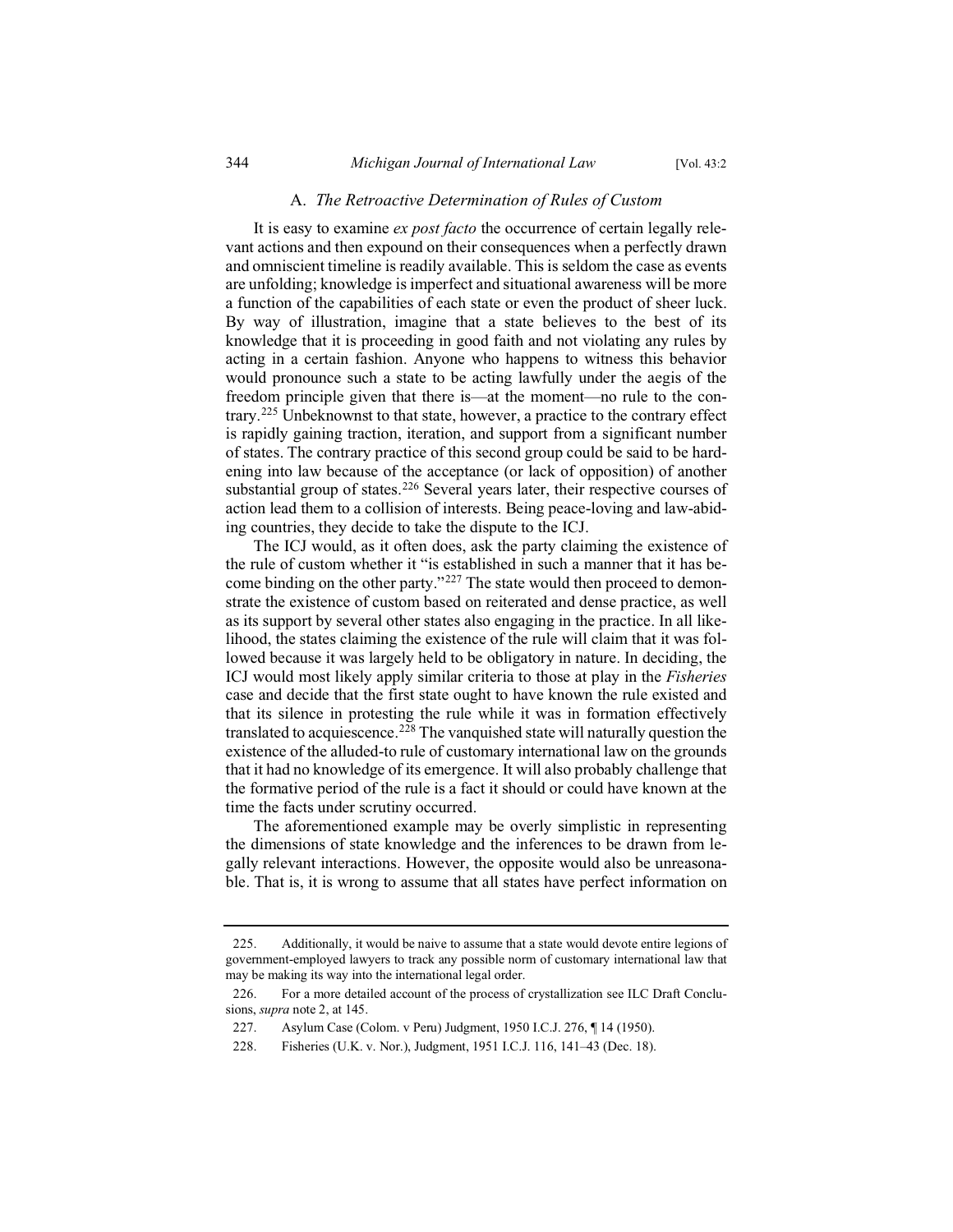all the practices carried out by all other states, all of the time. The only way in which that would be possible would be to either have a monstrous legal department at each Ministry of Foreign Affairs or to impose a straining amount of monitoring tasks on diplomatic missions.<sup>229</sup> As reality shows, neither of those two is possible for all states because of—presumably—budgetary reasons. Also, the codification division of the Office of Legal Affairs of the UN does most of the heavy lifting concerning these processes,  $230$  and its findings are in no way binding on states.

As a second hypothetical, imagine the previously depicted situation, but now from the perspective of a state that was neither a party to a judicial dispute pertaining the crystallization of a customary rule, nor did it possess a gargantuan codification department at its Foreign Ministry–assume the same incompleteness of information and add a verifiable lack of interest because the practice in question did not affect it at that time. After the ICJ extends its ruling on a case concerned with the crystallized rule, this state discovers that due to a new development it is now very much affected by the rule but has no opportunity to object since its situation only changed after the ICJ's declaration. It is now evident that a specially-affected state whose practice would have been required for the norm to ripen at all sees its situation dramatically altered. Because it did not foresee that in some future it may become a state with a sizeable interest in the matter, it is now barred from protesting because it failed to do so before the norm in question has been said to have solidified. 231

As shown by the hypotheticals, the dominant perspective on the formation of customary international law was, and remains, retrospective. The backward-looking character of this determination is built into the logic of article 38(1)(b) of the ICJ Statute. It states that custom is the evidence of practice generally accepted by states.<sup>232</sup> To check for consistency and the satisfaction of the two-element test, it will be imperative to search the period preceding the intended determination. Fundamentally, "the question of what

<sup>229.</sup> It is noteworthy that many countries have "concurrent" embassies to several geographically close countries. If monitoring the political, social and economic developments in one country alone is already a substantial task, having to monitor any practices susceptible of becoming custom in one or more countries would transform such a task to one herculean in nature, without even mentioning the personnel and training it would require.

<sup>230.</sup> The Codification Division of the UN Office of Legal Affairs is tasked with executing this mandate and aid the Secretariat and member states in respect of these issues. *See* Charter of the United Nations and Statute of the International Court of Justice art. 13(1), June 26, 1945, 59 Stat. 1031, T.S. No. 993, 3 Bevans 1153; *see also* UNITED NATIONS, CODIFICATION AND PROGRESSIVE DEVELOPMENT OF INTERNATIONAL LAW, https://legal.un.org/cod/ (last visited Nov. 22, 2021).

<sup>231.</sup> If specially affected states do not accept the practice, it cannot mature into a rule of customary international law, even though unanimity is not required. On this subject see INT'L L. ASS' N*, supra* note 105, at 26.

<sup>232.</sup> Statute of the International Court of Justice, *supra* note 11, art. 38(1)(b).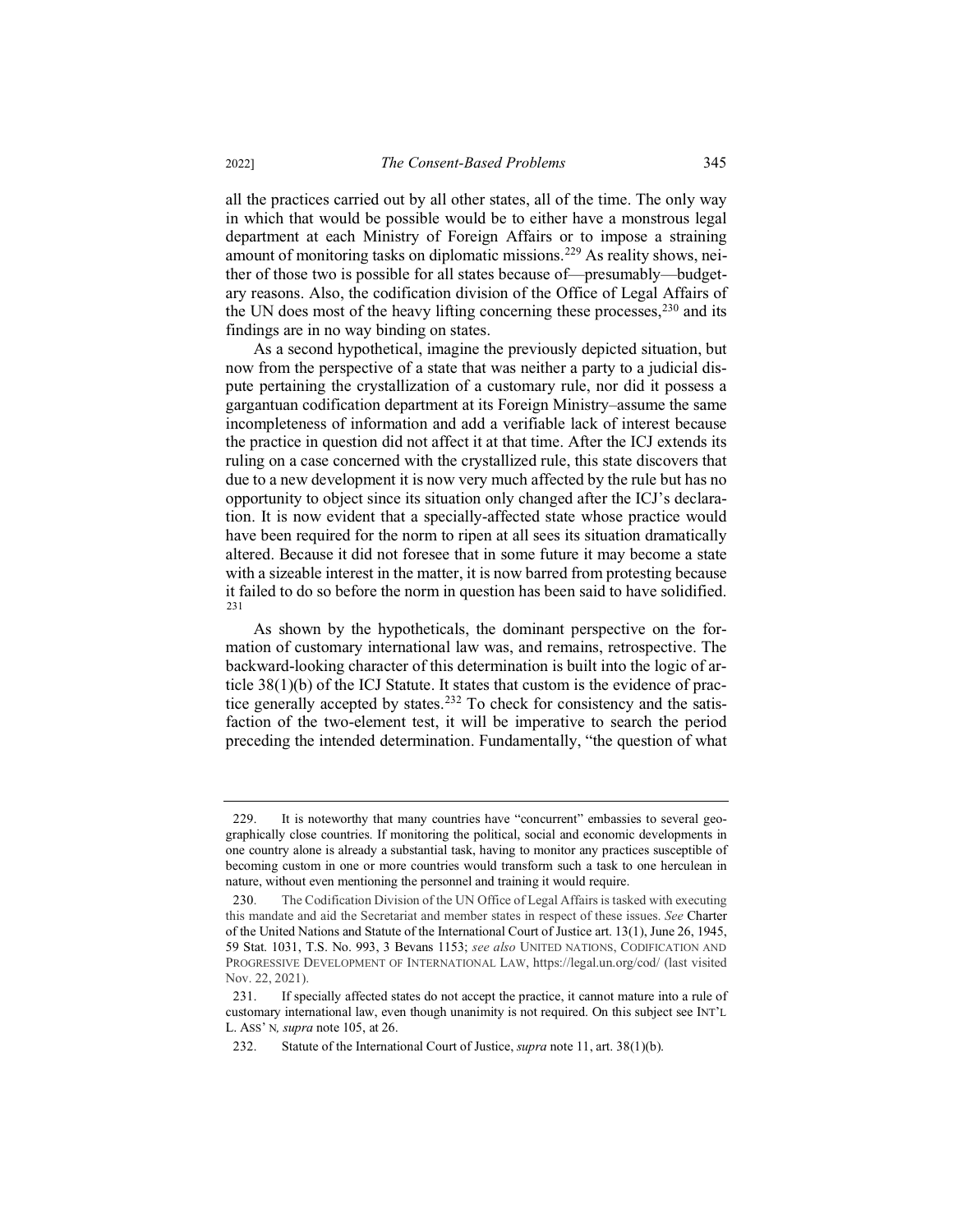states ought to do was answered primarily by asking what they have done."<sup>233</sup> However, in determining the temporal range during which their actions will be analyzed, the lack of certainty as to when the rule comes into force is a particularly worrisome trait for states that would see themselves exempted from being bound.

The very thing that makes customary international law a useful, flexible, and dynamic method of law-making is the Achilles' heel of the persistent objector doctrine. The "organic" character of the custom-formation process does not have any fixed parameters other than the loose components outlined by the black letter law and commentary.<sup>234</sup> It is far more informal than treaties, which are subject to regulations and formalities that secure their validity.<sup>235</sup> The one clear advantage of treaties in relation to custom is the certainty of their entry into force.

Most discussions about treaties deal with their material or personal scope of application and only exceptionally about their entry into force for any party in particular. Customary international law, on the other hand, decidedly lacks such certainty when it comes to the temporal determination of its entry into force.<sup>236</sup> This lack of certainty further complicates the distinction between the formation period and its definitive crystallization. Who is then to say when a purported rule starts to emerge and when it ceases to be in its figurative cocoon and becomes a full-fledged norm of international law? Relying on international institutions such as the ICJ or even other states will unavoidably present all the problems mentioned in the preceding pages and perhaps more.

It is not absurd to think of the issue of temporal determination as a cautionary warning of the difficulties that surround custom in general and the persistent objector doctrine in particular. Another salient issue is that of instant custom and how it further complicates the operation of the doctrine of the persistent objector.

## B. *The Incompatibility of the Persistent Objector Doctrine with Instant Custom*

Another situation that deserves attention on account of its negative implications for the persistent objector doctrine is the possibility of creating instant custom and the intersection of the effect of resolutions of international bodies on international custom, as well as the role of multilateral organizations as information-sharing *fora* that could contribute to provide certainty to the formation period.

If there can be such a thing as instant custom (that is, the prohibition of military activities in outer space),  $237$  the logic would follow that only one

<sup>233.</sup> Stein, *supra* note 9, at 463.

<sup>234</sup>*. See supra* note 14 and accompanying text.

<sup>235</sup>*. See* KOLB, *supra* note 71.

<sup>236</sup>*. See* Charney, *supra* note 40.

<sup>237</sup>*. See* Cheng, *supra* note 220.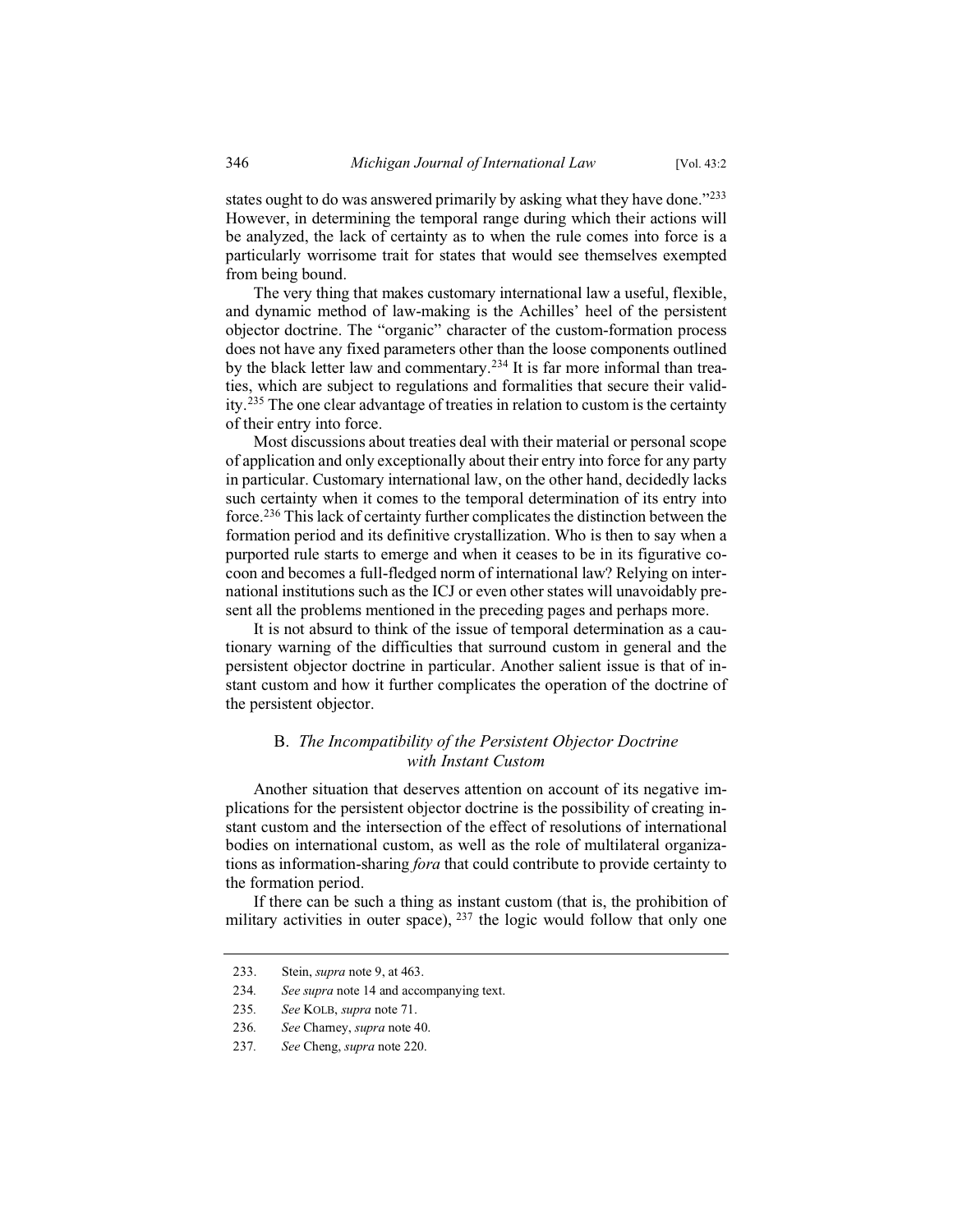opportunity would exist to object to such a rule. <sup>238</sup> The appropriate venue for the expression of an objection would be the adoption ceremony of the resolution or declaration purporting to create the rule (in the international organization context, which is the setting in which instant custom operates). This situation begs the question of whether the requirement of sufficient and consistent protest would be satisfied by casting an abstaining or negative vote in the presence of an overwhelming affirmative majority. Such a notion is supported by the argument proposed by Weil, namely that "dissenting states can hardly fail to recognize the decisive importance of the adoption of a multilateral convention or of a "declaratory" resolution."<sup>239</sup> However, as is often the case, the aforementioned situation is not so clear-cut.

For example, in the Declaration on the Inadmissibility of Intervention in the Domestic Affairs of States and the Protection of their Independence and Sovereignty, passed in the 1408th meeting of the General Assembly of December 1965,<sup>240</sup> Judge Rosalyn Higgins opined that this resolution was an example of law-making by the General Assembly.<sup>241</sup> The ICJ's ruling in the *Nicaragua* case supports such a vision and may in fact have treated the adoption of the aforementioned resolution as an example of *opinio juris*. <sup>242</sup> However, the actual extent to which the General Assembly or any other organ of the United Nations has binding legislative powers is a matter of debate.<sup>243</sup>

The point to stress in this example is whether the adoption of such a resolution can be construed to express the intent of all 110 states present at the voting, especially since there was one abstention.<sup>244</sup> Considering that the General Assembly adopts its resolutions on behalf of and under the authority of the entire Organization membership, is the abstention of this one state

<sup>238</sup>*. See* G.A. Res. 1721A (XVI) (Dec. 20, 1961); G.A. Res. 1962 (XVIII) (Dec. 13, 1963).

<sup>239</sup>*. See* Stein, *supra* note 9, at 467 (referencing HUGH THIRLWAY, INTERNATIONAL CUSTOMARY LAW AND CODIFICATION 115–77 (Martinus Nijhoff Publishers. 1972).

<sup>240.</sup> G.A. Res. 2131 (XX), Declaration on the Inadmissibility of Intervention in the Domestic Affairs of States and the Protection of Their Independence and Sovereignty (Dec. 21, 1965).

<sup>241.</sup> ROSALYN HIGGINS, THE DEVELOPMENT OF INTERNATIONAL LAW THROUGH THE POLITICAL ORGANS OF THE UNITED NATIONS 35–37 (Oxford Univ. Press 1963).

<sup>242</sup>*. See* Military and Paramilitary Activities in and Against Nicaragua (Nicar. v U.S.), Judgment, 1984 I.C.J. 14,  $\P$  36, 69, 91, 93 (June 27) (illustrating examples of treating the resolution as an example of opinio juris).

<sup>243.</sup> As of 2001, in response to the attacks against the United States by transnational terrorist organizations such as Al-Qaeda, the Security Council has adopted several resolutions which would seem to be legislative in nature. These create general obligations on states in the guise of an international agreement and bypass the requisite of explicit or implied consent. Surprisingly the international community of states has met such instances of legislation with relatively silent acceptance. *See, e.g.*, S.C. Res. 1373 (Sept. 29, 2001).

<sup>244.</sup> Edward McWhinney, *Introductory Note to the Declaration on the Inadmissibility of Intervention in the Domestic Affairs of States and the Protection of their Independence and Sovereignty. General Assembly Resolution 2131(XX)*, U.N. AUDIOVISUAL INT'L L. LIBR. (2013), http://legal.un.org/avl/ha/ga\_2131-xx/ga\_2131-xx.html.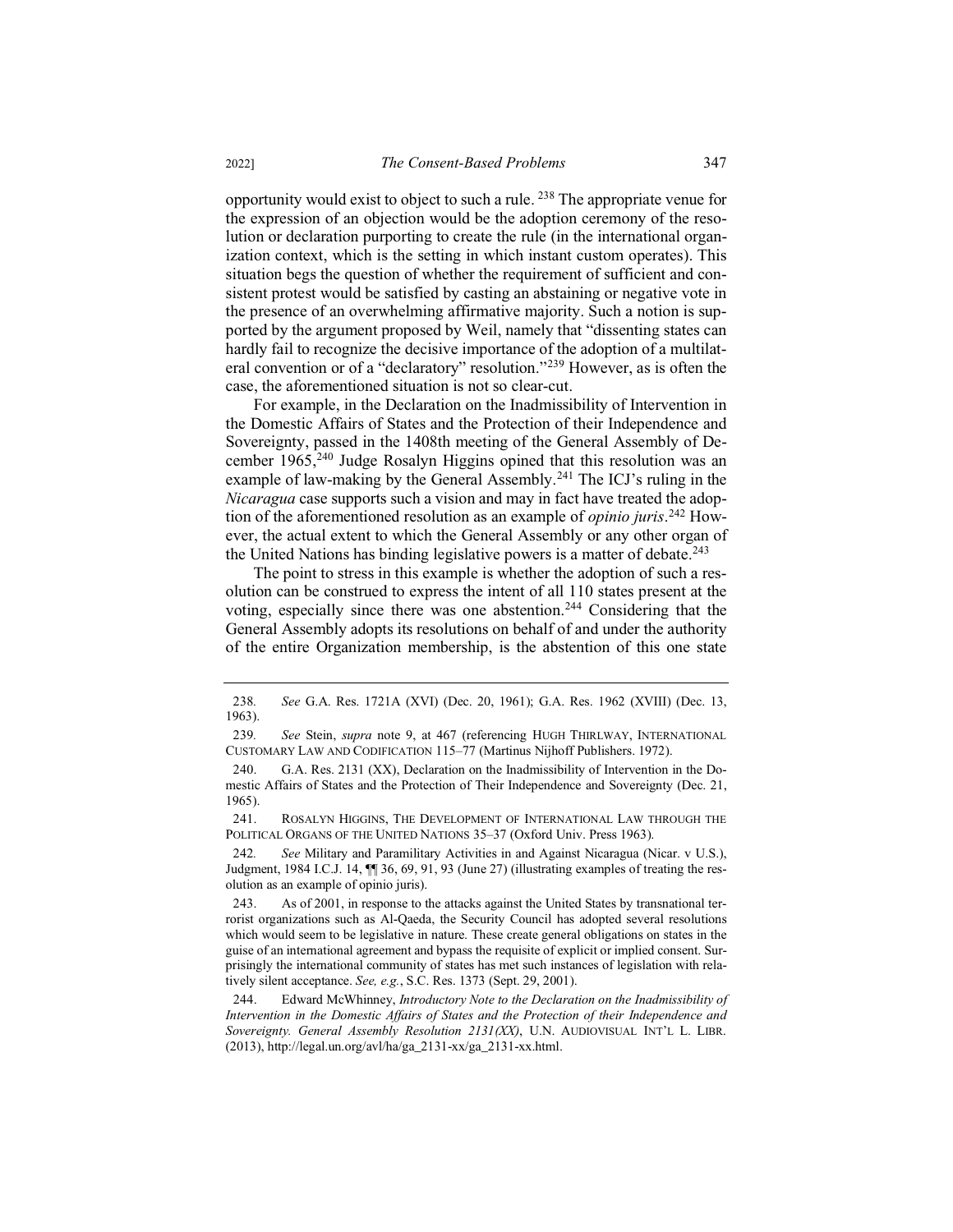trumped and converted *ex officio* into acceptance? What if instead of abstaining, the state had voted against? Could this negative vote be construed as a persistent objection (even though it was only expressed once) to the crystallization of a norm of instant customary law against intervention in domestic affairs?

While this question is ultimately more concerned with the law-making powers of the General Assembly and the debate surrounding the institution of soft law as a source of international law, the fact remains that it is debatable whether the states that voted it into existence had intended it to create law.<sup>245</sup> Note, for instance, the statement to that effect of the representative of the United States on the nature of the Declaration on the Inadmissibility of Intervention in the Domestic Affairs of States and the Protection of Their Independence and Sovereignty:

We view this declaration as a statement of attitude and policy, as a political declaration with a vital political message, not as a declaration or elaboration of the law governing non-intervention… the Special Committee of the Assembly on the Principles of international law concerning Friendly Relations and Cooperation among states has been given the precise job of enunciating that law. Thus, we leave the precise definition of the law to the lawyers, and our vote on this resolution is without prejudice to the definition of the law we shall make in the Special Committee.<sup>246</sup>

The situation presented by this statement is, to say the least, controversial. The United States voted to adopt the declaration but made clear its view that their declaration was not constitutive of law of any kind and emphasized the important and prominent role allocated to the law-proposing bodies of the UN in such a task.<sup>247</sup> If the argument of Judge Higgins is correct, then the United States accepted the rule because it voted in favor, but at the same time it also indicated its view that the rule was not constitutive of obligations.<sup>248</sup> This illustrates the problems created by the persistent objector doctrine in the context of multilateral attempts at law-making by international organizations exercising their alleged capability to produce instant custom. Most states regard the General Assembly as a political organ that produces political statements, mostly because of the language contained in the UN Charter itself in

<sup>245.</sup> CHESTERMAN ET AL., supra note 170, at 152–53 , *see also* HIGGINS *supra* note 241; ILC Draft Conclusions, *supra* note 2, at 141, 143.

<sup>246.</sup> U.N. GAOR, 20th Sess., First Committee, U.N. Doc. A/C.1/PV.1423, at 12 (1966).

<sup>247.</sup> Stephen Schwebel, *Review of The Development of International Law Through the Political Organs of the United Nations by* Rosalyn Higgins*,* 75 YALE L.J. 677, 680 (1966).

<sup>248.</sup> HIGGINS, *supra* note 241; G.A. Res. 1721A (XVI) (Dec. 20, 1961); G.A. Res. 1962 (XVIII) (Dec. 13, 1963).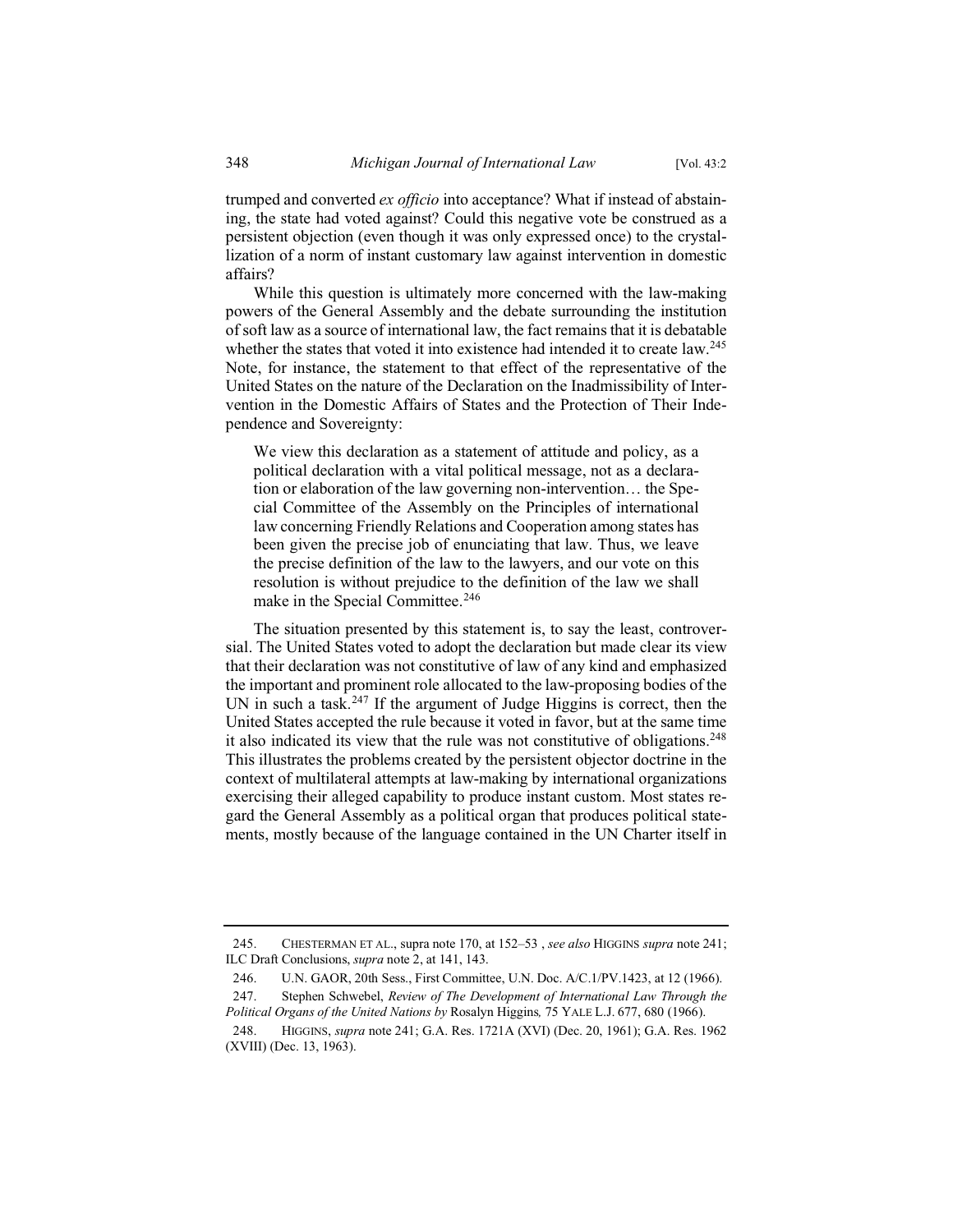chapter IV.<sup>249</sup> By voting affirmatively, states signal their approval of a political message contained within the text of any given instrument and not necessarily their endorsement of a purported rule of international law.<sup>250</sup> This would then be construed by adherents of the mandatory view of customary international law as actively accepting the crystallization of the norm in a single instance.<sup>251</sup> As can be observed from the declarations of the representative of the United States, this is not always a state's intent. It could additionally be assumed that, to the United States, the rule is still in formation—if existing at all—and that there would still be time to object the rule in accordance with the allotted timeframe.

#### C. *The Role of International Fora in Determining the Formative Period*

It is relevant to examine the claim that, under the premise of multilateralism, constant interaction and informational transactions occur among states. Two theories that explain this process by which states gather around international *fora* and share and shape norms are (1) that of the transnational legal process by Harold Koh, Yale professor and former adviser to the US Department of State, and (2) the notion of interpretative communities as explained by Ian Johnstone, professor of law at the Fletcher School and former senior UN officer. <sup>252</sup> In the case of the transnational legal theory, Koh explains that the transactions of different international and national actors shape the law and, in turn, the conduct of these actors is shaped by it.<sup>253</sup> On the other hand, the interpretive communities approach posits that states, meeting in the context of international organizations as *fora* and utilizing legal reasoning as a highly technical type of argumentation, offer different inputs that shape lawmaking and the subsequent interpretation of the law with the "better argument" that is "victorious" as a matter of its being more in tune with the legal zeitgeist prevailing in the floor at such a time.<sup>254</sup> It should be noted that both of these theories have more to do with the actual process of norm interpretation and dissemination in international organizations; however, the starting point for both is essential in analyzing the implications of the forcibly socialized process of law making in international institutions. States do not act in isolation from one another. Their concerted efforts through international institutions not only bring them together, but the joint efforts also decrease

<sup>249.</sup> For more on the General Assembly as a political organ, see Rosalyn Higgins, *The United Nations and Lawmaking: The Political Organs*, 64 AM. J. INT'L L. 37 (1970); U.N. Charter, ch. IV.

<sup>250</sup>*. See* ILC Draft Conclusions, *supra* note 2, at 141.

<sup>251</sup>*. See* Bradley & Gulati, *supra* note 121.

<sup>252.</sup> For more on the transnational legal process, see Harold Koh, *Transnational Legal Process*, 75 NEB. L. REV. 181, 184–86 (1996). For more on the notion of interpretive communities, see Ian Johnstone, *The Power of Interpretive Communities*, *in* POWER IN GLOBAL GOVERNANCE (Michael Barnett & Raymond Duvall eds., 2004).

<sup>253</sup>*. See* Koh, *supra* note 252, at 184.

<sup>254.</sup> Johnstone, *supra* note 252.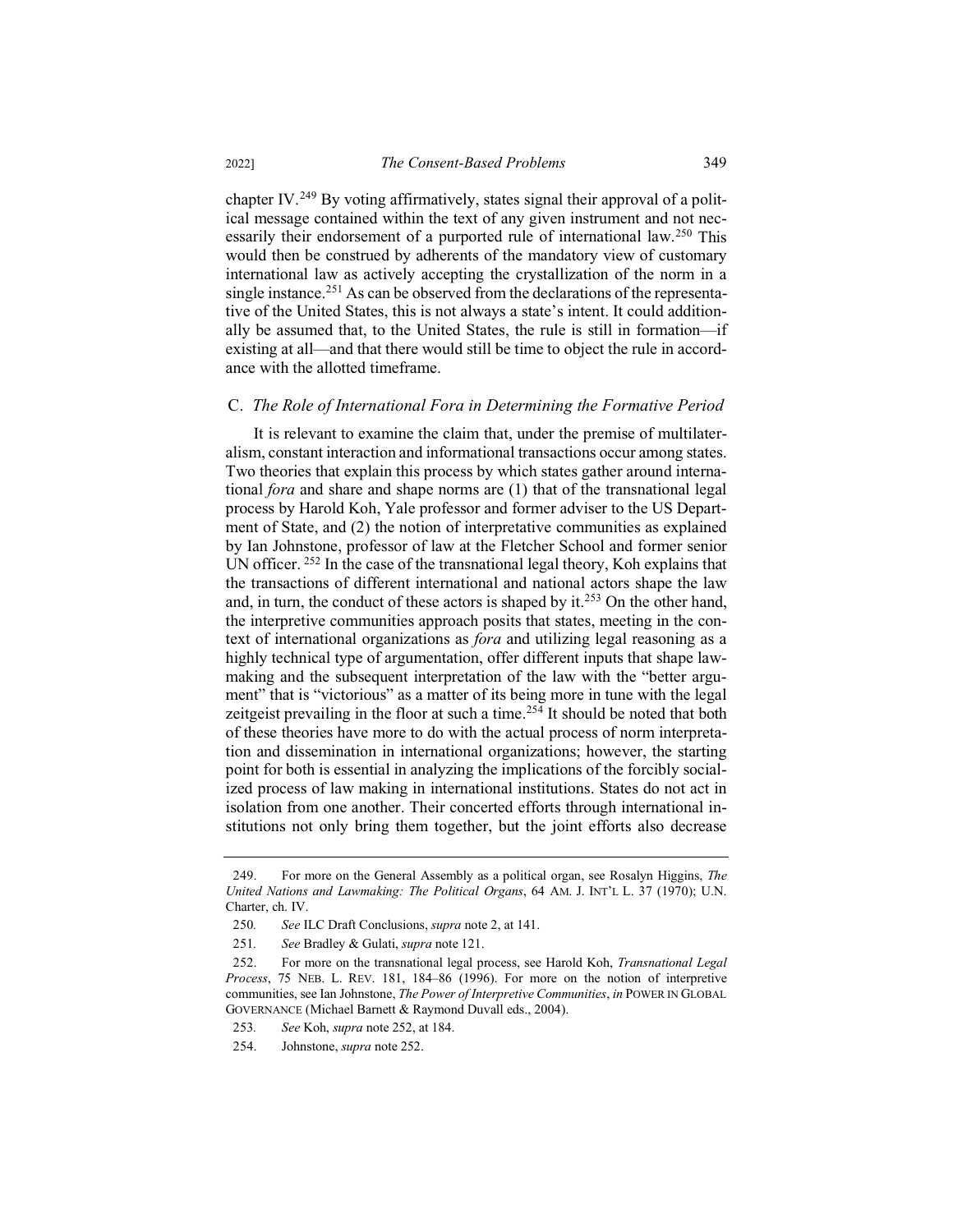transactional costs associated with asymmetrical information while enhancing the prospects for cooperation,<sup>255</sup> given that all participants know more about each other and have socially constructed meanings for the processes and outcomes therein negotiated. The difficulties associated with the temporal determination of the appropriate period to object discussed in this Part are untouched by these premises of social construction of norms of customary international law.

In coming together to discuss a prospective rule of customary international law or calling for the adoption of a new norm, all states present should know that such a rule is in the formation period. This notion would mean that the satisfaction of the standard of knowledge for any state would be a given since states—and other actors, according to Koh<sup>256</sup>—participate in these international organizations and are thus informed during the course of the debates of whatever practice is generating traction and legal support, or they are at the very least informed of the degree of *opinio juris* a prospective practice engenders. By this logic, and as a result of the role of international organizations as *fora* for information sharing among member-states, it would be easy to assume that: "[K]ey moments in the maturation of a legal rule are much more readily identified and much more concentrated in time."257 The problem of inconclusiveness over the voting of a declaration or resolution remains.

As seen in this sub-section, the temporal dimension of custom determination is not exactly compatible with the persistent objector doctrine on account of the indeterminacies of the formation period, which create major challenges from the perspective of instant custom. Another problem which concerns the time for protest but is ultimately about sovereignty, is that of the practicability of the doctrine in the case of newly independent states, which will be explored in the following section.

## VI. THE PROBLEM OF SELF-DETERMINATION AND NEWLY INDEPENDENT STATES

Aside from the core theoretical issues discussed above, the application of the persistent objector doctrine presents issues relating to the Global South and especially newly-formed states. To illustrate the potential implications of the doctrine, consider the threat to the sovereignty and autonomy of states that came into being after a particular rule of customary international law was deemed to be in existence. If the persistent objector doctrine were duly applied, the result would be that those states that were not around at the time of the formation of a given rule, and were unable to protest it, would be

<sup>255.</sup> For a richer understanding of the prospective gains to be had from cooperation, see the International Relations literature on the neo-neo dialogue. *See, e.g.*, Robert Axelrod & Robert O. Keohane, *Achieving Cooperation under Anarchy: Strategies and Institutions*, 38 WORLD POL. 226 (1985).

<sup>256.</sup> Koh, *supra* note 252, at 183.

<sup>257.</sup> Stein, *supra* note 9, at 465.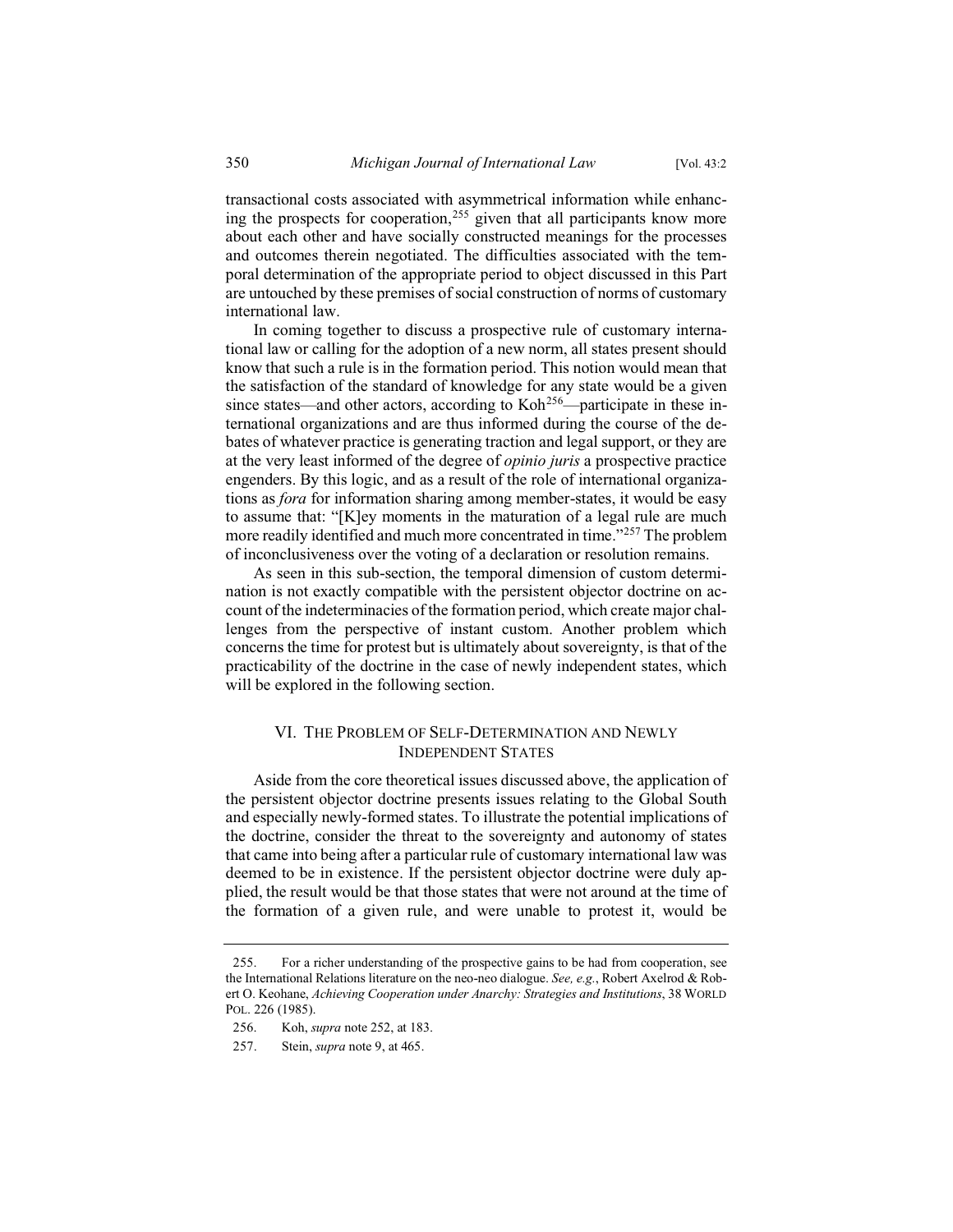considered bound by the rule in question<sup>258</sup> Unlike other problems with the persistent objector doctrine, this case presents a sample of the potential implications that the persistent objector doctrine would have if it were applied consistently and coherently.

Kevin Jon Heller—professor at the University of Copenhagen and the Australian National University—notes that the doctrine is a response on the part of the Global North to the increasing power of the exponentially growing numbers of Global South states in the multilateral context.<sup>259</sup> Along the same lines, Galindo and Yip—both academics and diplomats in Brazil—write that:

[I]t can be argued that this doctrine arose precisely to deal with the independence of Third World states and its effects in the international legal order, when 'Western States feared losing control over the development of customary law.' In this sense, the doctrine would be a sort of 'counter-reformation' by the West against the attempt of Third World countries to use their majority in multilateral organizations to reshape inter-national law, or, in other words, an exhaust valve so that traditional states would not be bound by the norms put forward by the Third World.<sup>260</sup>

Furthermore, Kelly supports this notion in observing that the persistent objector doctrine can be seen as a response by the old powers of the postcolonial world to the shifting distribution of "legislative" power in the UN General Assembly by virtue of the admission of newly independent states in the 1960s and 1970s.<sup>261</sup> Western states—according to Kelly—would have introduced the doctrine in order to counter the efforts by newly admitted members to overpower the former in the making of rules of customary international law solely by virtue of their numbers, which were, of course, greater.<sup>262</sup>

The problem is thus concerned with the effects of the persistent objector doctrine and customary obligations on newly independent states and generally on the global south.<sup>263</sup> Notably, the only existing international legislation covering a similar issue is the Vienna Convention on Succession of States in Respect to Treaties of 1978 ("Convention").<sup>264</sup> The Convention, as its title

<sup>258.</sup> While Crawford writes about a 'subsequent objector rule,' his analysis seems to be more aligned with the causes and effects of desuetude or customary replacement than with a true right to individually opt-out of rules after crystallization. *See* CRAWFORD, *supra* note 6, at 21.

<sup>259</sup>*. See* Heller, *supra* note 72, at 241.

<sup>260.</sup> George Rodrigo Bandeira Galindo & Cesar Yip, *Customary International Law and the Third World: Do Not Step on the Grass*, 16 CHINESE J. INT'L L. 251, 267 (2017).

<sup>261.</sup> Kelly, *supra* note 29, at 514. On the point of preservation of the normative *status quo* to favor the as-is order, see Modirzadeh & Arrocha Olabuenaga, *supra* note 33.

<sup>262</sup>*. Id.*

<sup>263.</sup> For more on this specific issue from post-colonial perspectives, *see* DAMROSCH ET AL., *supra* note 6, at 100–04; *see also* Heller, *supra* note 72, at 241.

<sup>264.</sup> Vienna Convention on the Succession of States in Respect of Treaties, Aug. 23, 1978, 1946 U.N.T.S. 3, 17 I.L.M. 1488 (1978).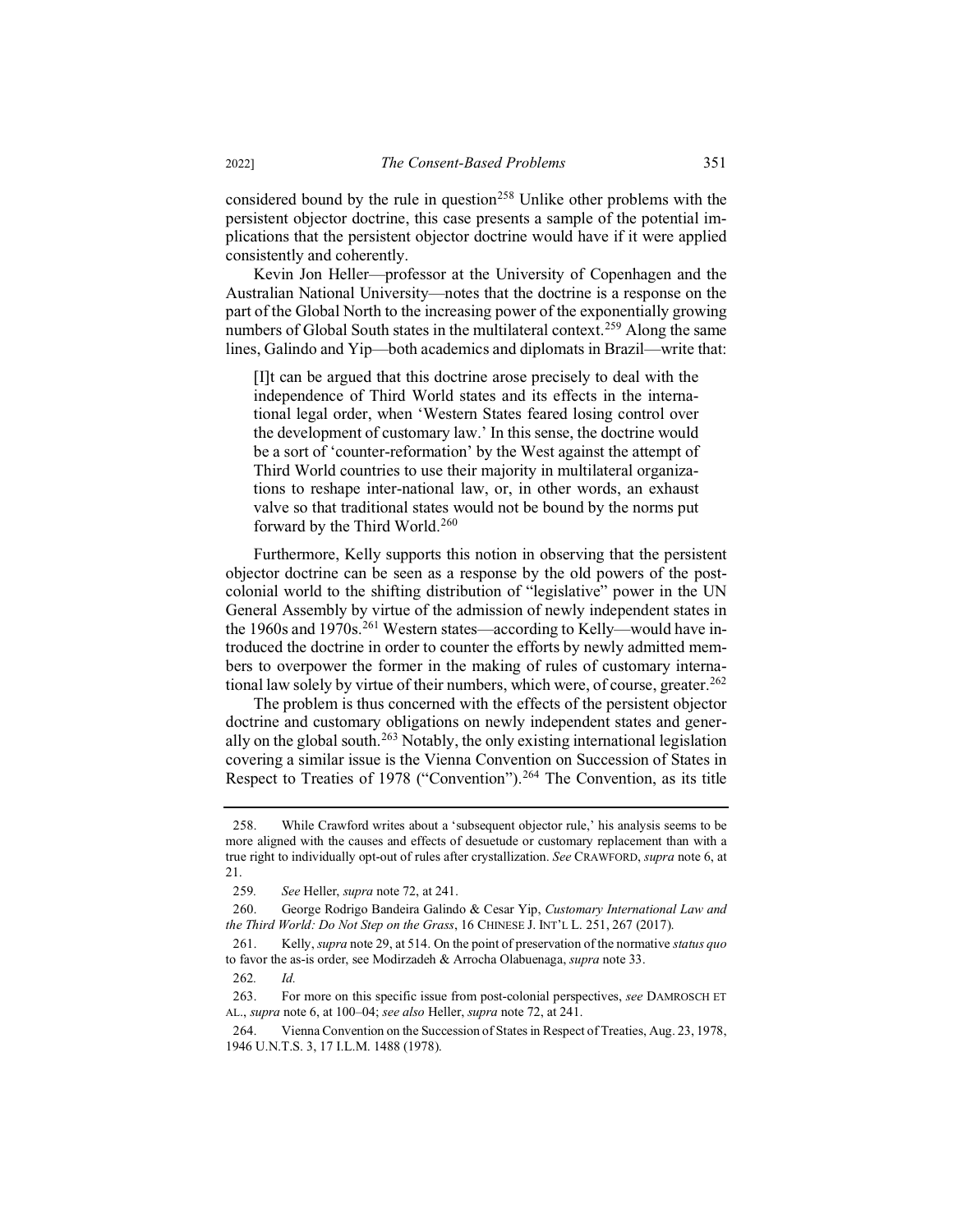suggests, regulates only treaty obligations and their survival after the fact of succession has consummated and a new state has been recognized by the international community. The Convention is not concerned with obligations flowing from customary international law, but rather with treaty obligations in the event of succession, as shown by its first article.<sup>265</sup> However, the regime delineated for newly independent states indicates that the drafters of the treaty intended that a state which has just seceded from another should be able to maintain its autonomy and not be bound by preexisting obligations that would suffocate *ab initio* its right of self-determination. In the 1960s, an anonymous article in the Yale Law Journal supported this view and added that:

When a state is extinguished, it is thought unfair to hold the state which succeeds to control over the territory to bargains made by its predecessor. The successor -a "different state" from the one extinguished- may have different interests and affinities in its international affairs, and should be able to pursue those interests free from obligations taken on by others.<sup>266</sup>

In the context of newly independent states, and in the doctrine in general, the principle of self-determination amounts to the legal right of the people to decide their own destiny internationally. This conception implies a prohibition of interference *vis-á-vis* other states.<sup>267</sup> Its logic suggests that the international community may not overburden a newly minted state with a load of obligations it does not have a chance to consent to. In fact, in its very preamble, the Convention notes: "[T]he principles of free consent, good faith and *pacta sunt servanda* are universally recognized."<sup>268</sup> The fact that consent is required for imposing new burdens on a state is in and of itself a reaffirmation of the principle of self-determination that evolved significantly in the twentieth century.<sup>269</sup> In the mid 1900s international support grew for the right of all people to self-determination.<sup>270</sup> This led to successful secessionist

<sup>265</sup>*. Id*. art. 1.

<sup>266.</sup> Note, *Revolutions, Treaties, and State Succession*, 76 YALE L.J. 1669, 1671 (1967).

<sup>267.</sup> U.N. Charter, art. 2(4) ("All Members shall refrain in their international relations from the threat or use of force against the territorial integrity or political independence of any state, or in any other manner inconsistent with the Purposes of the United Nations."); *see also*  G.A. Res. 2625 (XXV), ¶122 (Oct. 24, 1970).

<sup>268.</sup> U.N. Charter, prmbl.

<sup>269.</sup> Consent was ultimately recognized as a human right of "nations" in both the International Covenant on Civil and Political Rights and the International Covenant on Economic, Social, and Cultural Rights, both of 1966. International Covenant on Civil and Political Rights, Dec. 16, 1966, 999 U.N.T.S. 171; International Covenant on Economic, Social and Cultural Rights, Dec. 16, 1966, 993 U.N.T.S. 3.

<sup>270.</sup> Martti Koskenniemi, *National Self-Determination Today: Problems of Legal Theory and Practice*, 43 INT'L & COMPAR. L.Q., 241, 241 (1994).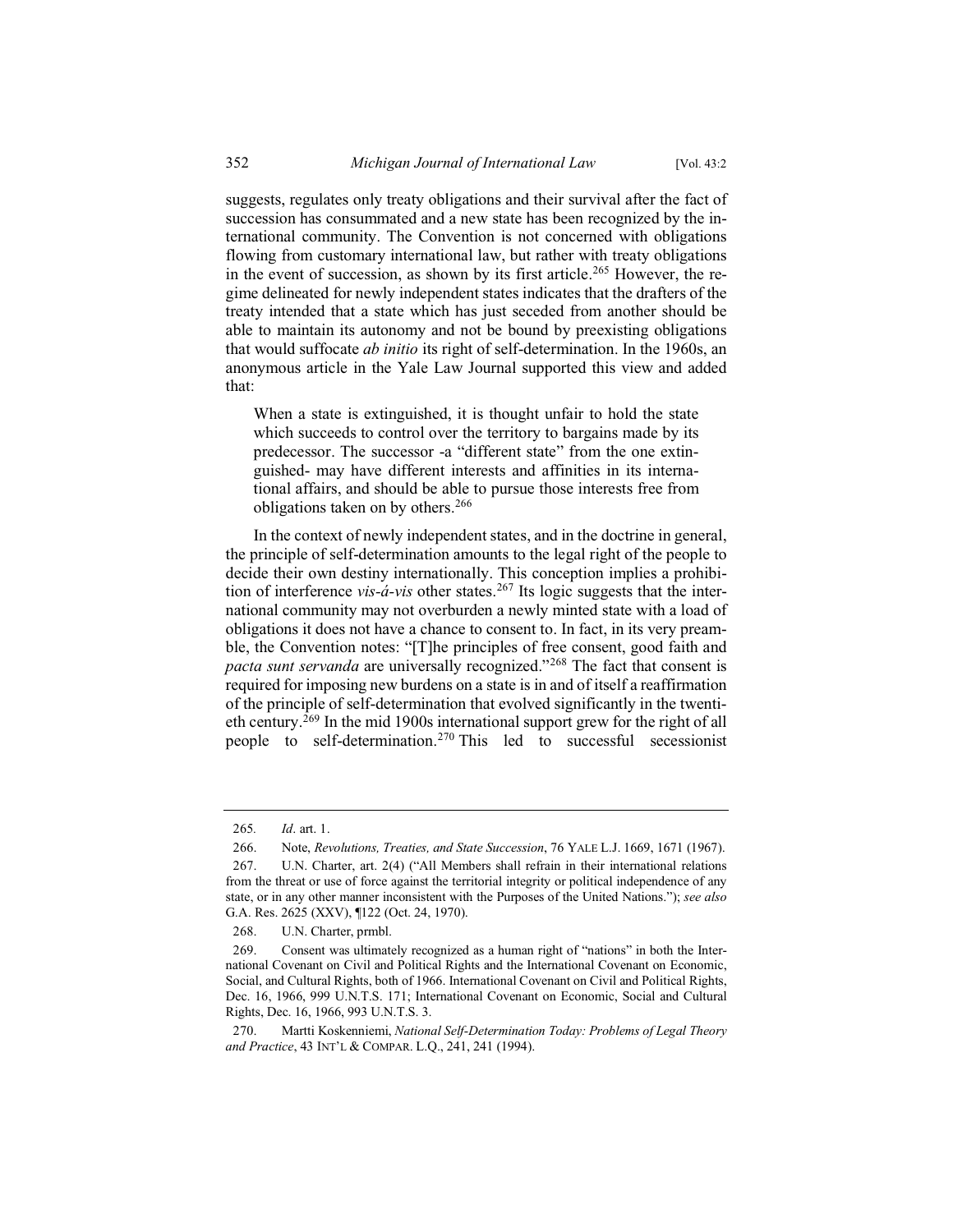movements during and after World War I and World War II and laid the groundwork for decolonization in the 1960s.<sup>271</sup>

In sum, the persistent objector doctrine seems to be in the middle of a tension between a preference on the part of Global North states, avid to maintain their prominence in the normative landscape—as depicted by revisionist accounts—and the need for an opt-out mechanism for newly emerging states, which the rule could theoretically favor as well, if the obligation in question is burdensome or draconian.<sup>272</sup> However, in analyzing this issue while thinking of the temporal determination problem pointed out in the preceding Part, the balance seems to favor the "normative establishment" of the Global North countries.

While not strictly a normative reason to fight the doctrine, the interest of actual and tangible sovereign equality would certainly suggest that the visions espoused by Kelly, Heller, and Galindo and Yip are closer to reality and should be taken into account in assessing how legal (and ethical) the doctrine is. Moreover, on strictly normative grounds the principle of sovereign equality is the cornerstone of international law, and, as such, is considered the rule of *jus cogens.*<sup>273</sup> On that basis, the practical effects of the persistent objector doctrine undermine the supreme rule of horizontality in legal relations. As such, the consequence contemplated in article 53 of the VCLT could, theoretically, be brought into play,  $274$  even if the voiding effect of the contravention of a *jus cogens* rule when it conflicts with custom is still somewhat debated.<sup>275</sup>

The following sub-section will discuss an even more specific point in relation to the analysis of the operation of the persistent objector doctrine in

<sup>271.</sup> Legal Information Institute, *Self Determination (International Law)*, CORNELL L. SCH., https://www.law.cornell.edu/wex/self\_determination (international law) (last visited Nov. 21, 2021).

<sup>272.</sup> While it would be desirable for newly-emerging states to have a right to tailor their normative landscape as a function of their sovereignty equality, the "sacred trust of civilization" as put forth in the ICJ's *South West Africa* cases and *Namibia* Opinion, seem to be a forcibly all-inclusive deal. *See* South West Africa Cases, (Ethiopia v. South Africa & Liberia v. South Africa), Second phase, ICJ, 1966, at para. 34, and Legal Consequences for States of the Continued Presence of South Africa in Namibia, Advisory Opinion, 1971, ICJ, paras. 42-86, (1971).

<sup>273.</sup> Egon Schwelb, *Some Aspects of International Jus Cogens as Formulated by the International Law Commission*, 61 AM. J. INT'L L., 946, 953 (1967).

<sup>274.</sup> Vienna Convention on the Law of Treaties art. 53, May 23, 1969, 1155 U.N.T.S. 331; 8 I.L.M. 679 (1969) ("A treaty is void if, at the time of its conclusion, it conflicts with a peremptory norm of general international law. For the purposes of the present Convention, a peremptory norm of general international law is a norm accepted and recognized by the international community of States as a whole as a norm from which no derogation is permitted and which can be modified only by a subsequent norm of general international law having the same character.").

<sup>275.</sup> For the position favorable to such an operation see ILC Draft Conclusions *supra* note 2, at 329–32 (considering in particular Conclusion 14(1), (2), and especially (3)), which specifically single out the inapplicability of the persistent objector rule to opting out of rules of *jus cogens*.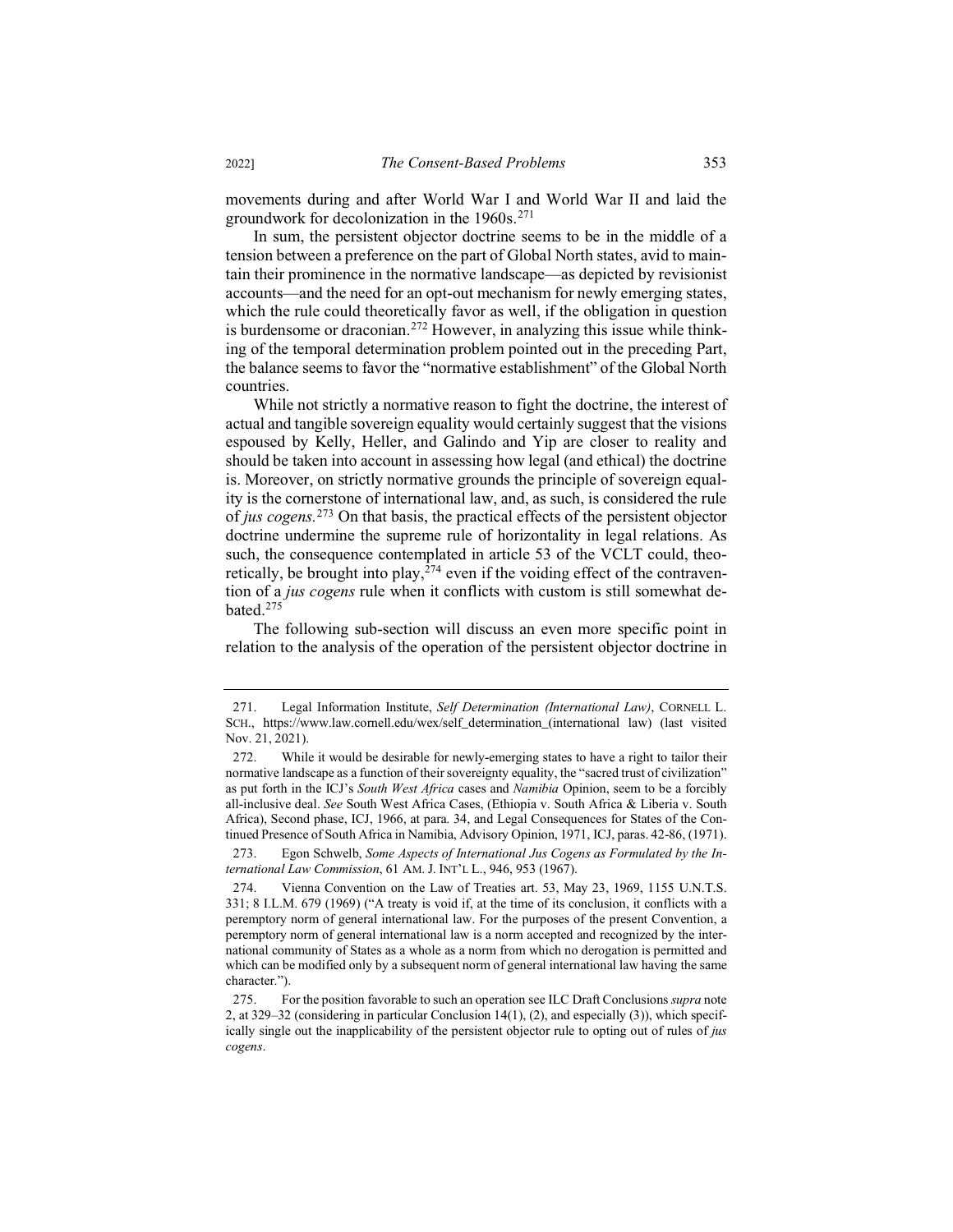regards to newly-formed states: namely those dubbed by the 1986 Vienna Convention as recently independent states and the conventional recognition of the "clean slate principle."

## A. *The Clean Slate Principle and its Relation to Customary International Law*

After decolonization movements, the clean slate principle was devised for the new sovereign states to be truly sovereign with respect to any obligations contracted under the rule of the predecessor state. The principle is included in article 16 of the 1986 Convention on Succession in Respect of Treaties, which reads:

A newly independent state is not bound to maintain in force, or to become a party to, any treaty by reason only of the fact that at the date of the succession of states the treaty was in force in respect of the territory to which the succession of states relates. $276$ 

By this logic, any new state that is not a seceding state as per the definition laid out in article 34 of the 1986 Vienna Convention enjoys a clean slate in that none of the treaty obligations of the predecessor state may be imposed on the former.<sup>277</sup> This logic is fully compatible with the respect of the sovereign equality of all states and with the principle of self-determination. The principle of *res inter alios acta altera partem non nocet* should be brought to bear in order to paint a more comprehensive picture of the regime designed by the international community of states to regulate the juridical situation of recently independent states. This maxim of law translates to "things done among parties ought not to hurt others."<sup>278</sup> It has been recognized as a general principle of international law—of the sort provided for in article  $38(1)(c)$  of the ICJ Statute—as early as 1919 in the *Austro-German Customs Union* opinion, and later in the *Chorzow Factory* case and article 34 of the VCLT.<sup>279</sup> In this context, any comprehensive understanding of the system of treaty obligation will yield the conclusion that it would be intrusive upon the new state's sovereignty and a violation of its people's right of self-determination to burden it with conventional obligations that were celebrated among other parties now different from the new state itself.

This premise begs the question: Why should obligations derived from customary international law be any different? If the underlying logic of the regime regulating newly independent states is that they should be free to

<sup>276.</sup> Vienna Convention on the Succession of States in Respect of Treaties art. 16, Aug. 23, 1978, 1946 U.N.T.S. 3, 17 I.L.M. 1488 (1978).

<sup>277</sup>*. Id.* art. 34.

<sup>278.</sup> Translated by the author.

<sup>279</sup>*. See* Customs Regime Between Germany and Austria, Advisory Opinion, 1931 P.C.I.J. 53 (Sept. 5); The Factory At Chorzow (Ger. v. Pol.), Judgment, 1928 P.C.I.J. (ser. A) No. 17 (Sept. 13); Vienna Convention on the Law of Treaties art. 34, May 23, 1969, 1155 U.N.T.S. 331; 8 I.L.M. 679 (1969).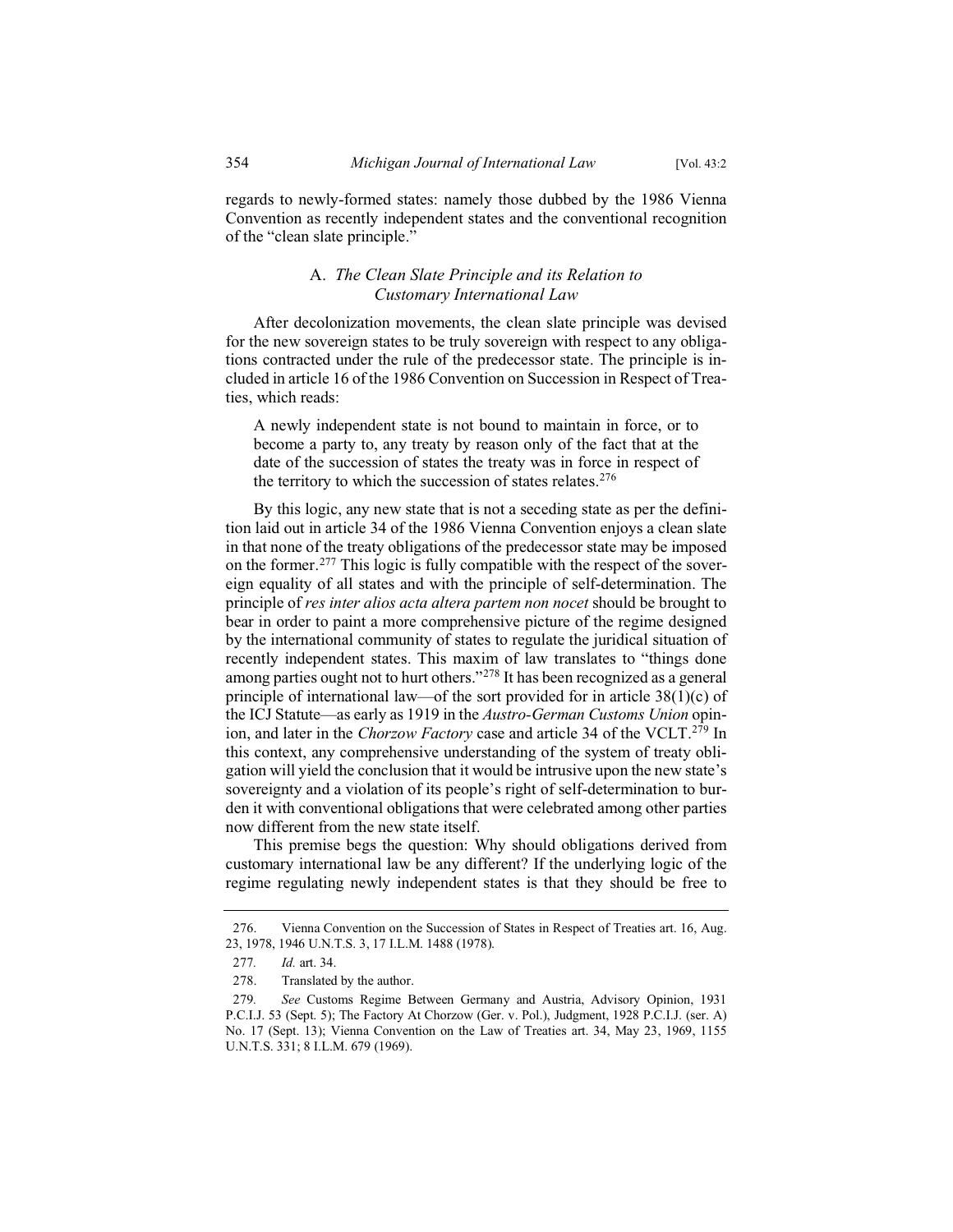consent to whatever treaty obligations these new states deem fit, in due regard to their autonomy, self-determination, and sovereign equality, why should these states be bound by rules of customary law simply because they did not exist to protest the regulation in the first place? As an example of this situation, emerging states in Latin America throughout the nineteenth century were considered bound by existing customary law despite continuous objections by a sizable number of them.<sup>280</sup> So much so, in fact, that Latin American politicians and theorists, such as Andrés Bello, contributed major reformulations to international law as it existed at the time.<sup>281</sup>

The same could be said for African and Asian states that came into being as a result of the decolonization wave during the 1960s and 1970s.<sup>282</sup> Are these states, as Judge Bedjaoui suggested, less sovereign than the powers of old?<sup>283</sup> Patrick Kelly opined in this regard that:

There is an unspoken assumption that the practices, theories and perspectives of the United States and the United Kingdom, each of which have been paramount powers in distinctive periods of international law, have preeminent weight. The practices of non-western cultures are just not taken seriously.<sup>284</sup>

If this were true, then the necessary conclusion would be of a certain Orwellian character. It could be claimed that all states are sovereign and equal, but some are more sovereign and equal than others.<sup>285</sup> Said conclusion, while feasible in the realm of politics, is hardly tolerable in the legal sphere. The principle of sovereign equality of states would seem to preclude some states having more rights than others, and it would certainly prohibit more powerful or older states from bypassing the consent of more recent states by holding them to rules that they did not even know to protest against in the first place. It may, however, be conceded that a new state would be justified in regarding itself as not bound by those rules that it disagreed with.<sup>286</sup> Nevertheless, feeling justified and being legally entitled are two completely different things. If the persistent objector doctrine is in fact regarded as good law, then its application is nothing short of a mockery to the principle of self-determination, the

<sup>280.</sup> CHARLES LIPSON, STANDING GUARD: PROTECTING FOREIGN CAPITAL IN THE NINETEENTH AND TWENTIETH CENTURIES 53–57 (Univ. Cal. Press. 1985).

<sup>281.</sup> Bello's proposition on the extent of the territorial waters of states had a substantial impact on International Law at the time. *See* Jeannette Barrenne, *The Contribution of Andrés Bello to the Law of the Sea in the Chilean Civil Code,* in LAW OF THE SEA, FROM GROTIUS TO THE INTERNATIONAL TRIBUNAL FOR THE LAW OF THE SEA 7–17 (Brill Nijhoff, ed. 2015).

<sup>282.</sup> Brian Ikejiaku, *International Law Is Western Made Global Law: The Perception of Third-World Category*, 6 AFR. J.L. STUD. 337, 345 (2014).

<sup>283</sup>*. See* Bedjaoui, *supra* note 88, at 162.

<sup>284.</sup> Kelly, *supra* note 29, at 473.

<sup>285.</sup> If the reader will be so kind as to allow a paraphrase of George Orwell's Animal Farm. GEORGE ORWELL, ANIMAL FARM (75th Annual ed. 1996).

<sup>286.</sup> Michel Virally, *The Sources of International Law*, *in* MANUAL OF PUBLIC INTERNATIONAL LAW (Max Sorensen ed. 1968).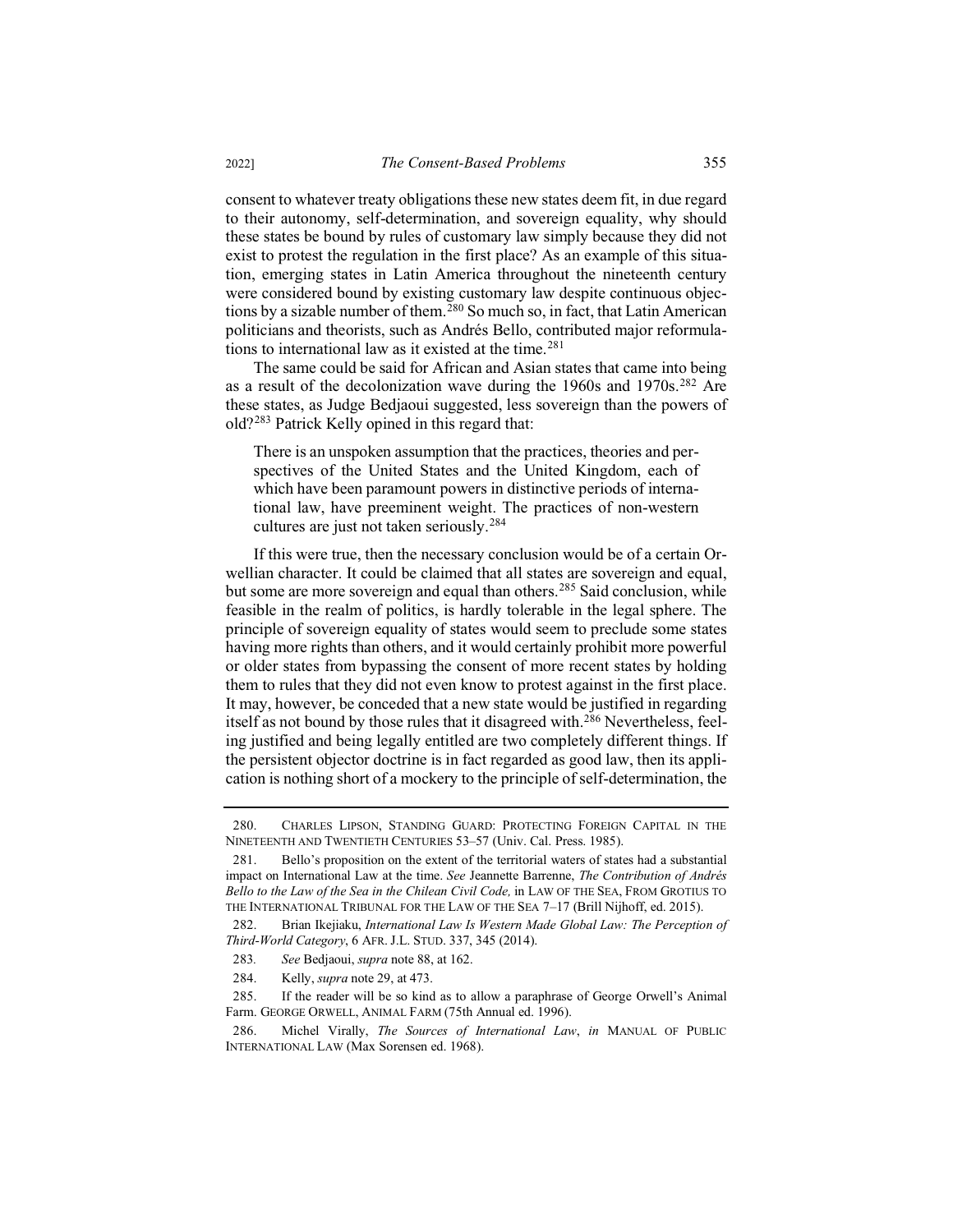freedom principle, and, most importantly, the sovereign equality of states, regardless of their date of origin. Fortunately, as has been already observed, the persistent objector doctrine has failed to generate sufficient practice or conviction of lawfulness for such claims to be made in a serious manner.<sup>287</sup>

## VII. THE INEXISTENCE OF THE PERSISTENT OBJECTOR DOCTRINE

Until this point, the many conceptual deficiencies and incongruences the persistent objector doctrine displays have shown that it is contrary to international law and that it exhibits a distinct lack of verifiable practice and *opinio juris*. <sup>288</sup> Scholarly and judicial doctrine consistently categorizes the rule as one of customary international law. To have such a character, it must possess both objective and subjective elements. The failure to show substantial repetition demonstrates the absence of practice.<sup>289</sup> The fact that states do not refer to it while reasoning their opposition or challenge to rules demonstrates that it does not possess sufficient legal standing in the legal consciousness of states and that it therefore lacks *opinio juris*. The necessary consequence of the absence of these concurrent elements is that the persistent objector doctrine is no doctrine at all.

Analyzing the many conceptual problems surrounding the persistent objector doctrine, perhaps the most striking fact is that states have not engaged in the use of it.<sup>290</sup> In the Advisory Opinion of the ICJ on the *Legality of the Use or Threat of Use of Nuclear Weapons*, the United States and the United Kingdom did not argue that they were persistent objectors. <sup>291</sup> Rather, they argued generally that customary international law did not prohibit the use of nuclear weapons.<sup>292</sup>

Another example of this is Venezuela's position on the definition of an "island" provided for in the United Nations Conventions on the Law of the Sea ("UNCLOS"). UNCLOS largely codifies preexisting customary law regarding the regime of the seas, and it also adds some new rules under the guise of progressive development.<sup>293</sup> Venezuela has consistently and vocally

<sup>287.</sup> Although Green does record the case of South Africa claiming the status of persistent objector in the *South West Africa* case before the ICJ. *See* JAMES A. GREEN, THE PERSISTENT OBJECTOR RULE IN INTERNATIONAL LAW 189–282 (2016).

<sup>288</sup>*. See* DAMROSCH ET. AL., *supra* note 647, at 59–105 (addressing state practice, *opinion juris*, and the persistent objector doctrine).

<sup>289</sup>*. Id.*

<sup>290</sup>*. See* Virally*, supra* note 286, at 134.

<sup>291</sup>*. See* Legality of the Threat or Use of Nuclear Weapons, Advisory Opinion, 1996 I.C.J. 226, 261–62 (July 6).

<sup>292</sup>*. Id.*

<sup>293.</sup> Jan Schneider, *Codification and Progressive Development of International Environmental Law at the Third United Nations Conference on the Law of the Sea: The Environmental Aspects of the Treaty Review*, 20 COLUM. J. TRANSNAT'L L. 243, 247–48 (1981); *see also* Robin R. Churchill, *Law of the Sea*, *in* ENCYCLOPEDIA BRITANNICA (Sept. 23, 2013), https://www.britannica.com/topic/Law-of-the-Sea.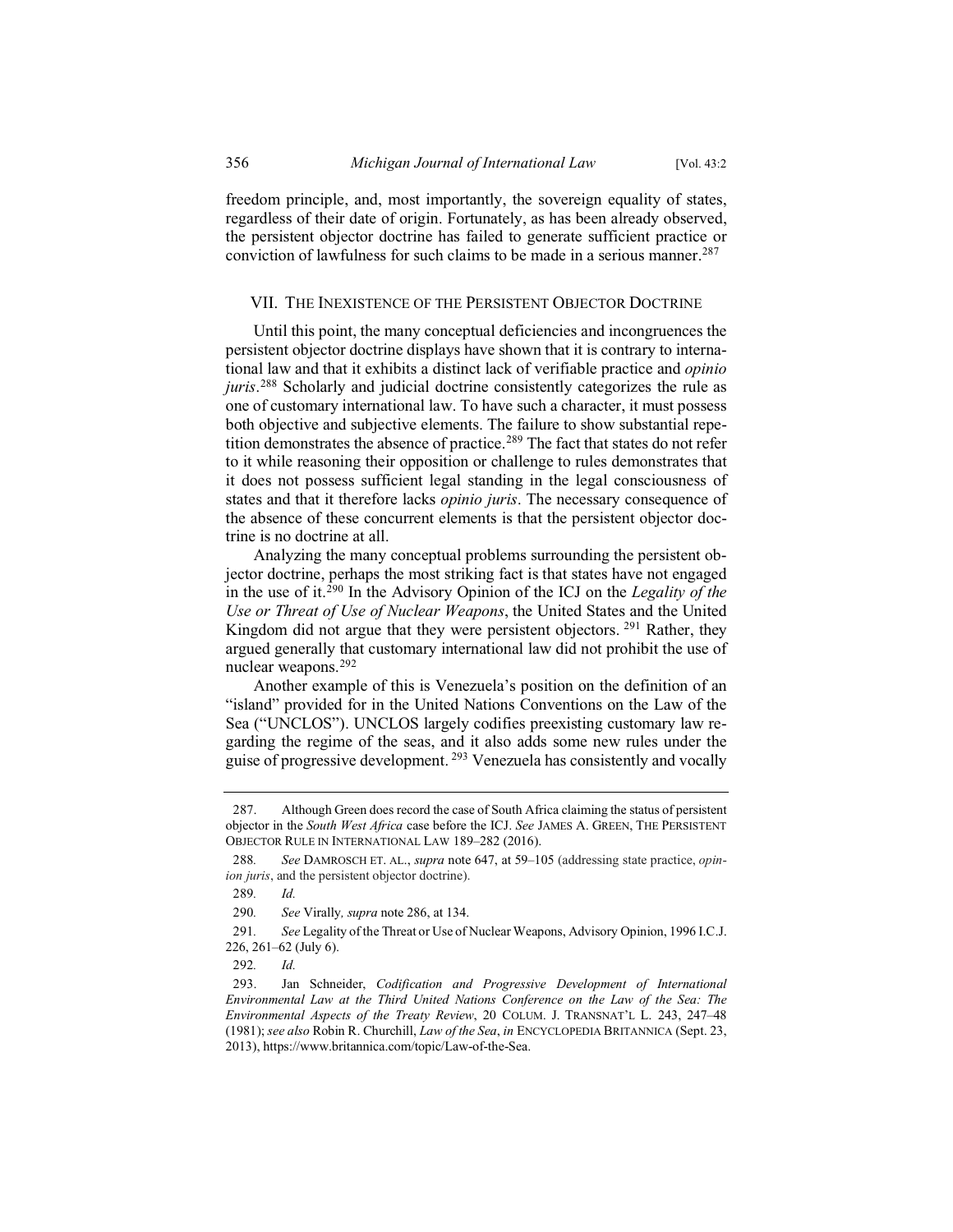opposed the rules concerning the definition of islands and certain other aspects relating to the law of the seas even before the adoption of the first UNCLOS.<sup>294</sup> It considers itself exempt from the regime in those aspects but has never publicly characterized itself as a persistent objector, but rather as a non-party to the treaty.<sup>295</sup> As shown by the Venezuelan example, states will challenge the existence of the norm or avoid a treaty regime rather than contend that they are not bound by a rule of custom. A similar thing happened with the United States in the *Nicaragua* case. The United States argued that the norm prohibiting the use of force was not a rule of customary international law but rather an obligation derived from a multilateral agreement, from which the Vandenberg Agreement exempted it.<sup>296</sup> Other instances can be cited in which states preferred to challenge the existence of the norm rather than applying the persistent objector doctrine, such as the Turkish contention in the *Lotus* case that they could, in fact, exercise jurisdiction and that there therefore was no prohibition against such a conduct.<sup>297</sup> The lack of practice on the part of states is indicative of the regard the doctrine has in contemporary international law and evokes Koskenniemi's reflection:

A law which would lack distance from state behavior, will or interest would amount to a non-normative apology, a mere sociological description. A law which would base itself on principles which are unrelated to state behavior, will or interest would seem utopian, incapable of demonstrating its own content in any reliable way.<sup>298</sup>

A way to enunciate this situation would be to say that any law that distances itself from state behavior, or legal reality for that matter, is no law at all. If it ever was, perhaps the Damocles Sword of desuetude has already fallen upon it. Perhaps the reason why the persistent objector doctrine lacks favor among the members of the international community is, as observed by Kelly, because:

The imposition of an obligation to respond would place the majority of nations at a severe disadvantage. Few nations have the legal and financial resources to monitor the many incidents of state practice,

<sup>294</sup>*. See* Angelina Jaffé, *The Law Applicable on the Continental Shelf and in the Exclusive Economic Zone: The Venezuelan Perspective*, 25 OCEAN Y.B. ONLINE 475 (2011).

<sup>295</sup>*. See* Tullio Treves, *UNCLOS and Non-Party States Before the International Court of Justice, in* OCEAN LAW AND POLICY: TWENTY YEARS OF DEVELOPMENT UNDER THE UNCLOS REGIME 367–78 (Carlos Espósito et al. eds., 2017).

<sup>296.</sup> See R. P. ANAND, THE COMPULSORY JURISDICTION OF THE INTERNATIONAL COURT OF JUSTICE 220 (Asia Publ'g House 1961); H. W. Briggs, *Reservations to Acceptance of Compulsory Jurisdiction of the International Court of Justice,* COLLECTED COURSES OF THE HAGUE: ACAD. INT'L L., https://referenceworks.brillonline.com/entries/the-hague-academy-collected-courses/ \*A9789028613027\_03 (last visited Nov. 21, 2021).

<sup>297.</sup> SS Lotus (Fr. v. Turk.), Judgment, 1927 P.C.I.J. (ser. A) No. 10 (Sept. 7).

<sup>298.</sup> MARTTI KOSKENNIEMI, FROM APOLOGY TO UTOPIA: THE STRUCTURE OF INTERNATIONAL LEGAL ARGUMENT 17 (Cambridge Univ Press. 2006).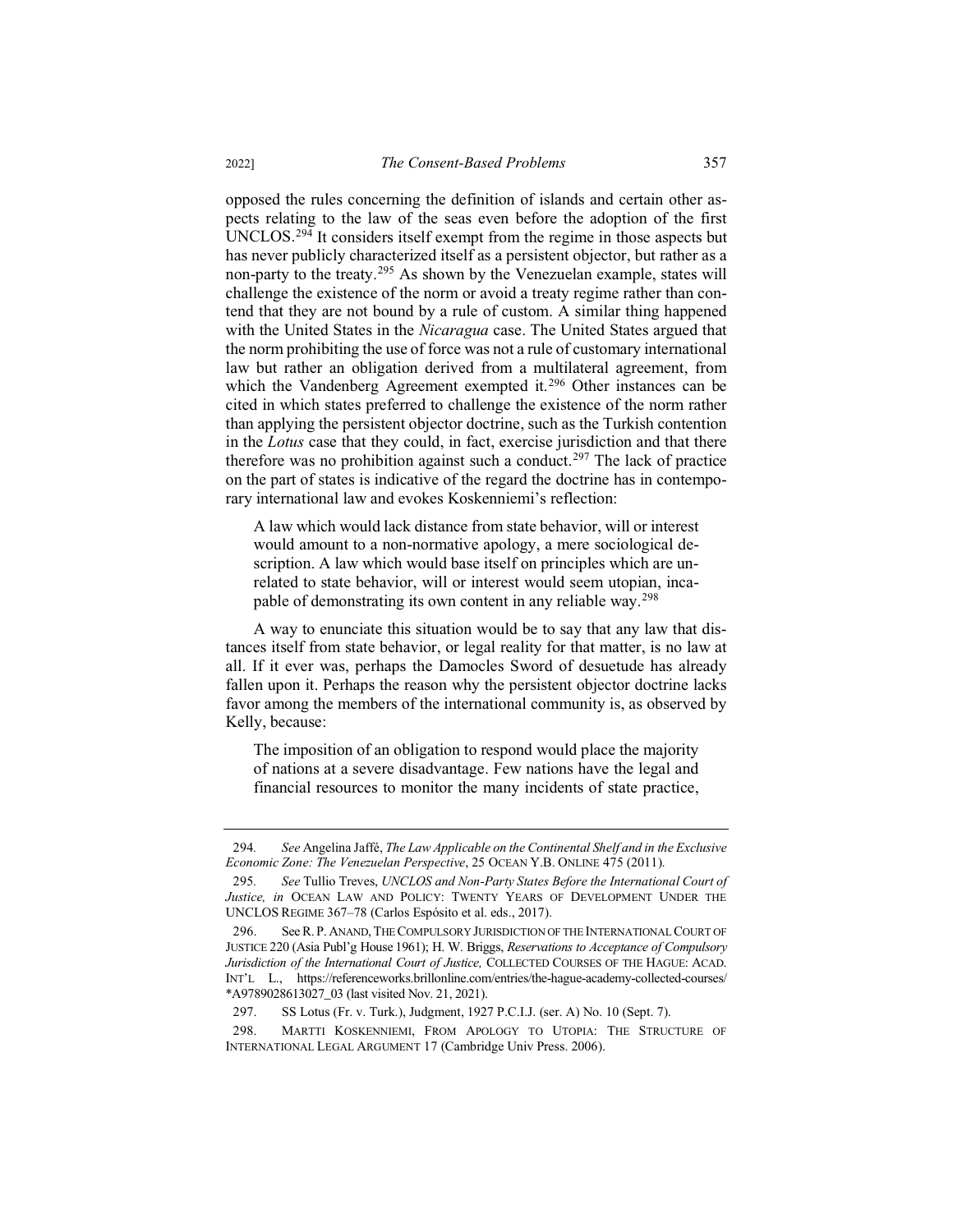analyze the legal implications, and respond in an informed and timely fashion. As a factual matter, even the wealthiest of nations does not devote the resources necessary to regularly respond.<sup>299</sup>

Kelly observes a reality that is all too clear. Governments will not and cannot allocate the immense quantity of resources demanded by the pursuit of tracking every norm of customary international law in formation at a given time.

All the arguments expounded in this article point to a logical and necessary conclusion: Legal thought must catch up to reality. The persistent objector doctrine lacks practice and *opinio juris* and cannot be regarded as a valid rule of customary international law or even as a "rule of recognition." Perhaps its demise will prompt a sincere reflection on the actual—and not the desired—characteristics of contemporary international law that will serve to better address the shortcomings of the current system and to tailor it to the many challenges faced by states in their legally relevant transactions.

#### VIII. CONCLUSION

The persistent objector doctrine, when closely scrutinized, reveals significant inconsistencies. These discrepancies ultimately make it incompatible with international law to the point that the doctrine's application would be outright illegal. The fact that the rule has its origins (and only official appearances) in two rulings of the ICJ shows that it failed to generate traction even among its designers. The subsequent development of the doctrine in scholarly commentary is more representative of the normative preferences of the international publicists for predictability and certainty of legal relations than of any actual substance or entity.

Furthermore, the persistent objector doctrine, in asserting that silence equates acquiescence, bypasses the need for explicit consent of states as required by the rigors of the formulation of article  $38(1)(b)$  of the ICJ Statute<sup>300</sup> and further elaborated by the ILC's 2018 report on identification of custom.<sup>301</sup> The voids or gaps in the expression of states' consent cannot be repaired by preferences of the scholarly community or the international judiciary, as the alleged rule would have it. In connection to this, the arbitrary attribution of expressive meaning to silence by the ICJ not only exceeds its mandate and powers, but also opens the door to judicial law-making. Arguably, if states had intended the ICJ to be able to create law, they would not have constrained it to applying already existing law.

This article also demonstrates the intrinsic difficulties in ascertaining the exact moment in which a rule of customary international law crystallizes. Such lack of certainty and determination would negate the possibility of

<sup>299.</sup> Kelly, *supra* note 29, at 474.

<sup>300.</sup> Statute of the International Court of Justice, *supra* note 11, art. 38(1)(b).

<sup>301.</sup> ILC Draft Conclusions, *supra* note 2.